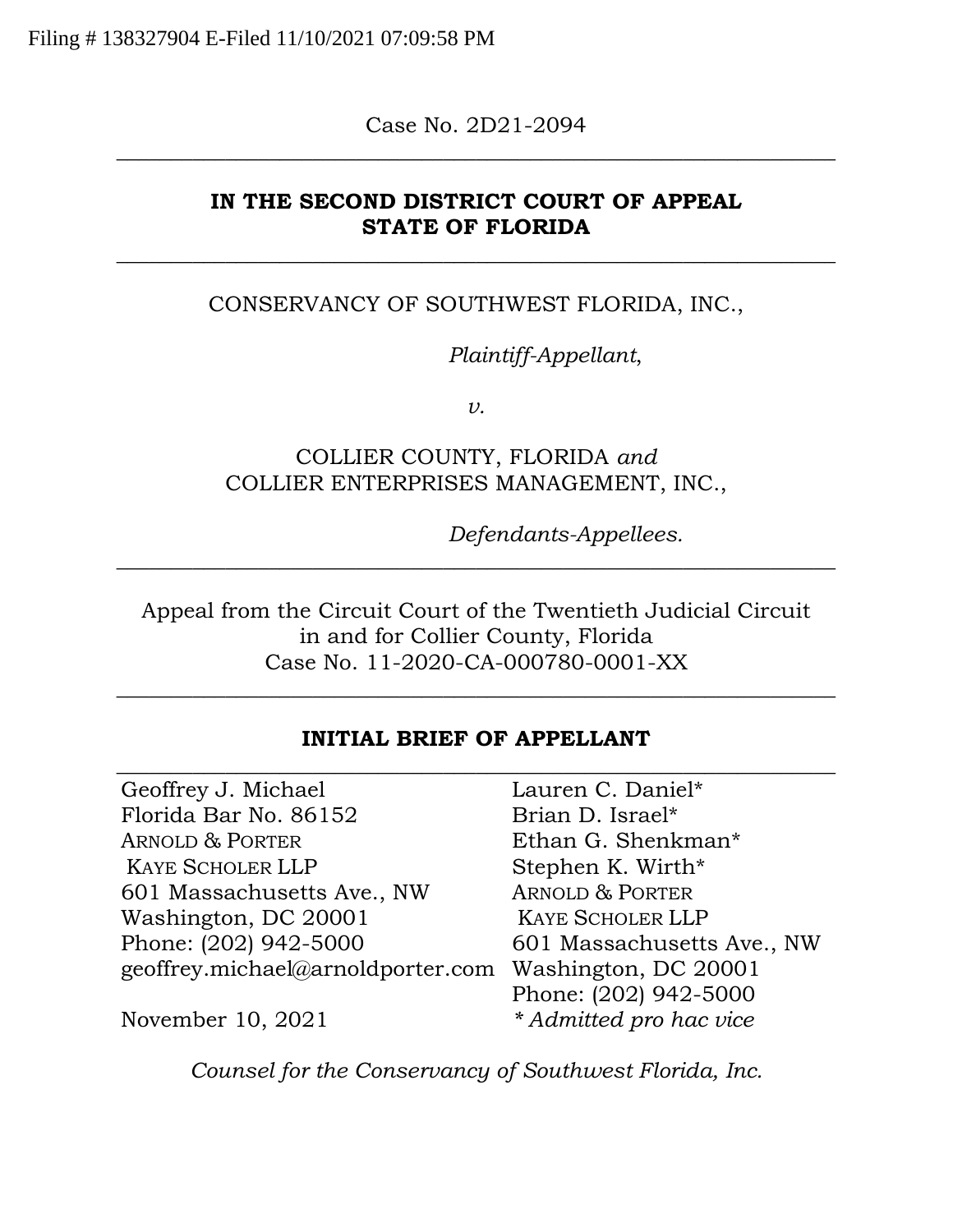# **TABLE OF CONTENTS**

| Ι.                                                                                                                       |                                                                                                                    |                                                                                                                                                     |  |  |
|--------------------------------------------------------------------------------------------------------------------------|--------------------------------------------------------------------------------------------------------------------|-----------------------------------------------------------------------------------------------------------------------------------------------------|--|--|
|                                                                                                                          | А.                                                                                                                 |                                                                                                                                                     |  |  |
|                                                                                                                          | B.                                                                                                                 | Section 163.3215 Provides a Cause of Action to<br>Challenge the Consistency of a Development Order                                                  |  |  |
|                                                                                                                          | C.                                                                                                                 |                                                                                                                                                     |  |  |
| II.                                                                                                                      |                                                                                                                    |                                                                                                                                                     |  |  |
| III.                                                                                                                     |                                                                                                                    |                                                                                                                                                     |  |  |
| IV.<br>The Trial Court's Grant of Partial Summary Judgment<br>Against the Conservancy on its Traffic, Fiscal Neutrality, |                                                                                                                    |                                                                                                                                                     |  |  |
|                                                                                                                          | А.                                                                                                                 | Judge Brodie Denies CEM's Motion 24                                                                                                                 |  |  |
|                                                                                                                          | В.                                                                                                                 | Judge Hayes Reconsiders CEM's Motion and Grants<br>Summary Judgment Against the Conservancy on Its<br>Traffic, Fiscal Neutrality, and LDC Claims 25 |  |  |
| V.                                                                                                                       | The Trial Court's Exclusion of Key Evidence as Irrelevant                                                          |                                                                                                                                                     |  |  |
| VI.                                                                                                                      |                                                                                                                    |                                                                                                                                                     |  |  |
|                                                                                                                          |                                                                                                                    |                                                                                                                                                     |  |  |
|                                                                                                                          |                                                                                                                    |                                                                                                                                                     |  |  |
| Ι.                                                                                                                       | The Trial Court Erred in Granting Summary Judgment<br>on the Conservancy's Traffic and Fiscal Neutrality Claims 36 |                                                                                                                                                     |  |  |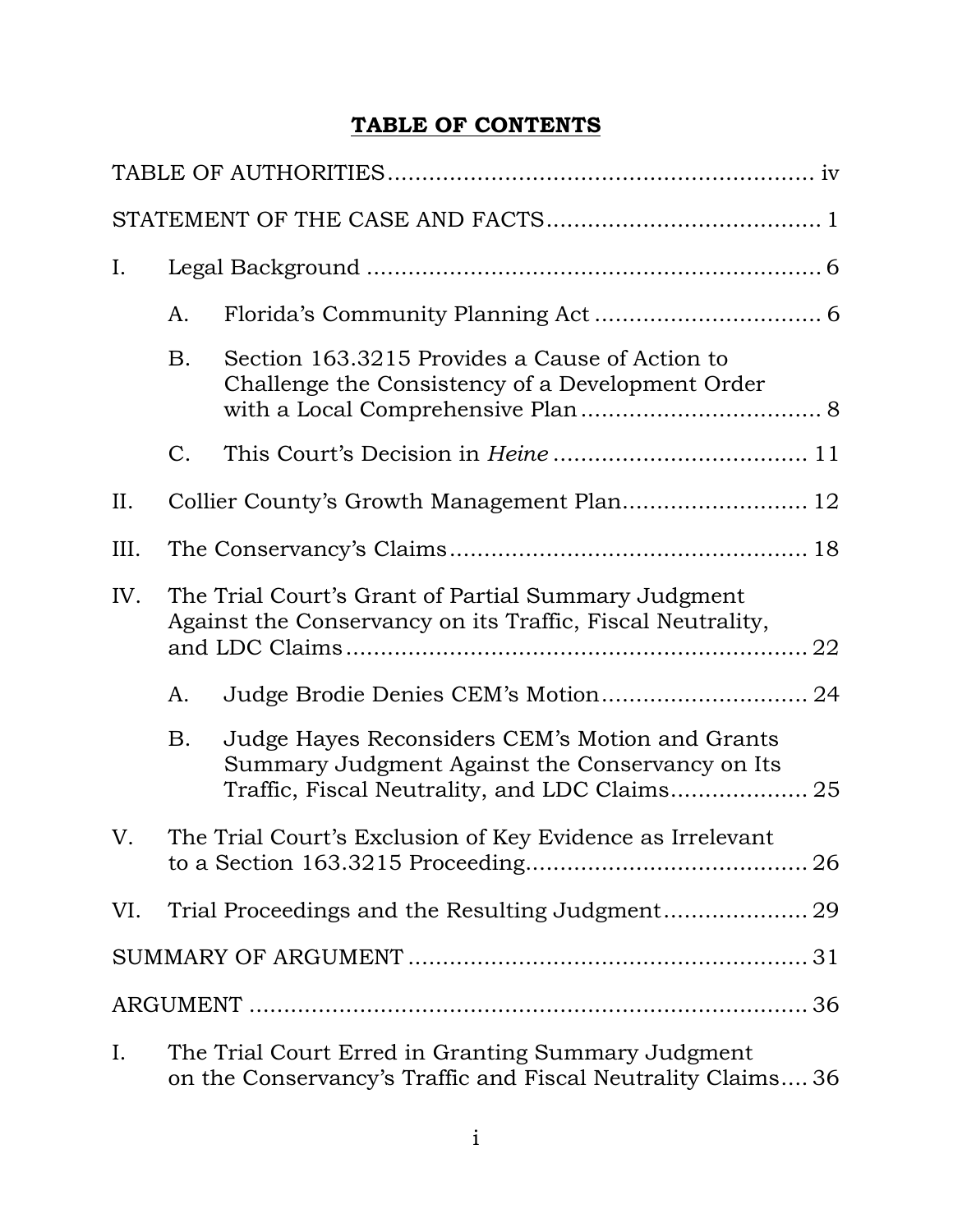|     | A.                                                                                                          |                                                                                                                                                       |  |  |  |  |
|-----|-------------------------------------------------------------------------------------------------------------|-------------------------------------------------------------------------------------------------------------------------------------------------------|--|--|--|--|
|     | B.                                                                                                          | The Conservancy's Traffic and Fiscal Neutrality<br>Claims Relate to Intensity of Use and Therefore Are                                                |  |  |  |  |
|     |                                                                                                             | The Statutory Definition of Intensity of Use37<br>1.                                                                                                  |  |  |  |  |
|     |                                                                                                             | 2.<br>The Traffic Claim Relates to "Intensity of Use"<br>Because It Addresses Rivergrass's Impact on<br>Public Roads and Transportation Services 38   |  |  |  |  |
|     |                                                                                                             | The Fiscal Neutrality Claim Relates to "Intensity"<br>3.<br>of Use" Because It Addresses Rivergrass's<br>Demand on Public Facilities and Services  44 |  |  |  |  |
|     |                                                                                                             | Context and Purpose Support Giving the Term<br>4.<br>"Intensity of Use" in Section 3215(3) Its Full                                                   |  |  |  |  |
|     | C.                                                                                                          | Alternatively, Heine Was Incorrectly Decided and the                                                                                                  |  |  |  |  |
| II. | The Trial Court Erred in Granting Summary Judgment<br>on the Conservancy's Claims Based on the Land         |                                                                                                                                                       |  |  |  |  |
|     | A.                                                                                                          | The Standard of Review Is De Novo  50                                                                                                                 |  |  |  |  |
|     | Β.                                                                                                          | The Growth Management Plan Requires that<br>Rivergrass Comply with the Land Development Code  50                                                      |  |  |  |  |
| Ш.  | The Trial Court Erroneously Narrowed the Scope of<br>Evidence Admissible in a Section 163.3215 Proceeding56 |                                                                                                                                                       |  |  |  |  |
|     | A.                                                                                                          |                                                                                                                                                       |  |  |  |  |
|     | Β.                                                                                                          | The Trial Court Erred by Excluding County Staff<br>Documents and the Community Character Plan  56                                                     |  |  |  |  |
|     |                                                                                                             | Reports, Memoranda, and Communications 59<br>1.                                                                                                       |  |  |  |  |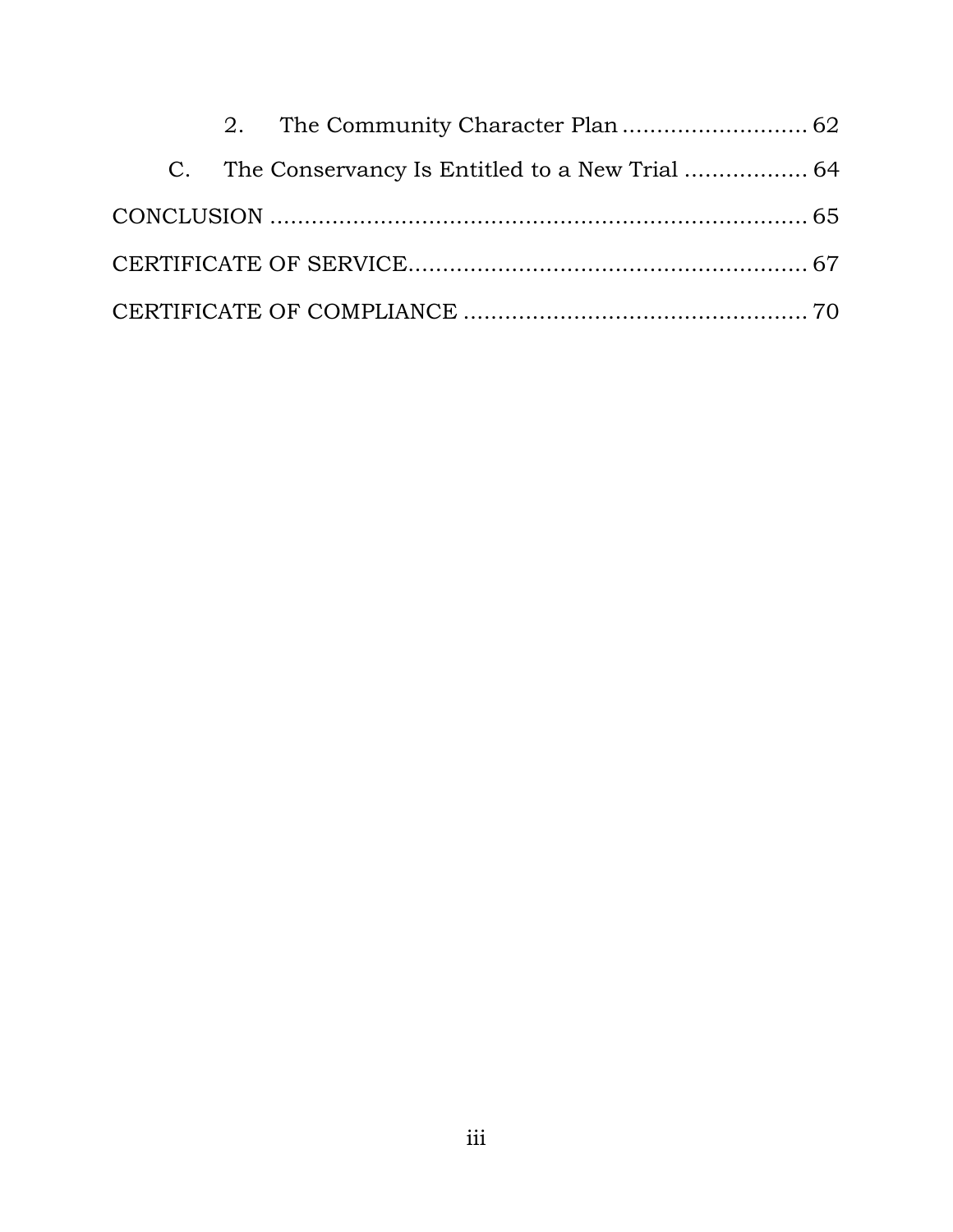### **TABLE OF AUTHORITIES<sup>1</sup>**

### **Cases**

| 1000 Friends of Fla., Inc. v. Palm Beach Cnty.,                             |
|-----------------------------------------------------------------------------|
| Bd. of Cnty. Comm'rs v. Snyder,                                             |
| Bd. of Trs. of Internal Improv. Trust Fund v. Key W. Conch<br>Harbor, Inc., |
| Buck Lake Alliance, Inc. v. Board of County<br>Commissioners,               |
| Clay Elec. Coop., Inc. v. Johnson,                                          |
| Dixon v. City of Jacksonville,                                              |
| Eustache v. State,                                                          |
| Green v. State,                                                             |
| Heine v. Lee County,                                                        |

<sup>&</sup>lt;sup>1</sup> Citations to the Record on Appeal appear as "R. [page]"; citations to the trial transcript appear as "T. [page]" and can be found in the record. Select record citations include a bracketed parallel cite in the form "App. [page]," which indicates the location in the appendix to this brief at which a copy of the cited material may be found. Selected excerpts of the trial transcript are at App. 92.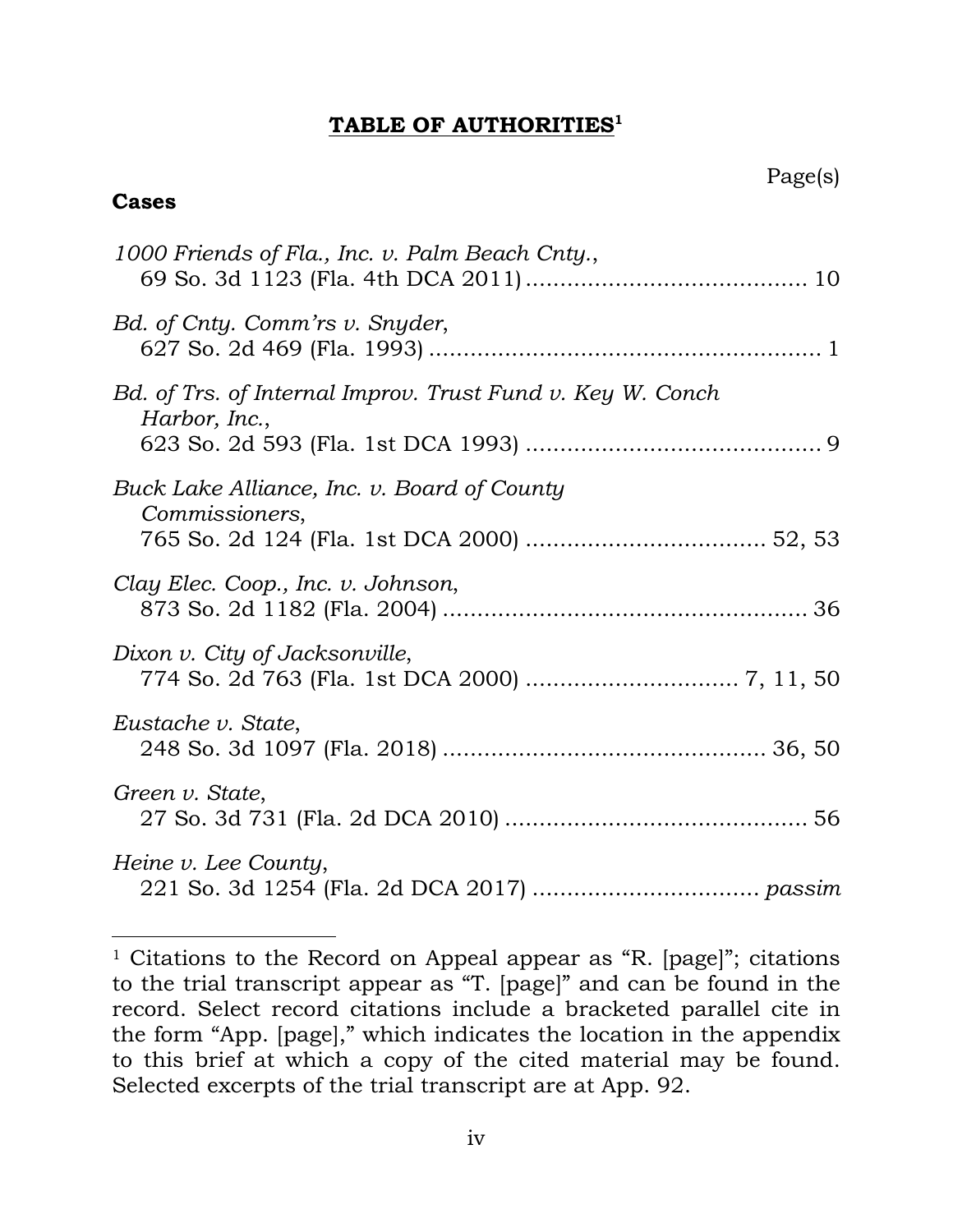| Houghton v. Bond,                                                                   |
|-------------------------------------------------------------------------------------|
| Howell v. Pasco Cnty.,                                                              |
| <i>Imhof v. Walton Cnty.,</i><br>No. 1D19-0980, 2021 WL 4189197 (Fla. 1st DCA Sept. |
| Little Club Condominium Ass'n v. Martin County,                                     |
| Machado v. Musgrove,                                                                |
| McDuffie v. State,                                                                  |
| Nassau County v. Willis,                                                            |
| Patrick v. State,                                                                   |
| Pinecrest Lakes, Inc. v. Shidel,                                                    |
| Poulos v. Martin Cnty.,                                                             |
| Putnam Cnty. Env't Council, Inc. v. Bd. of Cnty. Comm'rs,                           |
| Realty Assocs. Fund IX, L.P. v. Town of Cutler Bay,                                 |
| Schwarz v. State,                                                                   |
| Special v. W. Boca Med. Ctr.,                                                       |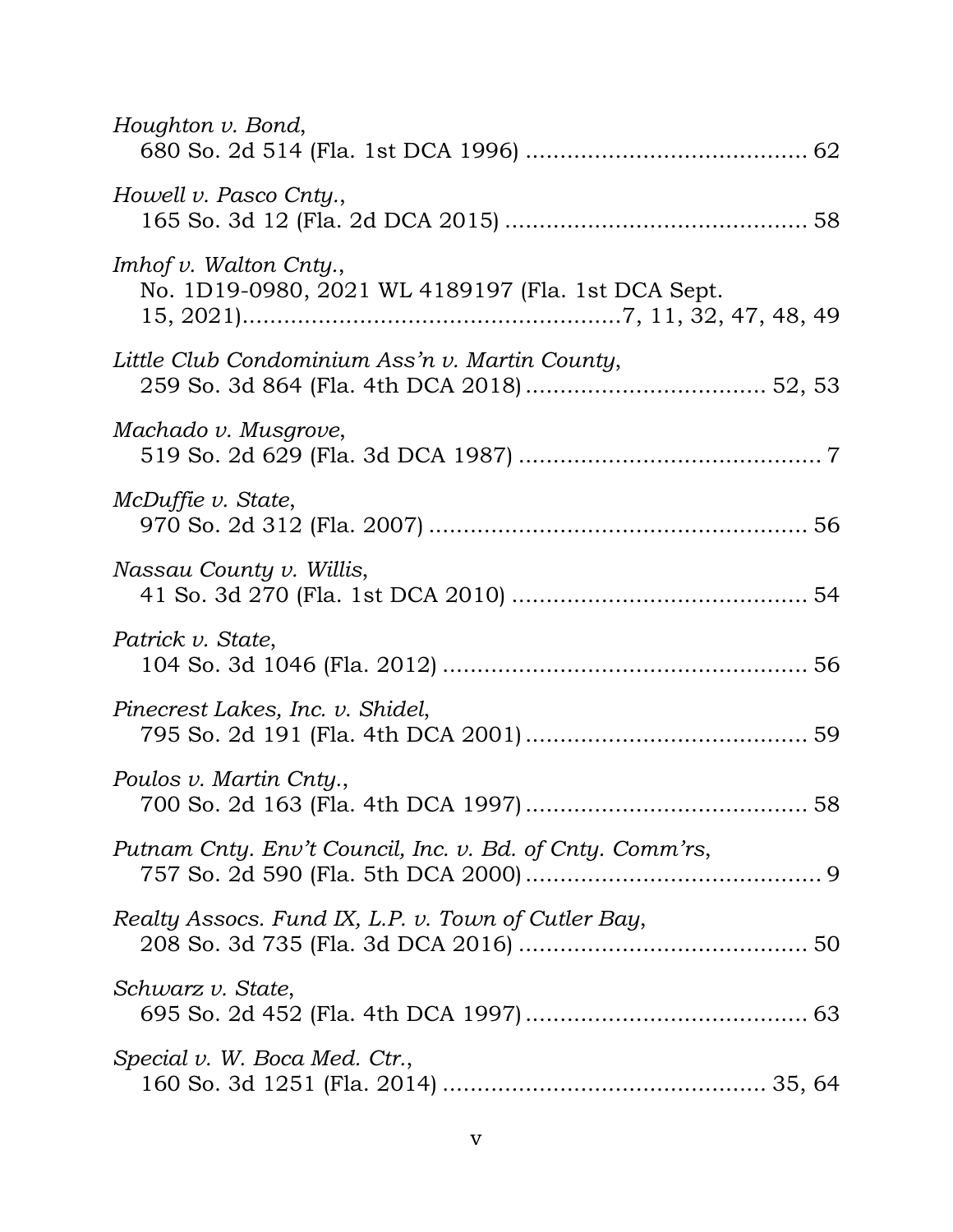| White v. Metro. Dade Cnty.,<br>563 So. 2d 117 (Fla. 3d DCA 1990)  10, 35, 65 |  |
|------------------------------------------------------------------------------|--|
| Wright v. City of Miami Gardens,                                             |  |
| <b>Statutes</b>                                                              |  |
| Florida Evidence Code                                                        |  |
|                                                                              |  |
| <b>Florida Statutes</b>                                                      |  |
|                                                                              |  |
|                                                                              |  |
|                                                                              |  |
|                                                                              |  |
|                                                                              |  |
|                                                                              |  |
|                                                                              |  |
|                                                                              |  |
|                                                                              |  |
|                                                                              |  |
|                                                                              |  |
|                                                                              |  |
|                                                                              |  |
|                                                                              |  |
|                                                                              |  |
|                                                                              |  |
|                                                                              |  |
|                                                                              |  |
|                                                                              |  |
|                                                                              |  |
| $§ 163.3215(1) \dots$                                                        |  |
|                                                                              |  |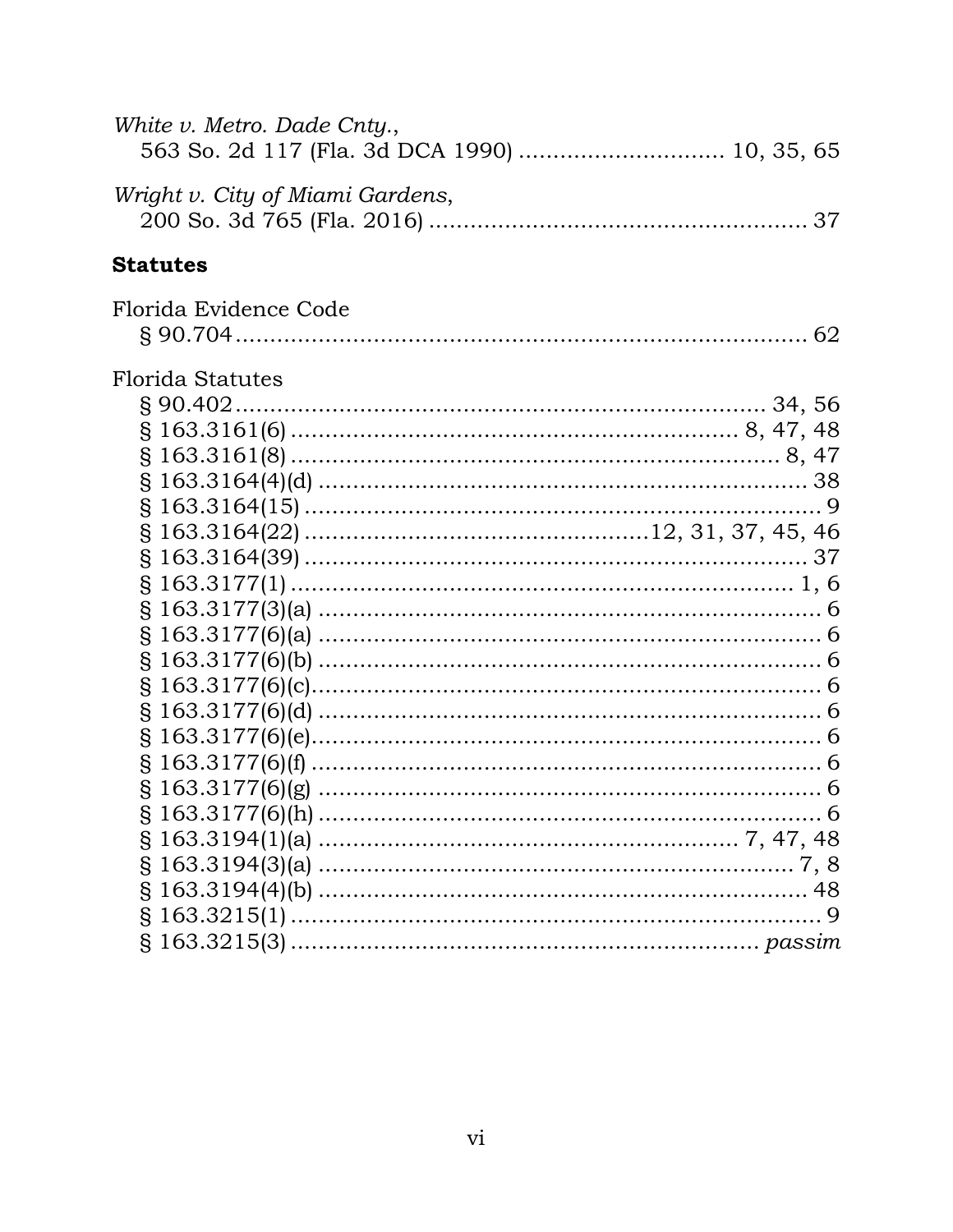### **STATEMENT OF THE CASE AND FACTS**

All new land developments in Florida must be "consistent" with, and strictly adhere to, the local government's "comprehensive plan," which sets forth detailed requirements "'for the orderly and balanced future economic, social, physical, environmental, and fiscal development' of the local government's jurisdictional area." *Bd. of Cnty. Comm'rs v. Snyder*, 627 So. 2d 469, 473 (Fla. 1993) (quoting § 163.3177(1), Fla. Stat.). In order to ensure strict compliance with governing comprehensive plans, the Florida Legislature created a cause of action, codified at Section 163.3215, Florida Statutes, that empowers aggrieved parties to enforce the consistency requirement through de novo judicial review of orders approving new developments.

The trial court's decision under review completely upends this statutory scheme. The trial court held that Floridians' right to seek judicial review of even flagrant violations of a county's comprehensive plan is so narrow as to be virtually meaningless. Unless this Court reverses, the ability of Floridians to exercise the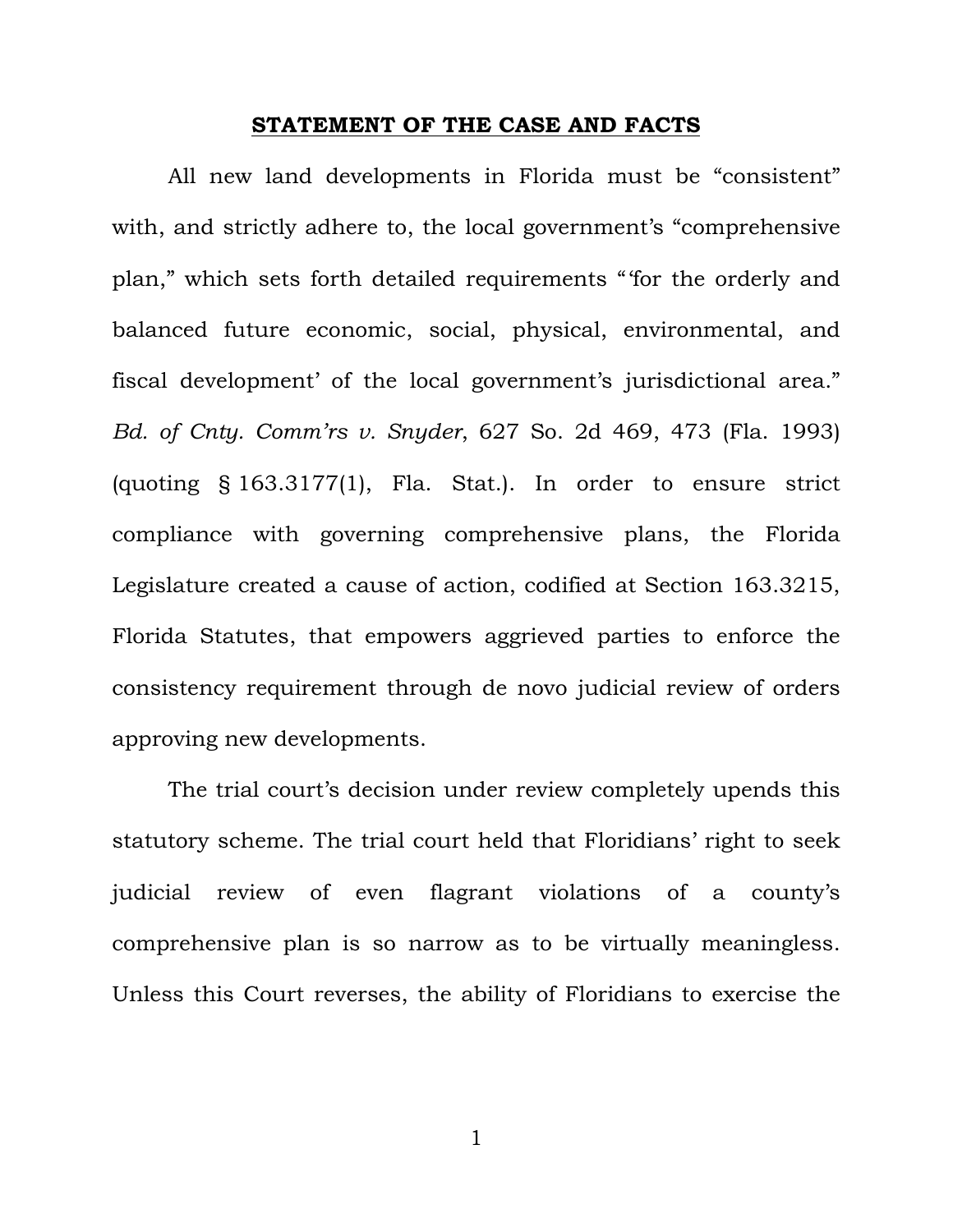sole method of challenging new developments' consistency with comprehensive plan requirements will be severely damaged.

The claims at issue in this lawsuit demonstrate the important role that Section 163.3215 challenges play in ensuring that developers and government officials follow the law. Defendant-Appellee Collier County authorized the development of a new 1,000 acre residential village called "Rivergrass Village" (or "Rivergrass") by Intervenor-Defendant Collier Enterprises Management, Inc. ("CEM") in the Rural Land Stewardship Area ("RLSA")—a protected area in Eastern Collier County that is home to abundant agricultural resources, natural habitat, and endangered species. Plaintiff-Appellant the Conservancy of Southwest Florida, Inc. (the "Conservancy"), brought this Section 3215 challenge alleging that Rivergrass fails to comply with several provisions of Collier County's comprehensive plan (also known as Collier County's "Growth Management Plan" or "GMP"). Among other claims, the Conservancy asserted the following:

 *First*, the GMP requires that new residential developments in the RLSA be fiscally neutral or fiscally positive to Collier County. This means that the financial benefits to County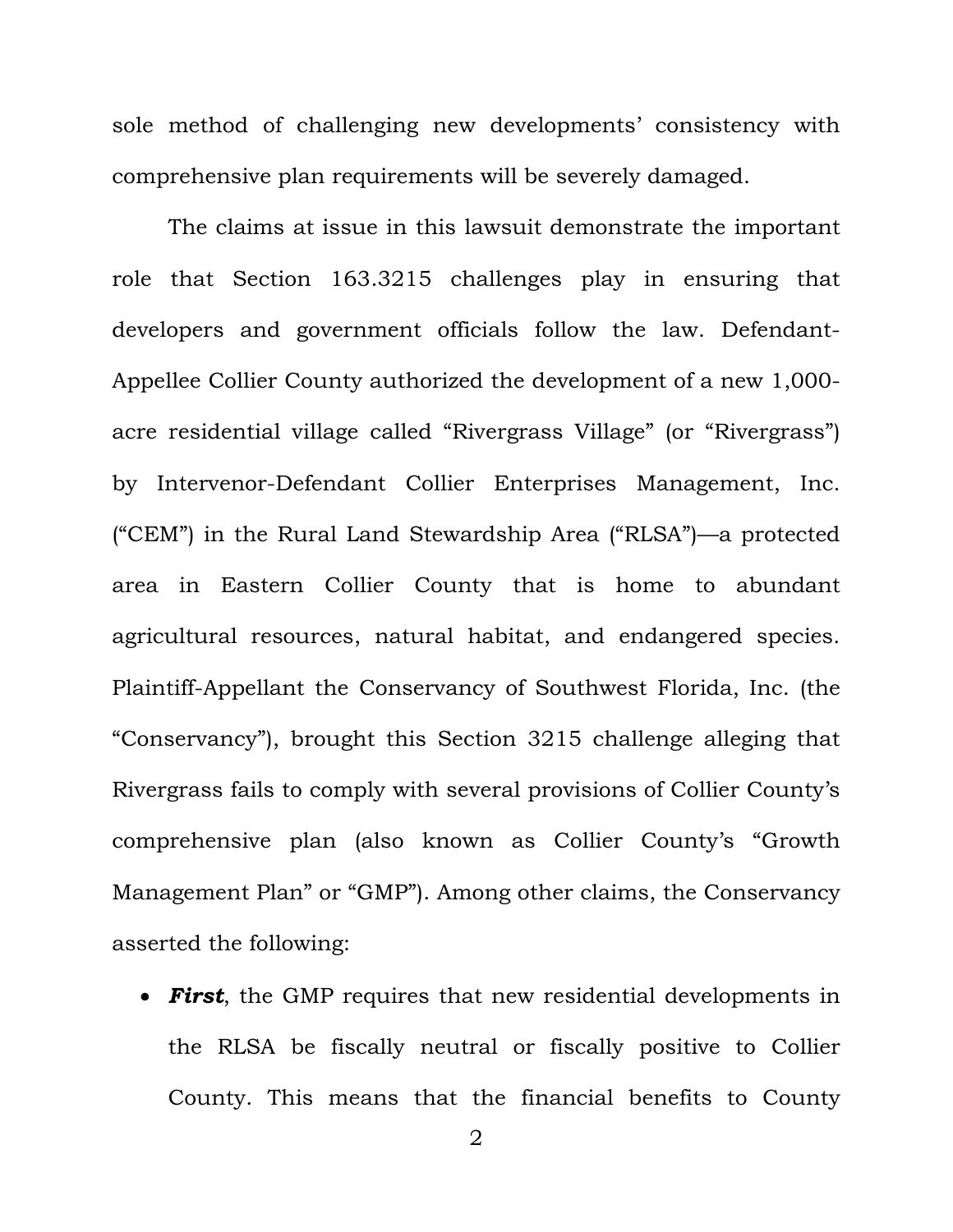taxpayers (through taxes and fees) must be equal to, or greater than, the financial costs to those taxpayers. Simply put, growth must pay for growth. The Conservancy was fully prepared to present extensive evidence at trial that Rivergrass violates this legal requirement and, in fact, will cost Collier County taxpayers *tens of millions* of dollars.

- *Second*, the GMP requires that new residential developments in the RLSA fully account for and mitigate their resulting traffic impact to ensure that traffic congestion—so endemic throughout the State—is not exacerbated by poorly designed growth. The Conservancy was fully prepared to present overwhelming evidence (including admissions from CEM) that Rivergrass fails to account for and mitigate significant traffic impacts.
- *Third*, the GMP requires that new residential developments in the RLSA comply with a series of design criteria to ensure that future generations of Floridians are not burdened by urban sprawl caused by short-sighted decisions of today. Many of these legal requirements are set forth in clear provisions of the Collier County Land Development Code ("LDC"). Indeed,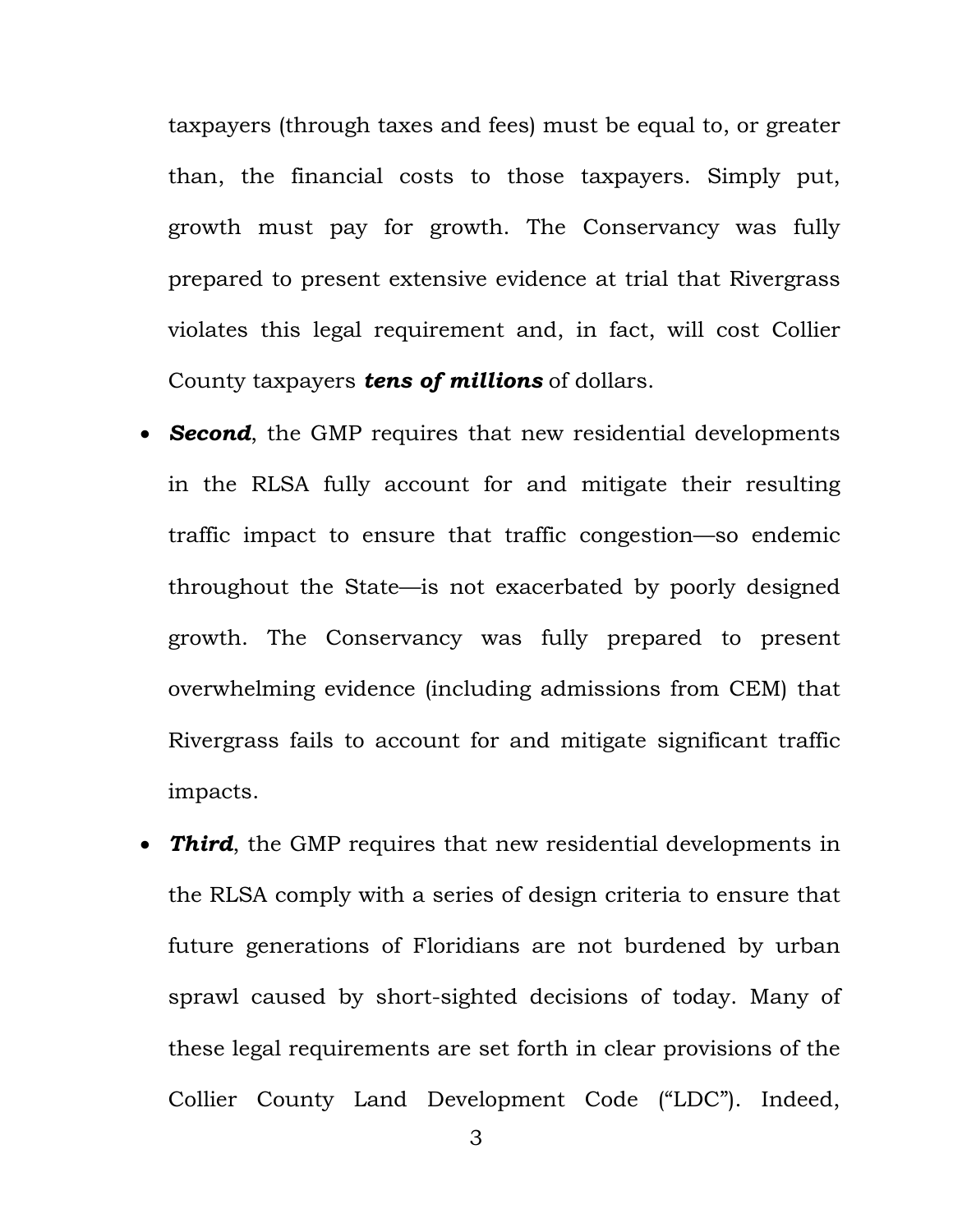compliance with the relevant provisions of the LDC is expressly required by the GMP. The Conservancy was prepared to present overwhelming evidence (including from the County itself) that Rivergrass fails to comply with numerous LDC provisions—the result being that Rivergrass is a typical "urban sprawl" planned urban development.

The trial court erroneously granted summary judgment to the Defendants on all three of these claims—not for want of record evidence supporting their factual bases, but based on the court's erroneous legal conclusion that each of these claims is *categorically* outside the scope of a Section 163.3215 challenge. The Conservancy's remaining claims (alleging that Rivergrass's design is inconsistent with other provisions of the GMP) proceeded to trial. But the trial court erroneously excluded critical evidence in support of those claims (including the County's own Staff's concerns that Rivergrass was inconsistent with the intent of the GMP). The result was a trial where both the claims and the evidence were severely and erroneously limited, leading to a judgment against the Conservancy that this Court should reverse.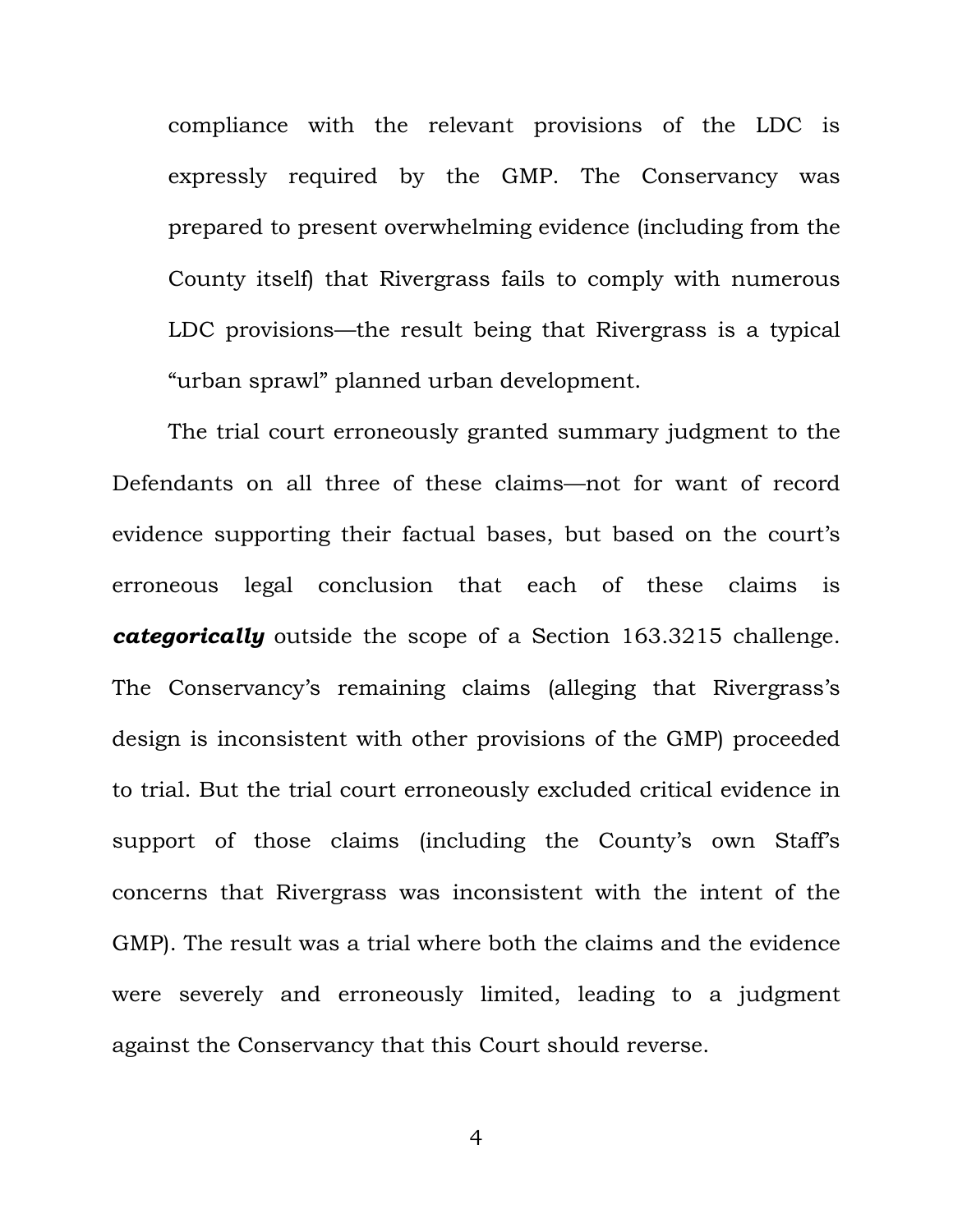But the implications of the trial court's ruling are not limited to the fiscal burdens, increased traffic, and other adverse impacts of this one development. The issues in this case go to the very heart of Florida's Community Planning Act. If the trial court is correct that the vast majority of a county's comprehensive plan is completely off limits from court review, the entire legislative scheme for enforcement of the Community Planning Act will be undone. On its face, Section 3215 is clearly intended to provide a de novo, strict scrutiny judicial check to ensure that development in the state of Florida complies with each county's respective comprehensive plan. If upheld, the decision below would eviscerate such review, potentially resulting in unchecked development not in compliance with the Community Planning Act occurring throughout the Second District.

The following sections provide additional background on (1) the Community Planning Act, Section 163.3215 claims, and this Court's decision in *Heine v. Lee County*, 221 So. 3d 1254 (Fla. 2d DCA 2017), regarding the permissible scope of such claims; (2) Collier County's GMP; (3) the Conservancy's claims; (4) the trial court's erroneous grant of partial summary judgment; (5) the trial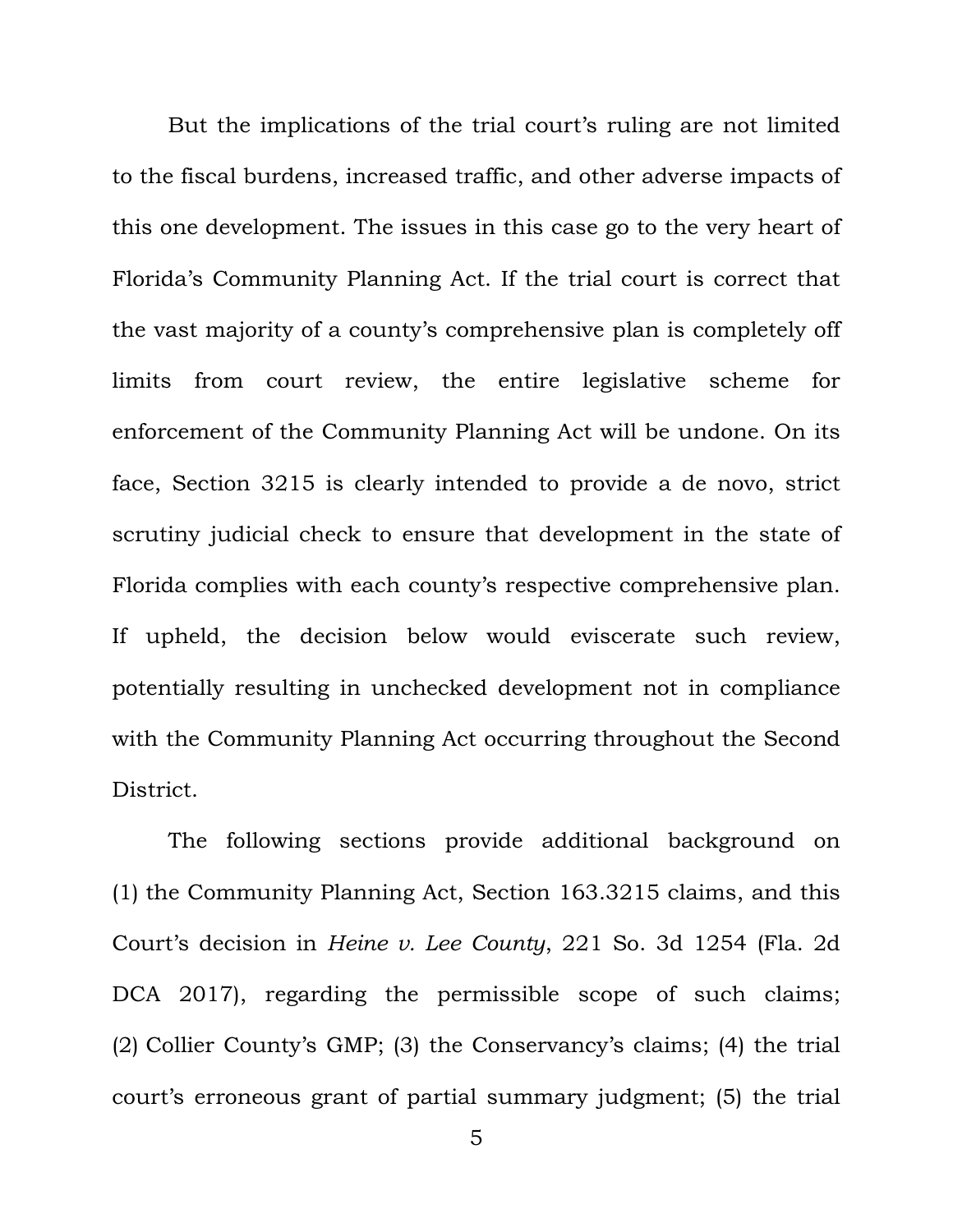court's erroneous in limine rulings; and (6) the resulting trial, verdict, and judgment.

#### **I. LEGAL BACKGROUND**

#### **A. Florida's Community Planning Act**

Florida's Community Planning Act requires local governments to adopt and strictly adhere to comprehensive plans that outline their respective "principles, guidelines, standards, and strategies" for future land development. § 163.3177(1), Fla. Stat. The purpose of comprehensive planning is to "establish meaningful and predictable standards for the use and development of land." *Id.* To that end, each comprehensive plan must "provide the principles, guidelines, standards, and strategies for the orderly and balanced future economic, social, physical, environmental, and fiscal development" of the land within the local government's jurisdiction. *Id.* And each comprehensive plan must contain multiple detailed "elements," including capital improvements, *id.* (3)(a), future land use, *id.* (6)(a), transportation, *id.* (6)(b), sewer, *id.* (6)(c), conservation, *id.* (6)(d), recreation and open space, *id.* (6)(e), housing, *id.* (6)(f), coastal management, *id.* (6)(g), and intergovernmental coordination, *id.* (6)(h).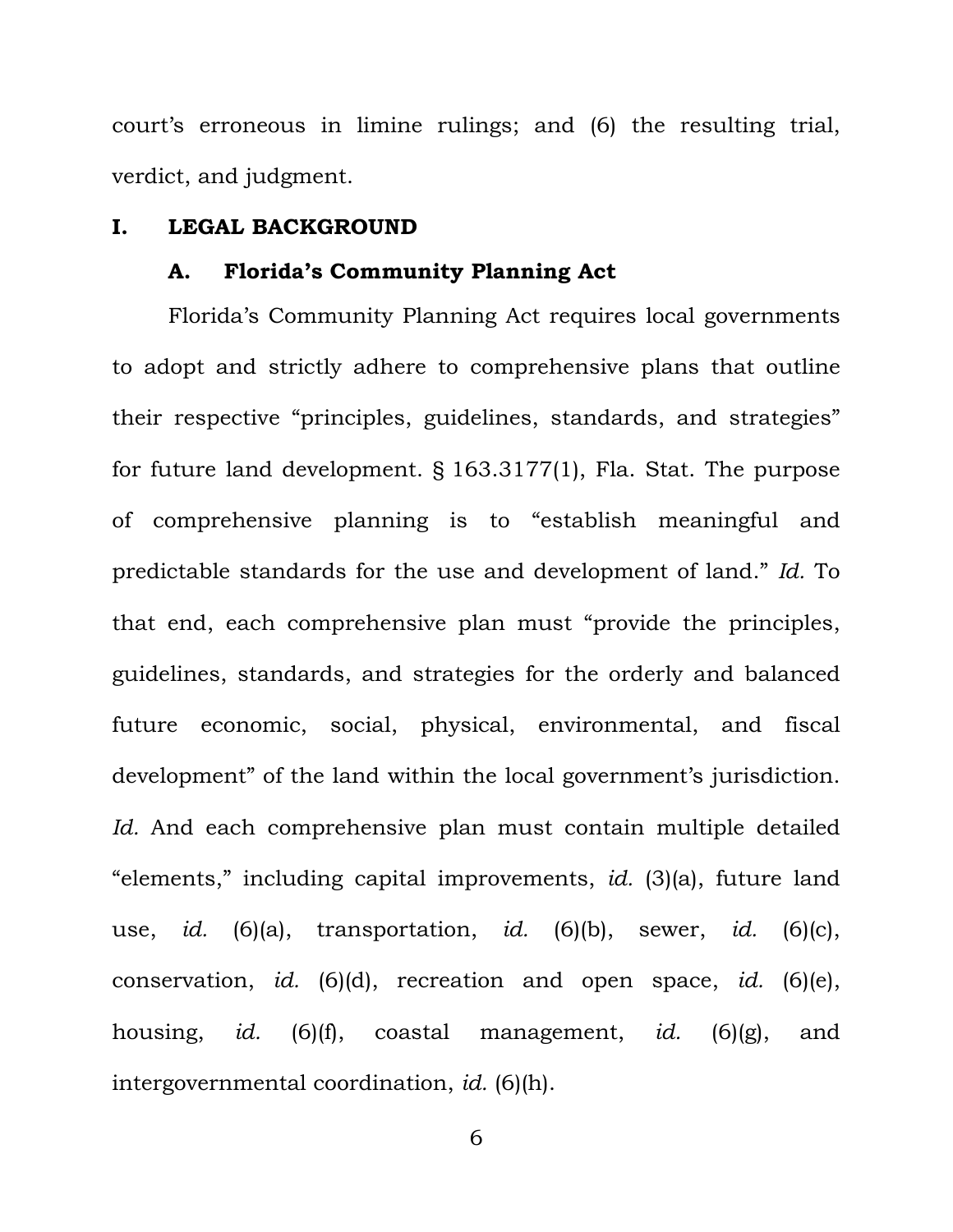A comprehensive plan is essentially "a constitution for all future development within the governmental boundary." *Machado v. Musgrove*, 519 So. 2d 629, 632 (Fla. 3d DCA 1987). All development on land covered by a local government's comprehensive plan, and all action taken by the government regarding that development, must be "consistent" with the plan. § 163.3194(1)(a), Fla. Stat.; *see Dixon v. City of Jacksonville*, 774 So. 2d 763, 764 (Fla. 1st DCA 2000) ("It is well established that a development order *shall be consistent* with the government body's objectives, policies, land uses, etc., as provided in its comprehensive plan.").<sup>2</sup>

The Act, moreover, "sets a *high and comprehensive bar* for consistency." *Imhof v. Walton Cnty.*, No. 1D19-0980, 2021 WL 4189197, at \*7 (Fla. 1st DCA Sept. 15, 2021). Section 163.3194(3)(a) provides:

> A development order or land development regulation shall be consistent with the comprehensive plan if the land uses, densities or intensities, and other aspects of development permitted by such order or regulation are compatible with and further the *objectives, policies, land uses, and densities or intensities* in the comprehensive

<sup>2</sup> All emphasis supplied unless otherwise noted.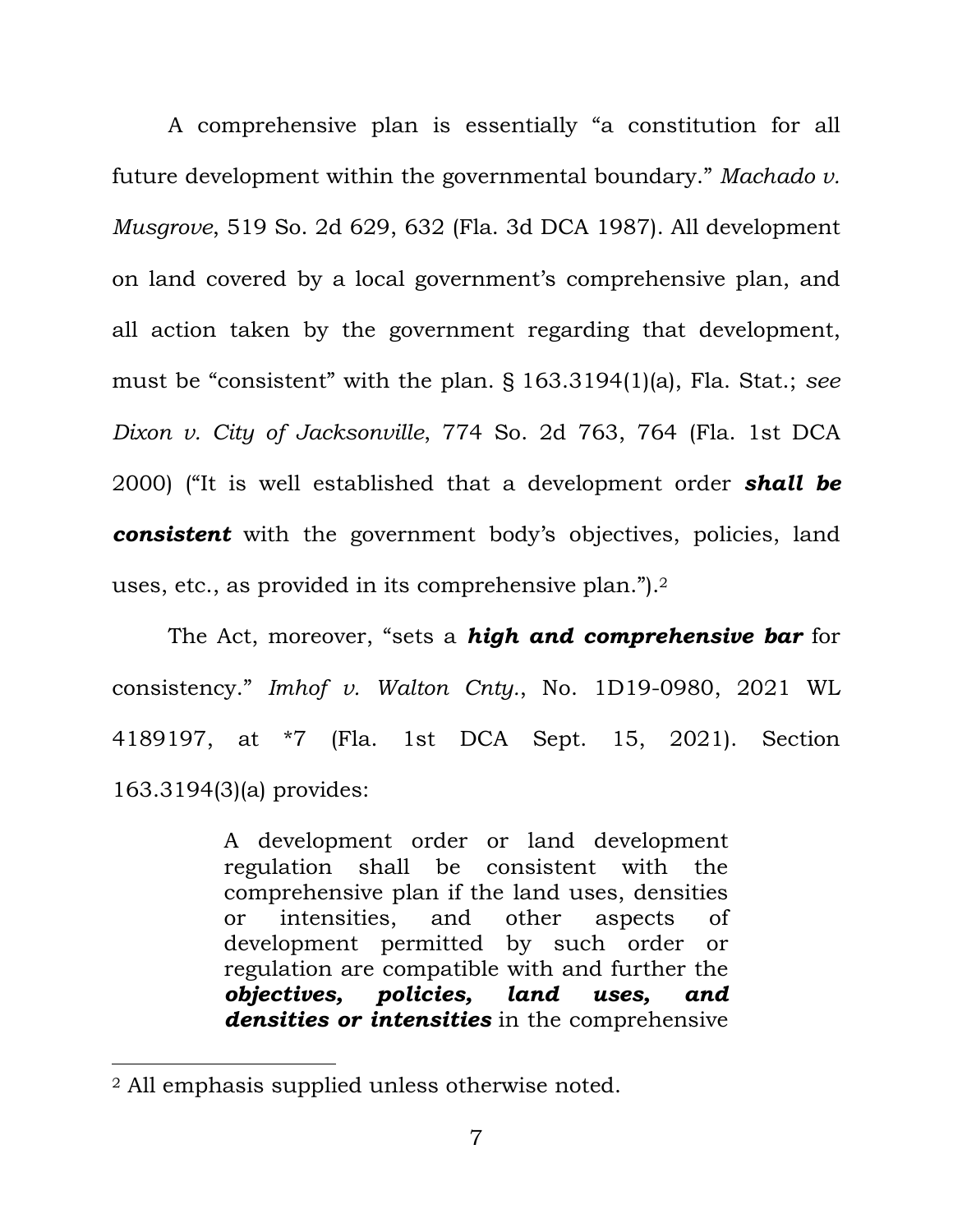plan and if it meets *all other criteria* enumerated by the local government.

§ 163.3194(3)(a), Fla. Stat.

That high standard is reflected throughout the Act's statements of purpose. The Act expresses in no uncertain terms the Legislature's expectation of *complete* consistency between a development order and the local comprehensive plan in all respects, stating: "It is the intent of this act . . . that *no public or private development shall be permitted except in conformity with comprehensive plans* . . . prepared and adopted in conformity with this act." § 163.3161(6), Fla. Stat. And the Legislature has further "declared" that complete conformity is the floor, not the ceiling: "The provisions of this act in their interpretation and application are declared to be the minimum requirements necessary to accomplish the stated intent, purposes, and objectives of this act." § 163.3161(8), Fla. Stat.

# **B. Section 163.3215 Provides a Cause of Action to Challenge the Consistency of a Development Order with a Local Comprehensive Plan**

Section 163.3215 gives force to the Community Planning Act's requirements by establishing a cause of action by which community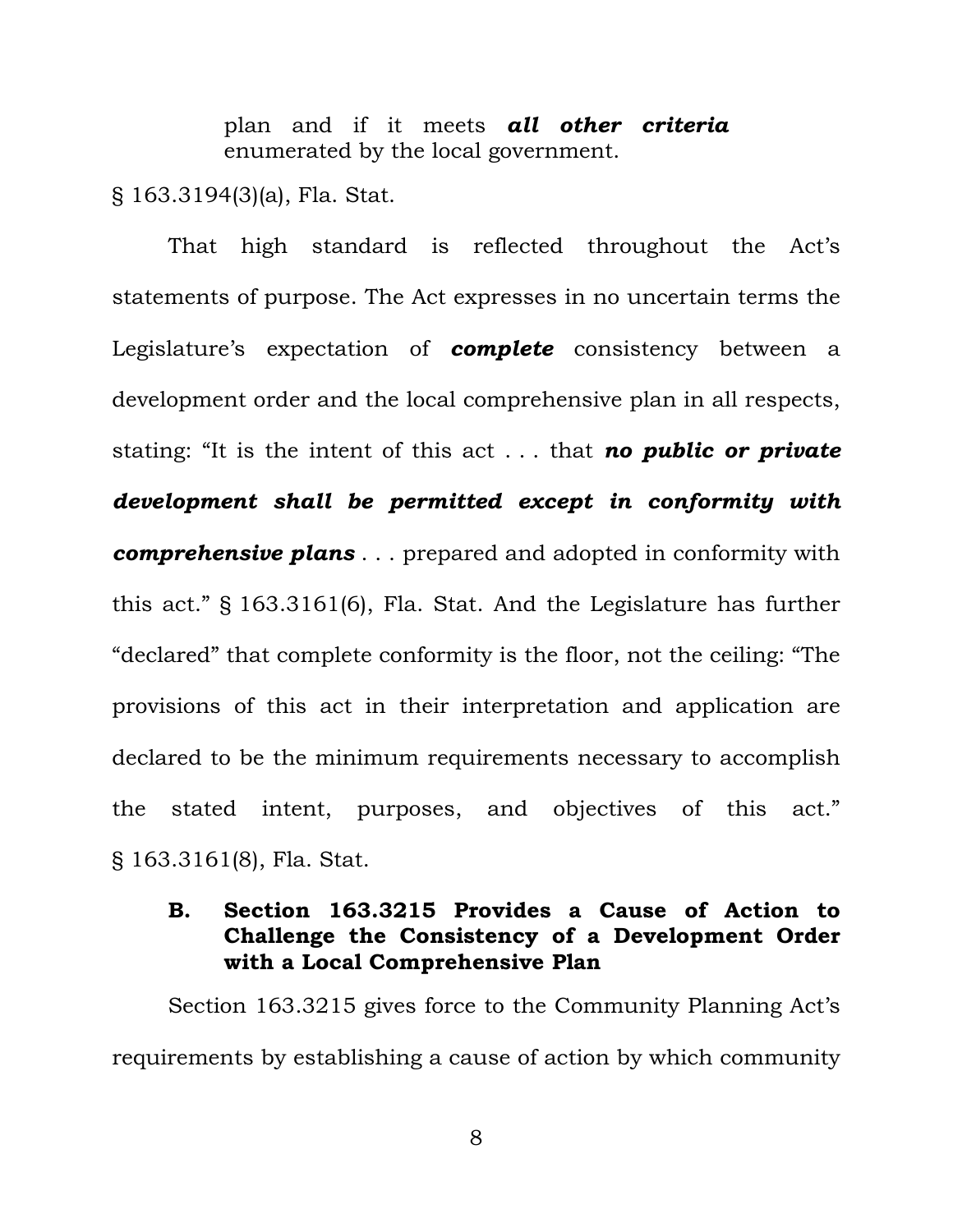members and other persons with standing may "appeal and challenge the consistency of a development order with a comprehensive plan adopted under [the Act]." § 163.3215(1), Fla. Stat.3 This provision ensures that development orders—which often impose substantial burdens on government services and the public fisc—are subject to independent review by a neutral arbitrator, and it "demonstrate[s] a clear legislative policy in favor of the enforcement of comprehensive plans by persons adversely affected by local action." *Putnam Cnty. Env't Council, Inc. v. Bd. of Cnty. Comm'rs*, 757 So. 2d 590, 593 (Fla. 5th DCA 2000). Indeed, Section 163.3215 provides "the *exclusive* methods for an aggrieved or adversely affected party to appeal and challenge the consistency of a development order with a comprehensive plan." § 163.3215(1), Fla. Stat.; *see Bd. of Trs. of Internal Improv. Trust Fund v. Key W. Conch Harbor, Inc.*, 623 So. 2d 593, 595 (Fla. 1st DCA 1993).

Relevant here, Section 163.3215(3) creates a cause of action for private parties to sue local governments that issue development

<sup>&</sup>lt;sup>3</sup> A "development order" is "any order granting, denying, or granting with conditions an application for a development permit." § 163.3164(15), Fla. Stat.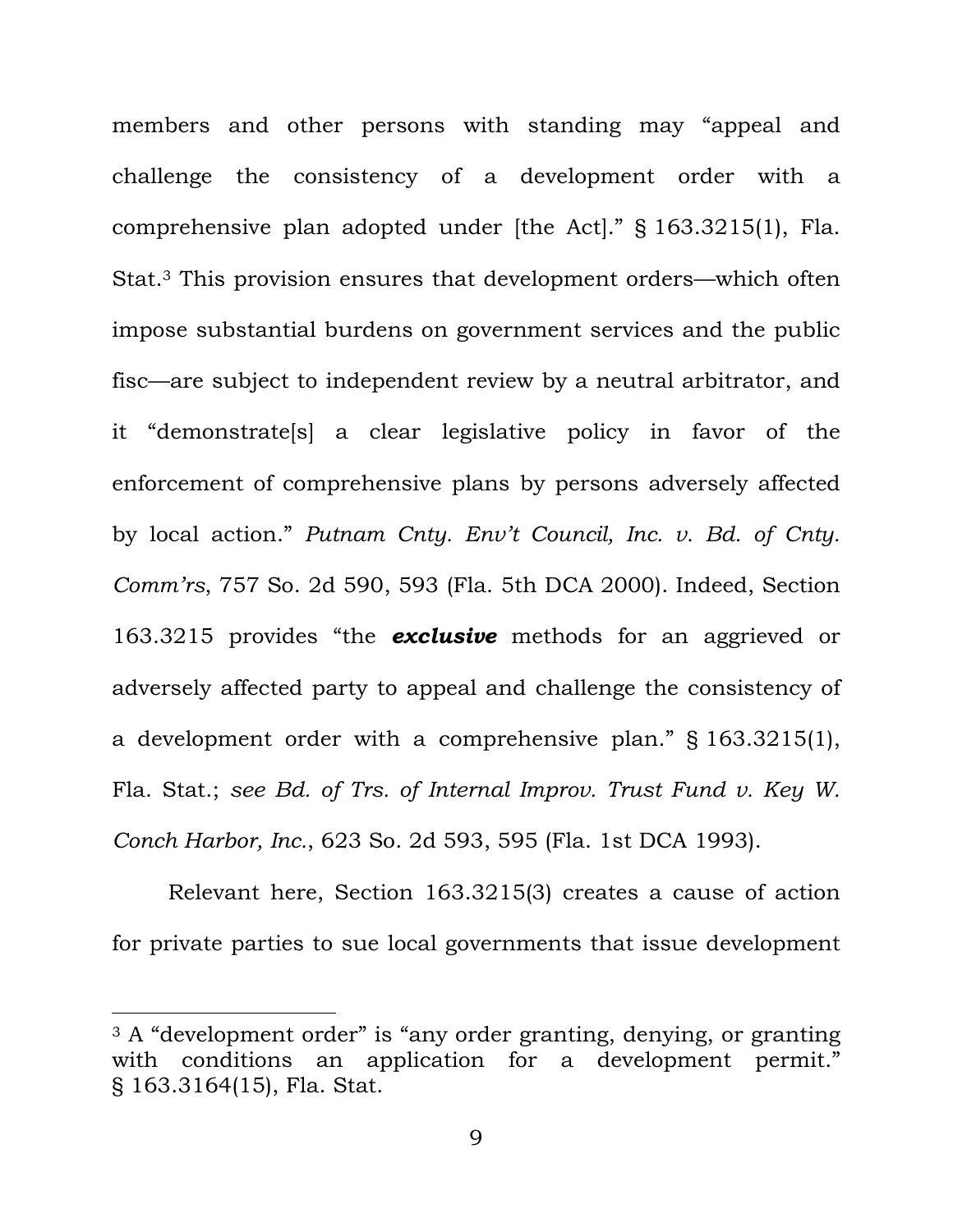orders that are "not consistent with the comprehensive plan." It provides:

> Any aggrieved or adversely affected party may maintain a de novo action for declaratory, injunctive, or other relief against any local government to challenge any decision of such local government granting or denying an application for, or to prevent such local government from taking any action on, a development order, as defined in s. 163.3214, which materially alters the use or density or intensity of use on a particular piece of property which is not consistent with the comprehensive plan adopted under [the Act].

§ 163.3215(3), Fla. Stat.

In Section 163.3215 actions, "the burden is on the developer to show . . . that the development *conforms strictly* to the [comprehensive plan], its elements, and objectives." *White v. Metro. Dade Cnty.*, 563 So. 2d 117, 128 (Fla. 3d DCA 1990). Moreover, the proceeding is a de novo action, meaning that no deference is given to the local government's interpretation of its comprehensive plan. *See 1000 Friends of Fla., Inc. v. Palm Beach Cnty.*, 69 So. 3d 1123, 1125‒26 (Fla. 4th DCA 2011). Instead, reviewing courts must apply a "strict scrutiny" standard of review, "a process which involves a detailed examination of the development order for *exact*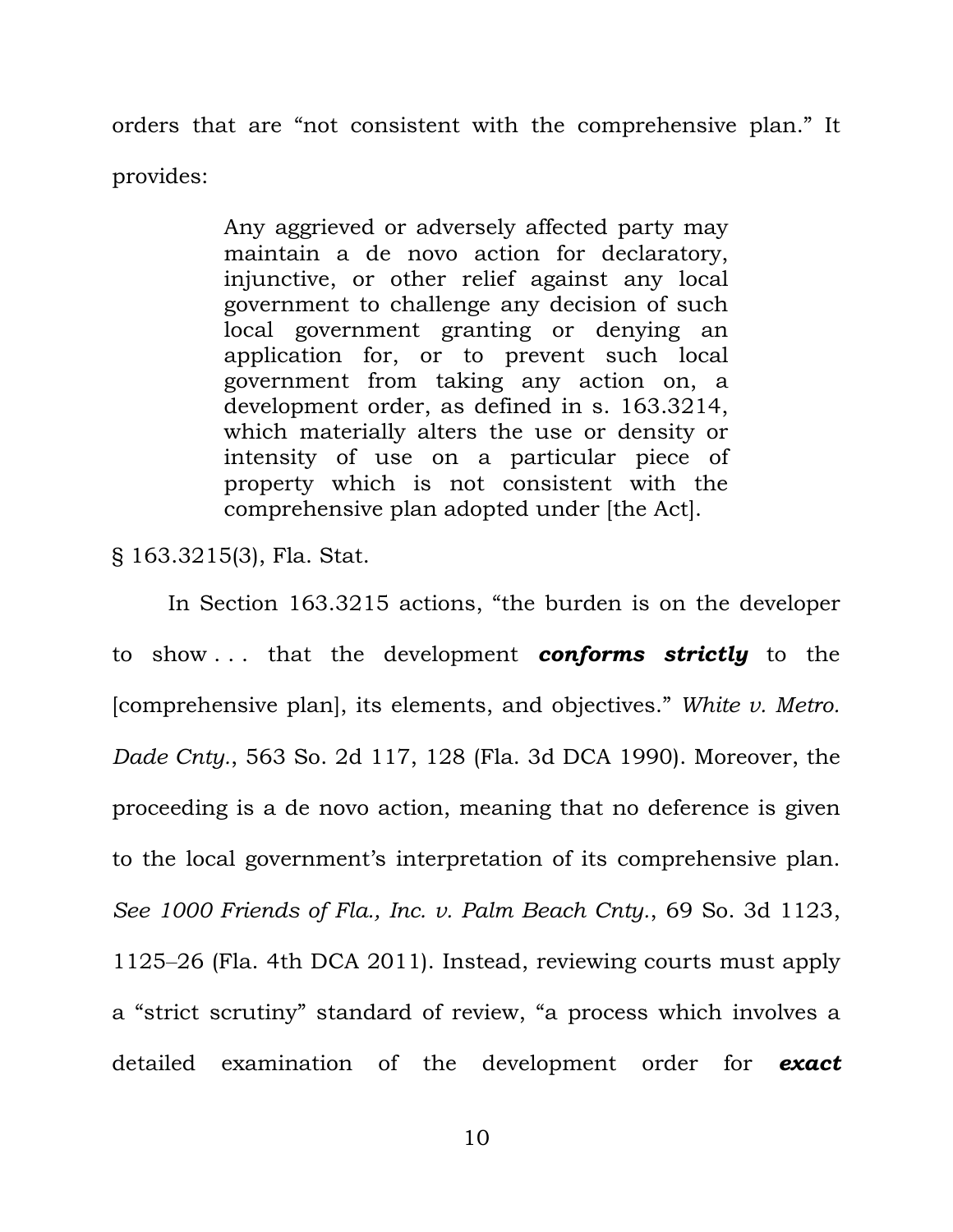*compliance* with, or adherence to, the comprehensive plan." *Dixon*, 774 So. 2d at 765.

#### **C. This Court's Decision in** *Heine*

In *Heine v. Lee County*, 221 So. 3d 1254 (Fla. 2d DCA 2017), this Court held that a broad range of comprehensive plan provisions—including those that will materially impact local services and facilities (at taxpayer expense)—are enforceable in a challenge brought under Section 163.3215. *Heine* establishes a two-pronged framework to determine whether a development order's claimed inconsistency with a comprehensive plan is actionable. First, the challenged development order must "materially alter[] the use or density or intensity of use on a particular piece of property." *Id.* at 1257. Second, the alleged inconsistency—*i.e.*, the provision of the comprehensive plan with which the development order is allegedly inconsistent—must relate to land "use," "density," or "intensity of use," *id.* at 1257–58.<sup>4</sup>

<sup>4</sup> The First District in *Imhof v. Walton County*, No. 1D19-0980, 2021 WL 4189197 (Sept. 15, 2021), disagreed with *Heine*'s framework and certified conflict to the Florida Supreme Court. That case is discussed in detail below. *See* Argument Section I.D, *infra*.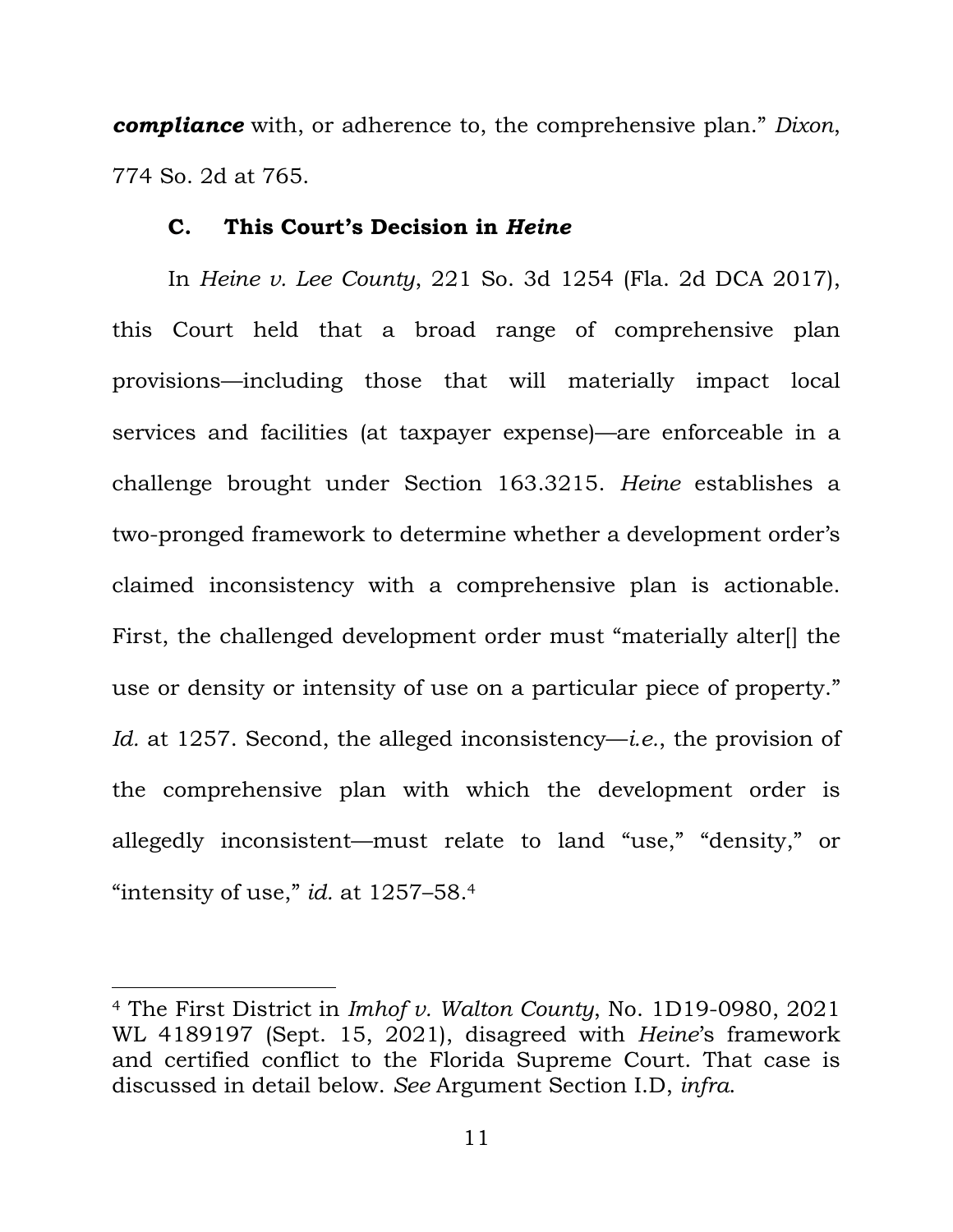If a claim challenges an alleged inconsistency that relates to any one of these three terms, then under the *Heine* framework, Section 163.3215(3) permits any "aggrieved or adversely affected party" to bring a de novo challenge in Florida's courts. These terms—"use," "density," and "intensity of use"—are each defined by statute and to be given their full meaning as assigned by the Legislature. *See* Argument Section I.B.1, *infra*. Particularly relevant here, "intensity" is defined to include "the measurement of the use of or demand on facilities and services." § 163.3164(22), Fla. Stat.

#### **II. COLLIER COUNTY'S GROWTH MANAGEMENT PLAN**

Collier County has adopted a comprehensive plan known as the GMP. Collier County, Fla., Code of Ordinances ch. 106, art. II, § 106-34(8).5 As mandated by the Community Planning Act, the GMP has multiple elements, including a future land use element ("FLUE"), a transportation element ("TE"), and a capital improvements element ("CIE"), among others.<sup>6</sup>

<sup>5</sup> Collier County's Code of Ordinances is available at https://library. municode.com/fl/collier\_county/codes/code\_of\_ordinances?nodeId =COLAORCOCOFL.

<sup>6</sup> The full GMP is available at https://www.colliercountyfl.gov/ government/growth-management/divisions/planning-and-zoning-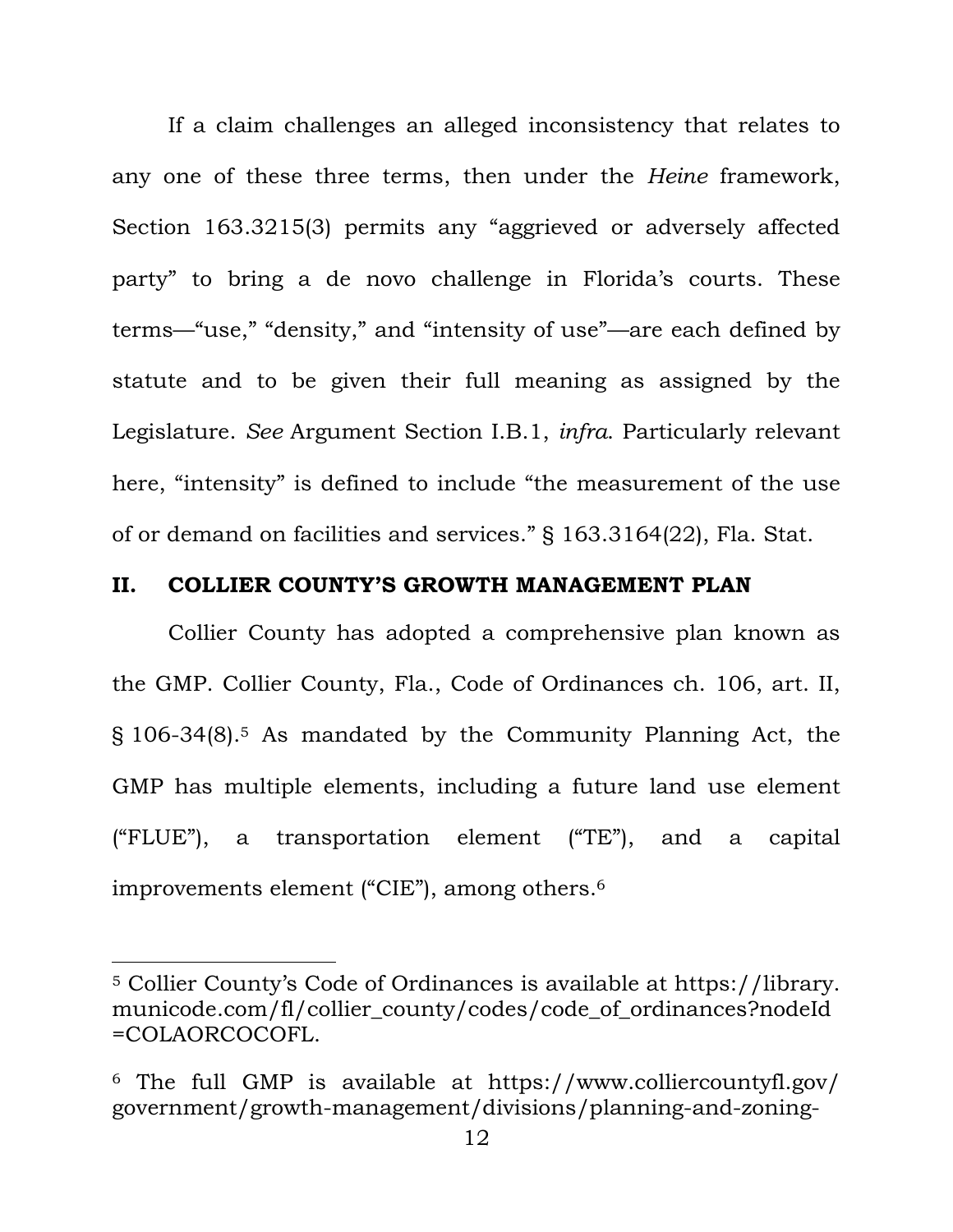Key here, the GMP's FLUE established a program known as the RLSA Overlay. *See* Ordinance No. 2002-54 (R. 1061). The program created a special zoning district (the RLSA) encompassing approximately 195,000 acres of rural lands in eastern Collier County. Am. Compl. ¶ 49 (R. 273). These lands are home to at least 17 endangered and threatened animal species. *Id.* ¶¶ 53‒54 (R. 273–74).

The RLSA Overlay program is designed to "guide concentrated population growth and intensive land development away from areas of great sensitivity and toward areas more tolerant to development." GMP FLUE § I.C (R. 688) [App. 70]. Under the RLSA Overlay program, lands may be designated as Stewardship Receiving Areas ("SRAs")—areas where future development exceeding the baseline zoning can be proposed—in exchange for credits earned through the designation of Stewardship Sending Areas ("SSAs")—areas deemed too environmentally sensitive for development. Am. Compl. ¶¶ 55‒56 (R. 274). For example, a developer may generate credits by setting aside land within the RLSA for preservation (such land

division/comprehensive-planning-section/growth-managementplan.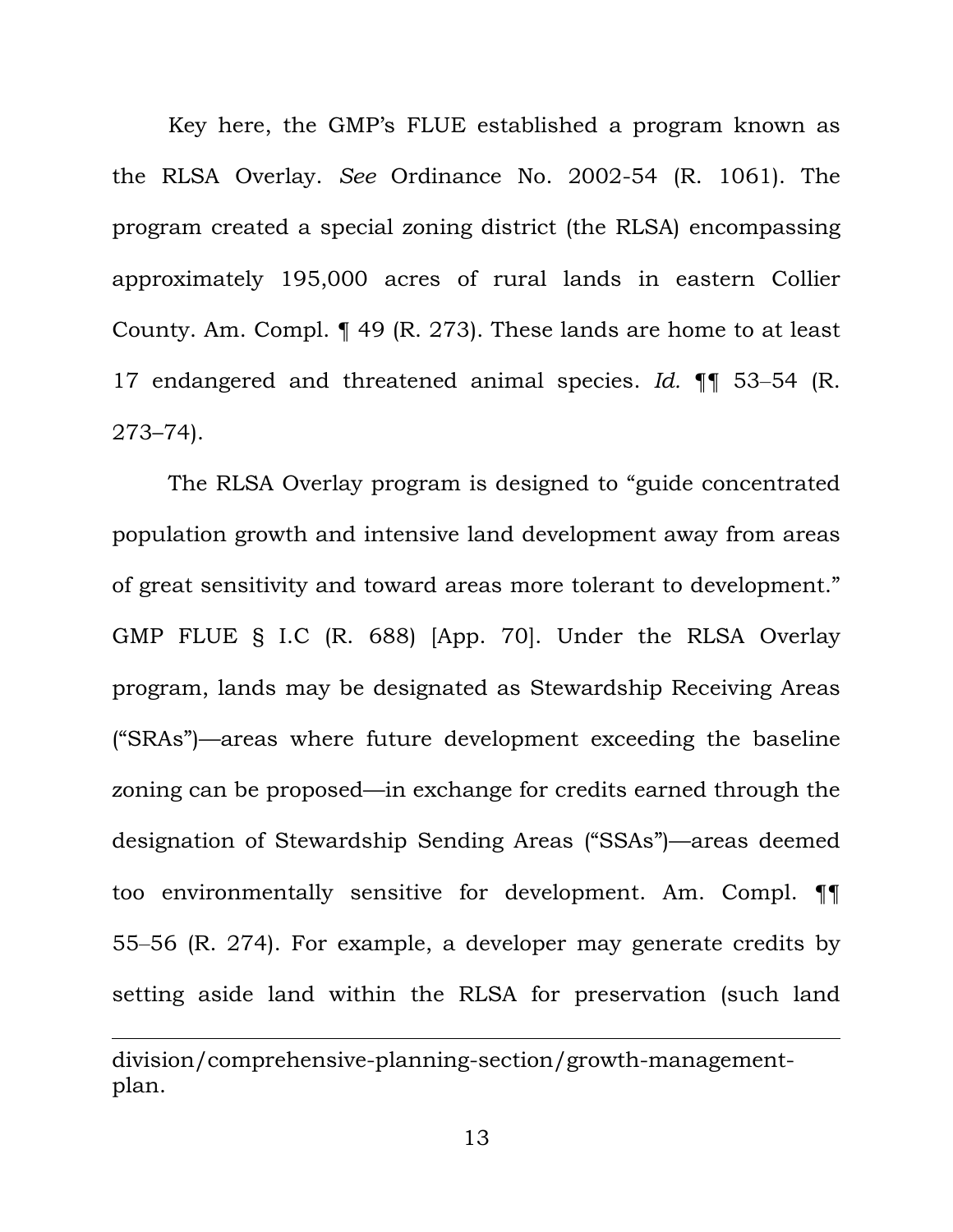would be an SSA) and then spend those credits to develop other lands within the RLSA (such land would be an SRA).

Policies in the GMP's RLSA Overlay create strict guidelines and criteria for the designation of SRAs. *See* RLSA Overlay Group 4 Policies (R. 1015–22) [App. 72–79]. These policies outline numerous requirements for SRAs relating to land use, density, and/or intensity of uses (including simple numeric caps on maximum size and density, as well as non-numeric, qualitative standards governing how new villages must be designed), and requirements relating to an SRA's demand on facilities and services.

For instance, RLSA Overlay Policy 4.2 (R. 1015) [App. 72] "requires SRAs to be compact, mixed-use and self-sufficient in the provision of services, facilities and infrastructure." Other mandatory land use policies include: RLSA Overlay Policy 4.7.2 (R. 1017) [App. 74], which requires SRA Villages to have a "diversity of housing types and mix of uses," "a mixed-use village center to serve as the focal point for the community's support services and facilities," and a design that encourages "pedestrian and bicycle circulation by including an interconnected sidewalk and pathway system serving all residential neighborhoods"; and RLSA Overlay Policy 4.11 (R.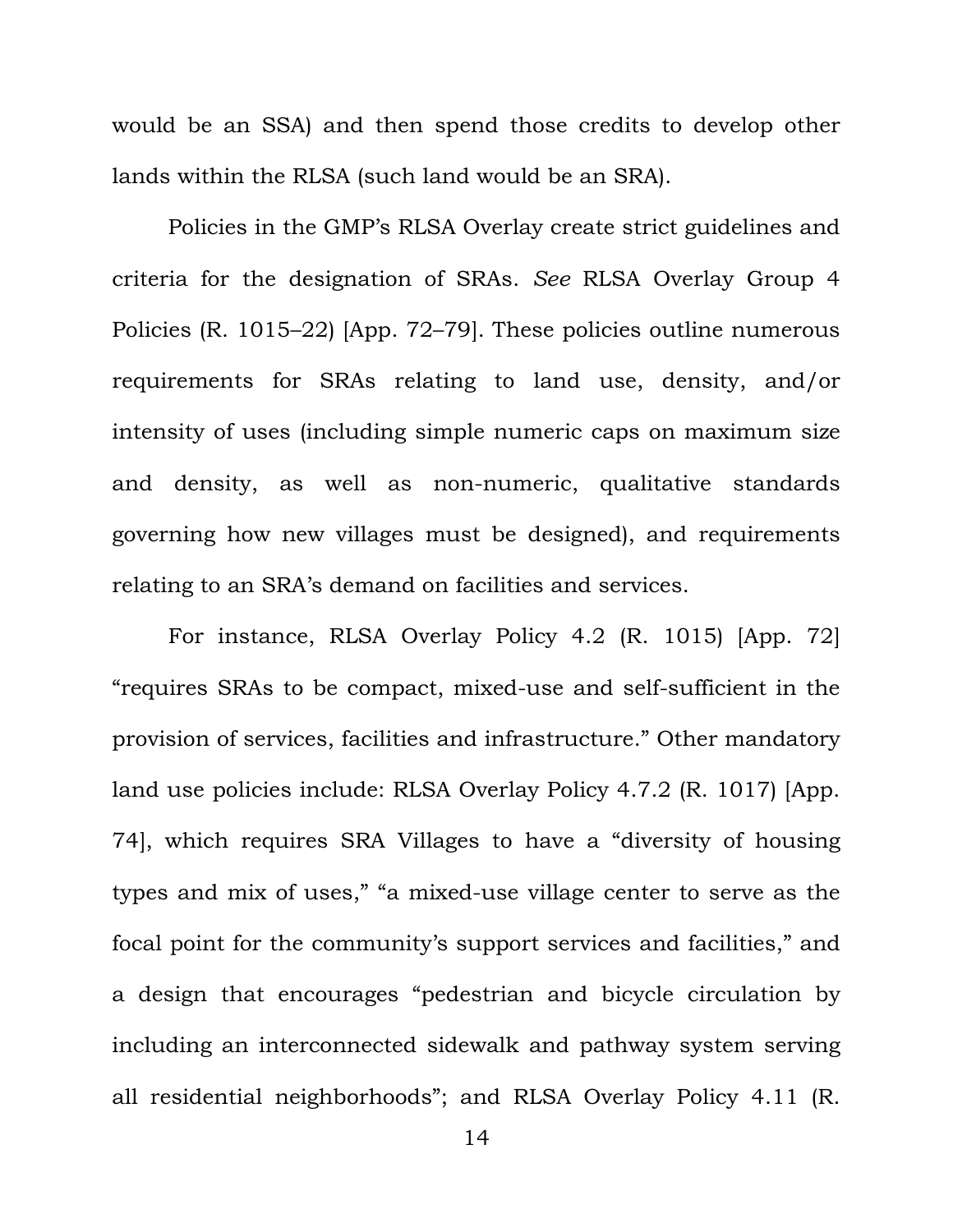1019) [App. 76], which requires that the perimeter of an SRA be designed "to provide a transition from higher density and intensity uses within the SRA to lower density and intensity uses on adjoining property."

Additional requirements are found in Attachment C to the RLSA Overlay, which lists characteristics and required uses for each type of development that can be built in an SRA. Relevant here, Attachment C creates additional requirements for villages, which are developments between 100 and 1,000 acres in size. *See* Attachment C, Collier County RLSA Overlay Stewardship Receiving Area Characteristics (R. 1036) [App. 80].

Furthermore, the RLSA Overlay includes several requirements relating to an SRA's demand on facilities and services, including:

> **RLSA Overlay Policy 4.14:** "No SRA shall be approved unless the capacity of the County collector or arterial road(s) serving the SRA is demonstrated to be adequate."

> **RLSA Overlay Policy 4.16:** "An SRA shall have adequate infrastructure available to serve the proposed development, or such infrastructure must be provided concurrently with the demand."

> **RLSA Overlay Policy 4.18:** "The SRA will be planned and designed to be fiscally neutral or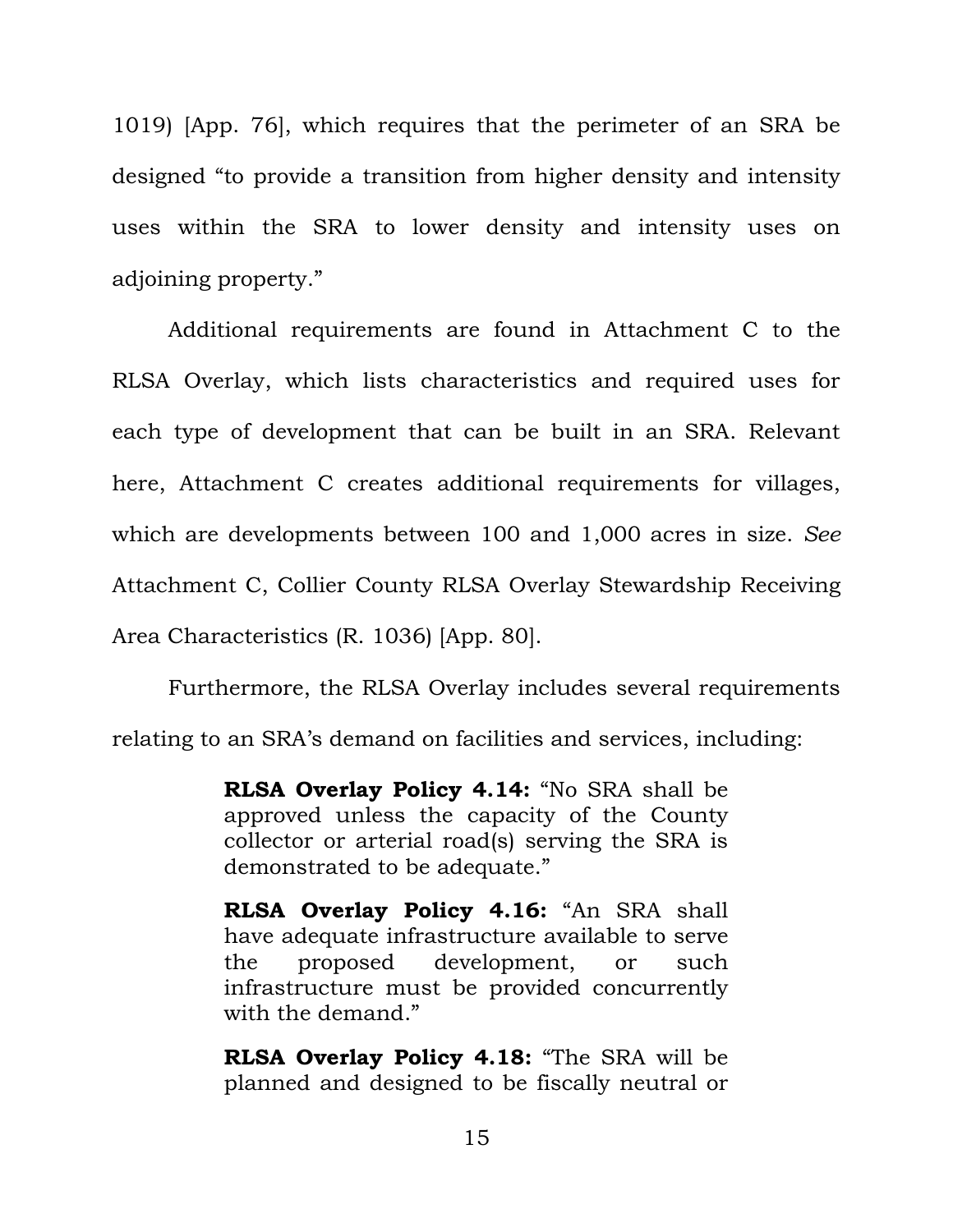positive to Collier County at the horizon year based on a public facilities impact assessment, as identified in LDC  $4.08.07$ .K.... At a minimum, the assessment shall consider the following public facilities and services: transportation, potable water, wastewater, irrigation water, stormwater management, solid waste, parks, law enforcement, and schools. Development phasing, developer contributions and mitigation, and other public/private partnerships shall address any potential adverse impacts to adopted levels of service standards."

(R. 1019–21) [App. 76–78].

SRAs must also comply with the specific regulations in section 4.08.00 of the Collier County Land Development Code ("LDC"),7 a part of the LDC that is also referred to as the "LDC Stewardship District."<sup>8</sup> LDC § 4.08.00 *et seq.* Like the RLSA Overlay policies, these LDC provisions set forth numerous requirements relating to land uses, densities, and/or intensities for SRA villages. *See, e.g.*, LDC §§ 4.08.07.J.2.b, 4.08.07.J.3.b (requiring transportation network with "high level of mobility") (R. 1052, 1055) [App. 82–83].

<sup>7</sup> Collier County's Land Development Code is available at https:// library.municode.com/fl/collier\_county/codes/land\_development\_ code.

<sup>8</sup> *See* Mulhere Dep. 21:20‒22:2 (S.R. 14990–91); Jan. 22, 2020 Staff Report at 7 (R. 4864); Jenkins Dep. 144:20‒24 (S.R. 14873).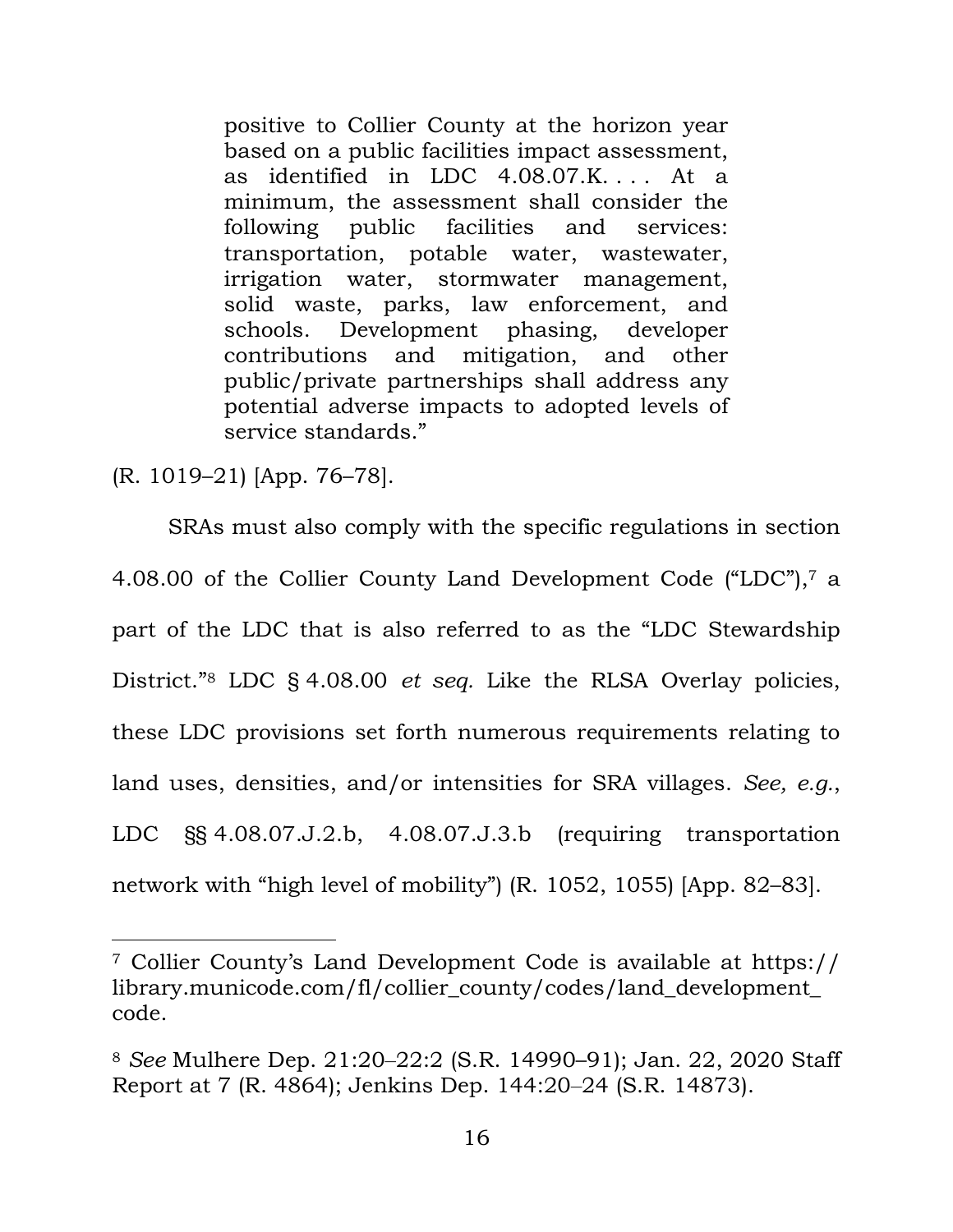To achieve consistency with the GMP, a proposed development in an SRA must comply with both the RLSA Overlay policies and the LDC. This is because the GMP expressly incorporates the RLSA Overlay, and RLSA Overlay Policies 4.3 and 4.5 expressly require compliance with the LDC Stewardship District regulations as a condition of approval of an SRA. Specifically, RLSA Overlay Policy 4.3 (R. 1016) [App. 73] states "[t]he basis for approval shall be a finding of consistency with the policies of the Overlay $[$ ,  $]$ ... *compliance with the LDC Stewardship District*, and assurance that the applicant [has acquired sufficient credits]." RLSA Overlay Policy 4.5 (R. 1016) [App. 73] provides that an SRA's master plan "will demonstrate that the SRA complies with *all applicable policies of the Overlay and the LDC Stewardship District*." Other GMP policies similarly require compliance with the specific provisions in the LDC as a condition for SRA approval, including RLSA Overlay Policy 4.18 (R. 1021) [App. 78] (requiring compliance with § LDC 4.08.07.K) and Transportation Element Policy 8.2 (requiring compliance with LDC §§ 6.02.00 *et seq.* & 10.02.07).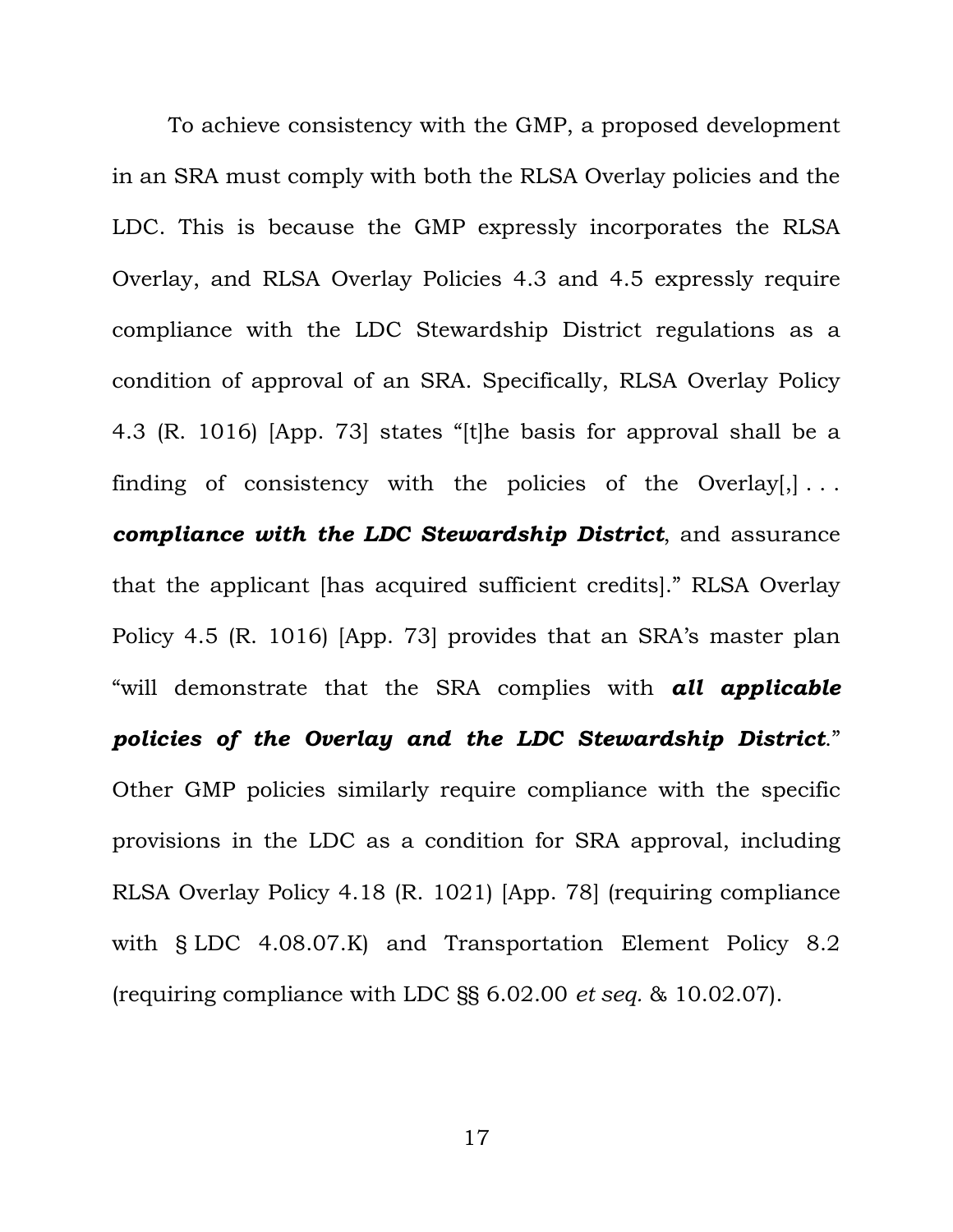#### **III. THE CONSERVANCY'S CLAIMS**

The Conservancy of Southwest Florida is a 50-year-old nonprofit organization that has been engaged for decades in efforts to protect Southwest Florida's unique habitats, wildlife, and community. It brought this action under Section 163.3215(3), Florida Statutes, against Collier County to challenge the Collier County Board of County Commissioners' ("BCC") approval of Rivergrass Village's SRA application. *See* Am. Compl. (R. 262–305). Rivergrass's developer, CEM, intervened as a defendant. *See* Order Granting Mot. to Intervene (R. 228).

Rivergrass Village is a proposed development of approximately 1,000 acres in the RLSA. The land is presently undeveloped agricultural land. Rivergrass will include up to 2,500 homes, additional commercial development, and a golf course. The BCC approved Rivergrass by passing Resolution 20-24 (the "Development Order").

The BCC approved Rivergrass after an approximately yearlong, multi-tiered review by Collier County's Growth Management Department. During the review, County Planning Staff repeatedly expressed concerns regarding Rivergrass's inconsistencies with the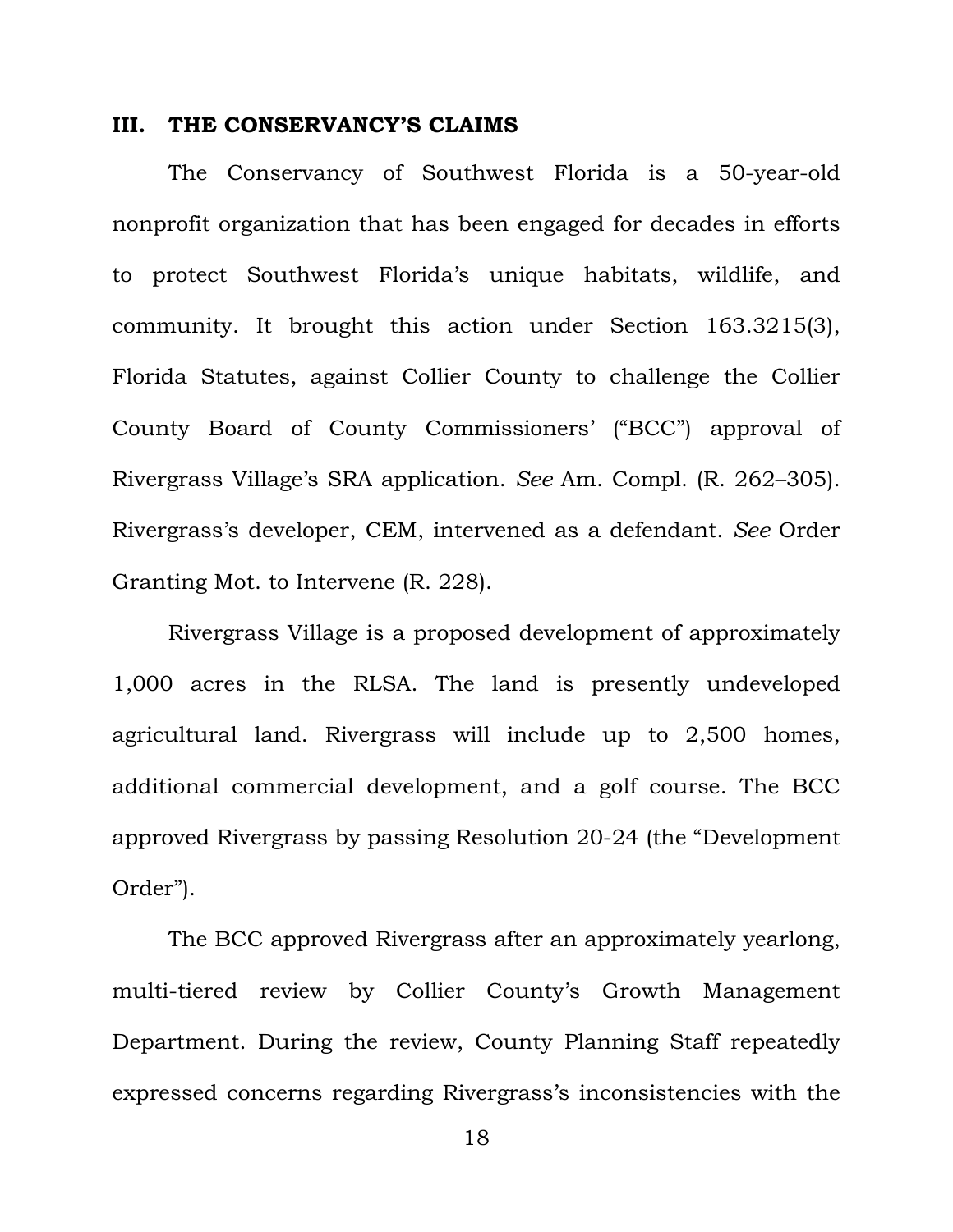GMP and LDC. *See generally* Am. Compl. ¶¶ 82‒223 (R. 280–303). For instance, in their final Staff Report to the BCC, Planning Staff concluded as follows:

> The Rivergrass Village SRA does not fully meet the minimum intent of the policies in the RLSA [Overlay] pertaining to innovative design, compactness, housing diversity, walkability, mix of uses, use density/intensity continuum or gradient, interconnectedness, etc. In staff's view, this SRA is, with some exceptions, a suburban development plan typical of that in the coastal urban area placed in the RLSA and *is contrary to what is intended in the RLSA*.

Jan. 22, 2020 Staff Report at 7 (R. 4864) (underlining in original).

Likewise, the Collier County Planning Commission, the County's local land planning agency, voted 4–1 to recommend denial of Rivergrass. Am. Compl. ¶¶ 77‒79 (R. 279). The Planning Commission determined that Rivergrass was fundamentally incompatible with multiple requirements of the GMP for several reasons including Rivergrass's: (i) failure to move from greater urban density to lesser, more rural density; (ii) lack of vehicular connectivity (including the presence of 18 to 20 cul-de-sacs); (iii) poor accessibility; (iv) failure to be walkable; (v) failure to be innovative; (vi) insufficient housing diversity; (vii) lack of affordable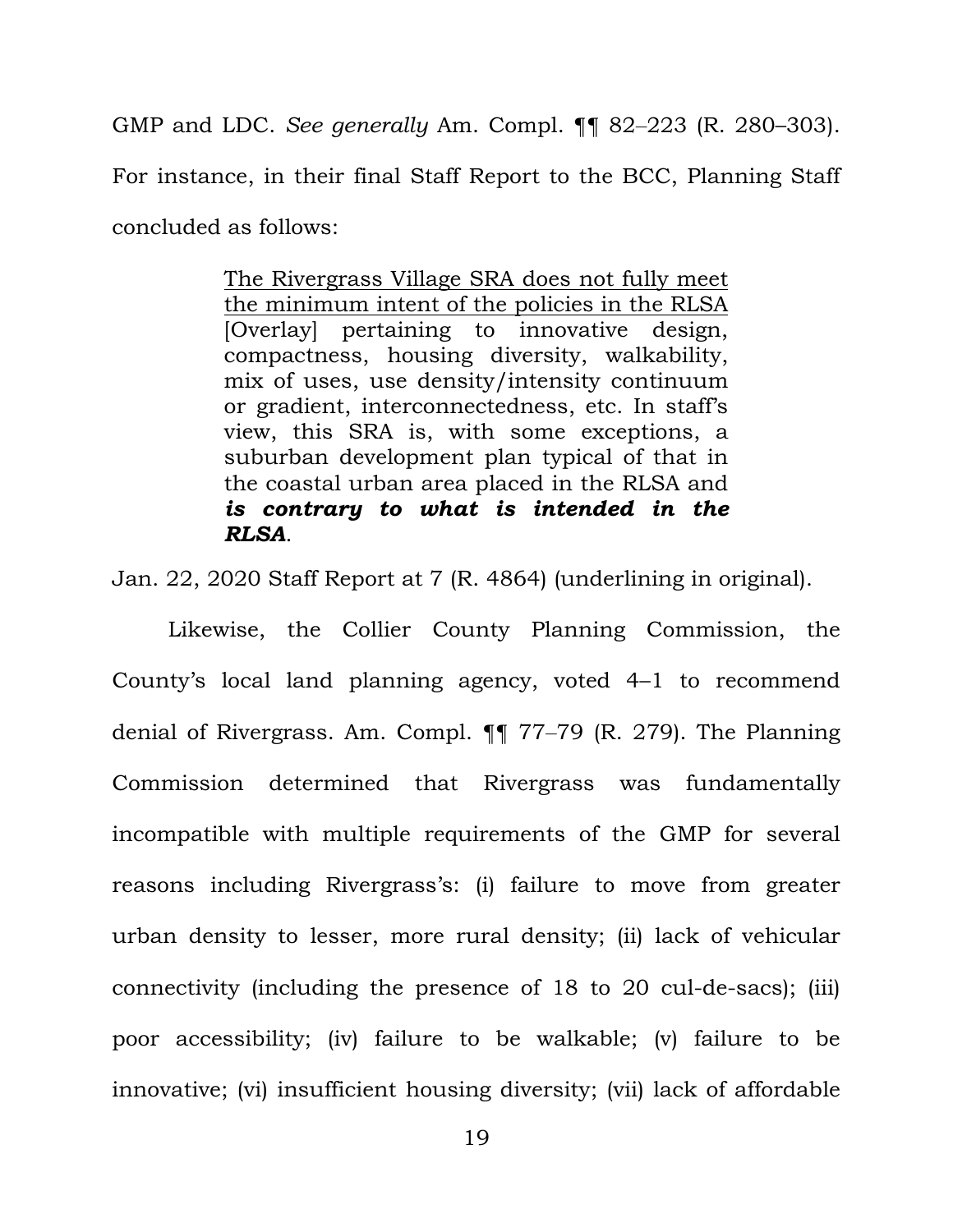housing; and (viii) failure to provide the required documentation demonstrating the Village's fiscal neutrality. *Id.* (R. 279).

Nevertheless, the BCC voted three-to-two to approve Rivergrass. *Id.* ¶¶ 80‒81 (R. 280). The BCC provided no official explanation for its departure from the Planning Commission's recommendation.

The Conservancy brought several claims under Section 163.3215(3) based on Rivergrass's noncompliance with a slew of GMP provisions related to land use, density, and intensity of use. *See* Joint Pretrial Stipulation (R. 3097) [App. 58]. The Conservancy alleged that Rivergrass materially alters the use, density, and intensity of use of land, and that it does so in a manner that is inconsistent with the Collier County GMP.

The Conservancy raised three claims on which the trial court granted summary judgment for Defendants—a ruling that the Conservancy challenges in its first two points of error in this appeal. *First*, the Conservancy alleged that Rivergrass is inconsistent with the GMP because it does not comply with GMP's requirements regarding traffic impacts (the "Traffic Claim"):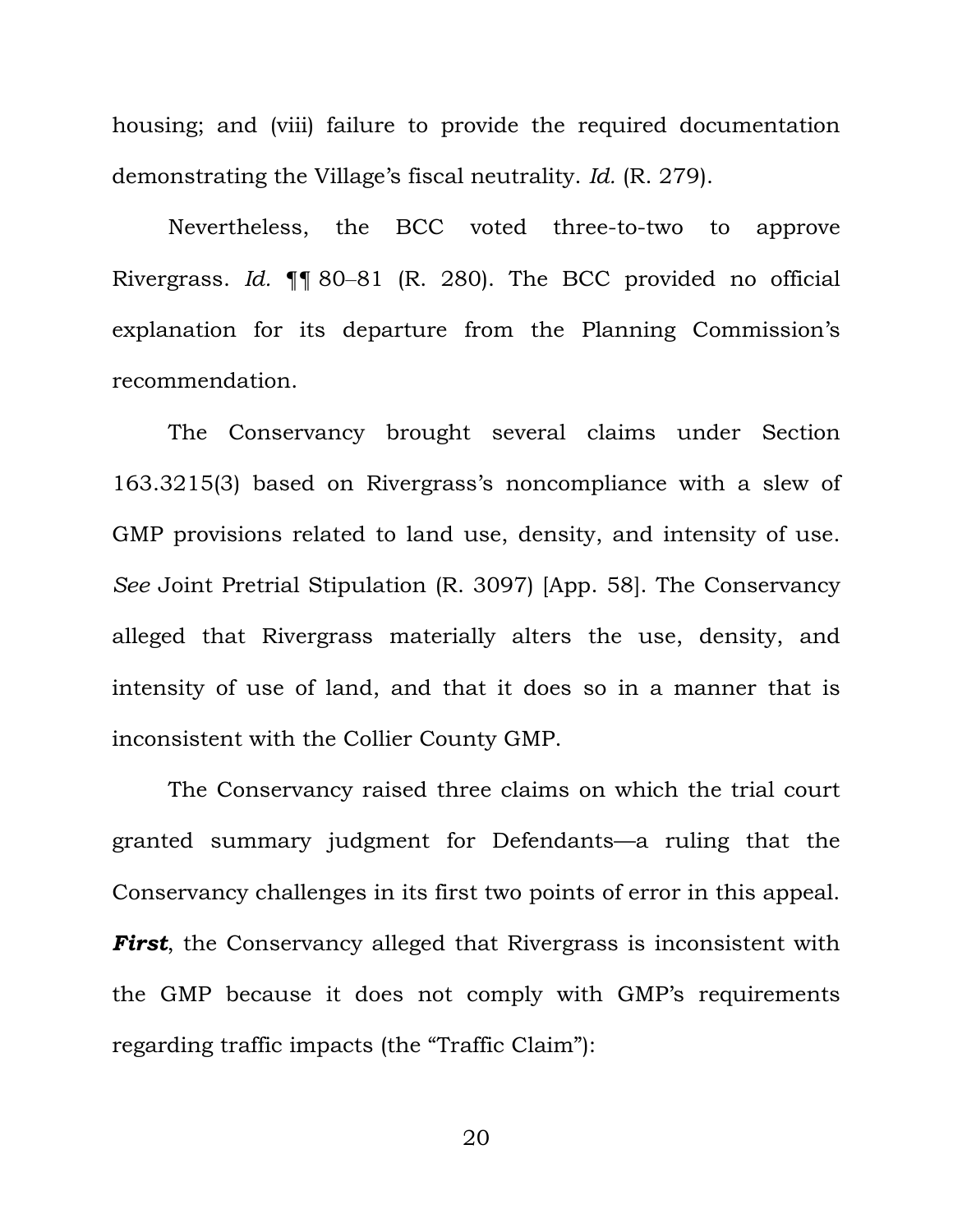Rivergrass fails to comply with the GMP's traffic impact requirements. (RLSA Overlay Policies 4.14, 4.16; Transportation Element Policies 5.1, 5.18; Capital Improvements Element Policy 1.2).

*See id.* at 9 (R. 3105) [App. 66].

**Second**, the Conservancy alleged that Rivergrass is inconsistent with the GMP because it does not comply with GMP's requirement that developments in the RLSA be fiscally neutral (the "Fiscal Neutrality Claim"):

> Rivergrass fails to comply with the GMP's fiscal neutrality requirements. (RLSA Overlay Policy 4.18).

*See id.* at 8 (R. 3104) [App. 65].

*Third*, the Conservancy alleged that Rivergrass is inconsistent with the GMP because it does not comply with requirements of the LDC (the "LDC Claim"):

> Rivergrass was approved without demonstrating compliance with LDC Stewardship District provisions relating to use, density, and/or intensity. (RLSA Overlay Policies 4.3 and 4.5).

*See id.* at 7–8 (R. 3103–04) [App. 64–65].

The Conservancy brought several other claims alleging that Rivergrass is inconsistent with the GMP because its design does not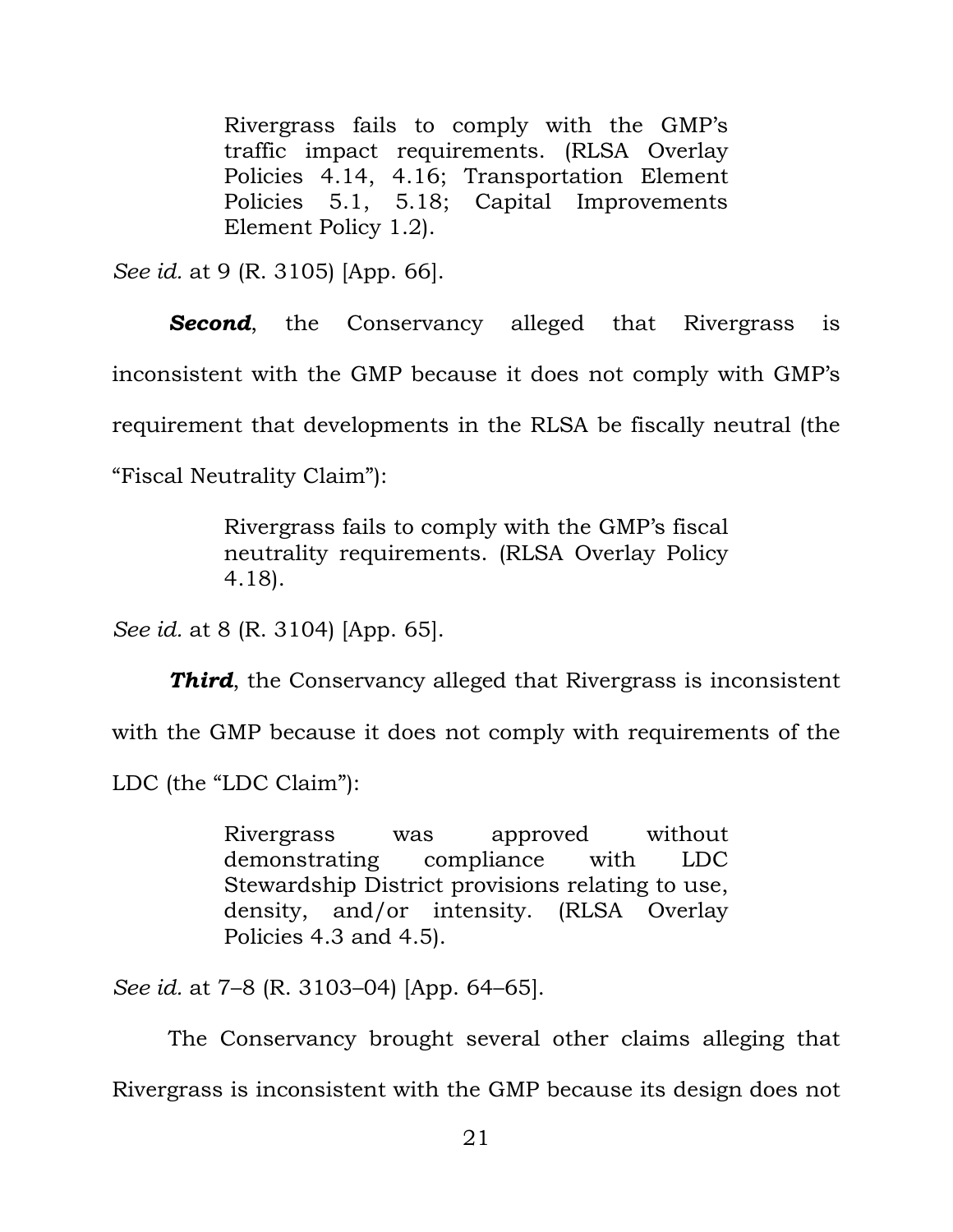comply with various GMP requirements (the "Design Claims"). These claims included, for example, that Rivergrass does not include "an interconnected sidewalk and pathway system serving all residential neighborhoods" and is not "designed to encourage pedestrian and bicycle circulation," RLSA Overlay Policy 4.7.2 (R. 1017) [App. 74]; Rivergrass lacks a "mixed-use village center to serve as the focal point for the community's support services and facilities," RLSA Overlay Policy 4.7.2 (R. 1017) [App. 74]; Rivergrass is not "compact," RLSA Overlay Policies 4.2 and 1.2 (R. 1015–16) [App. 72–73]; and Rivergrass fails to provide "a diversity of housing types," RLSA Overlay Policy 4.7.2 (R. 1017) [App. 74]. *See* Joint Pretrial Stipulation 5–9 (R. 3101–05) [App. 62–66].

As discussed below, the Design Claims proceeded to trial, but the trial court excluded critical evidence through in limine rulings that the Conservancy challenges in its third point of error in this appeal.

# **IV. THE TRIAL COURT'S GRANT OF PARTIAL SUMMARY JUDGMENT AGAINST THE CONSERVANCY ON ITS TRAFFIC, FISCAL NEUTRALITY, AND LDC CLAIMS**

CEM moved for summary judgment on the basis that "[n]one of [the Conservancy's] claims allege that [Rivergrass], as approved,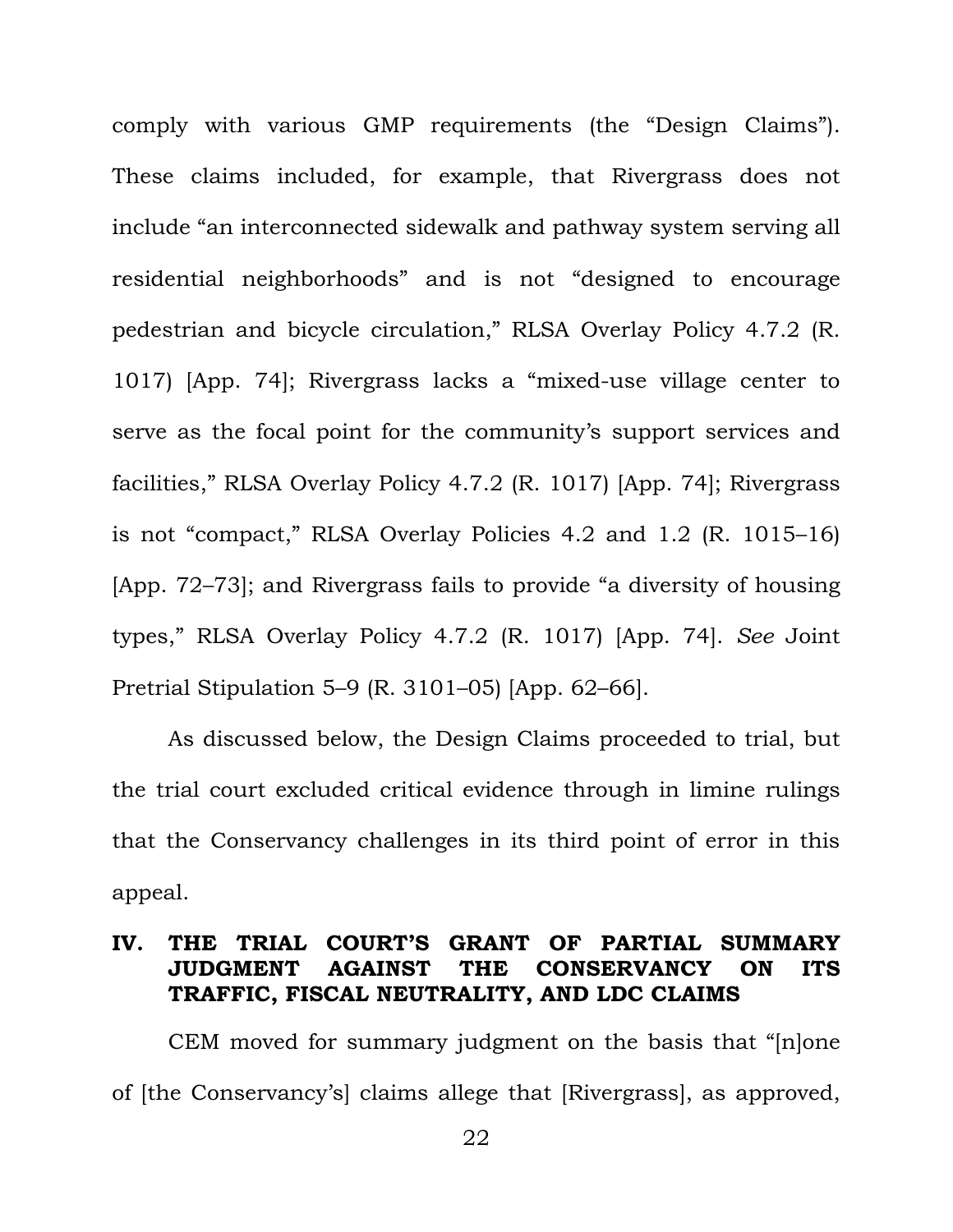is inconsistent with the [GMP's] policies related to use, density, or intensity of use," as required by *Heine*. CEM's Mot. for Summ. J. Regarding Consistency 1 (R. 530). Relevant here, CEM specifically sought judgment on the Conservancy's Traffic and Fiscal Neutrality Claims on that basis. *Id.* at 35–40 (R. 564–69). And CEM sought summary judgment on the Conservancy's LDC Claim on the additional ground that violations of the LDC did not rise to the level of violations of the GMP. *Id.* at 11–19 (R. 540–48). Collier County joined CEM's motion. *See* Collier County's Notice of Joinder (R. 3085).

The Conservancy responded that Section 163.3215, even as construed in *Heine*, permits broad challenges to developments orders for consistency with local comprehensive plans. *See* Conservancy's Opp'n to Mot. for Summ. J. Regarding Consistency 15–25 (R. 4722–32). And the Conservancy argued that its traffic and fiscal neutrality claims easily fit within the scope of permissible challenges because they relate to intensity of use as defined under Florida law. *See id.* at 32–43 (R. 4739–50). With respect to the LDC, the Conservancy explained that the GMP expressly requires compliance with the LDC Stewardship District, and thus that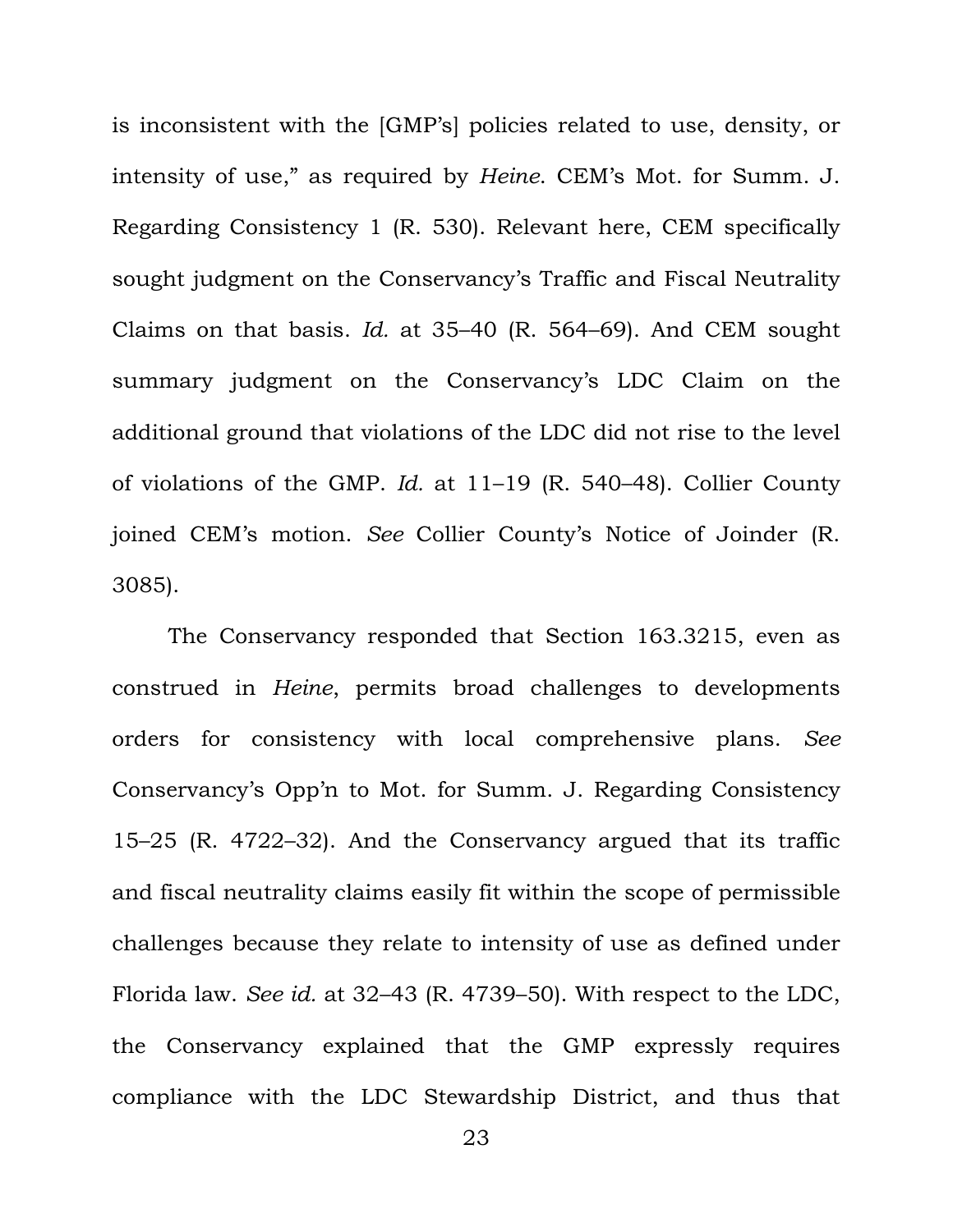violations of the LDC Stewardship District render Rivergrass inconsistent with the GMP. *See id.* at 29–30 (R. 4736–37).

#### **A. Judge Brodie Denies CEM's Motion**

CEM's motion for summary judgment was heard by Judge Lauren Brodie, who reserved ruling at the end of the hearing. Hr'g Tr. 67 (Jan. 5, 2021) (R. 6036) [App. 86]. A day later, Judge Brodie's judicial assistant advised counsel for the parties via email that "[t]he Court is denying [CEM's Motion for Summary Judgment] as there are disputed issues of material fact regarding whether the Development Order is consistent with the County's Comprehensive Plan." CEM's Mot. for Reconsideration, Ex. 3 (R. 5686). The email also directed the Conservancy's counsel to submit a proposed order. *Id.* (R. 5686). The docket reflects that the motion was denied, *see*  Dkt. Entry 304, but Judge Brodie ultimately did not sign a written order. Instead, Judge Brodie *sua sponte* recused herself, *see* Order of Recusal (R. 5568), and the case was reassigned to Judge Hugh Hayes.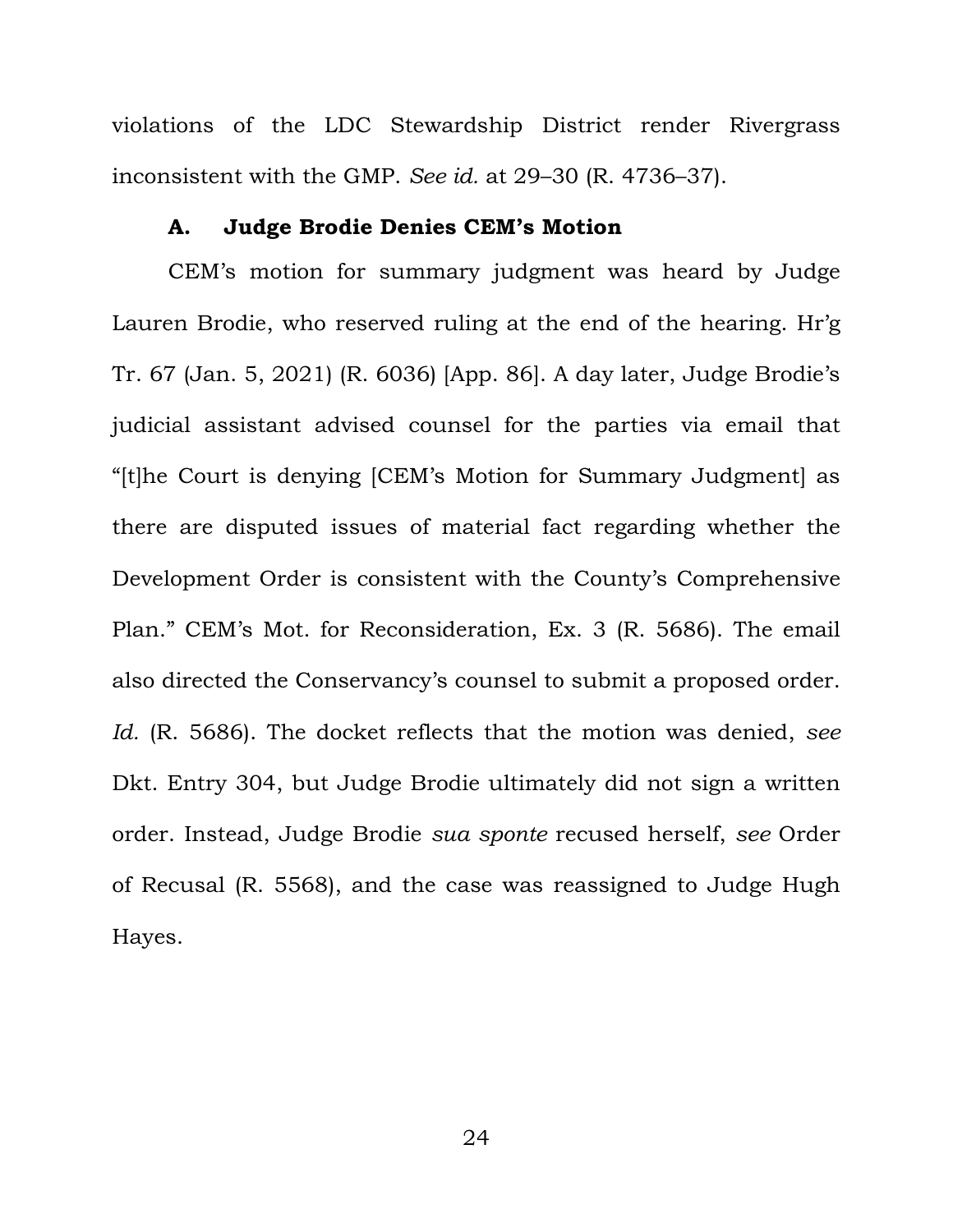### **B. Judge Hayes Reconsiders CEM's Motion and Grants Summary Judgment Against the Conservancy on Its Traffic, Fiscal Neutrality, and LDC Claims**

CEM moved for reconsideration, raising the same arguments as before, *see* CEM's Mot. for Reconsideration (R. 5571), and again the County joined the motion, *see* Collier County's Notice of Joinder (R. 5687). This time, Defendants were partially successful, with Judge Hayes granting summary judgment to Defendants on three of the Conservancy's claims. Relying on *Heine*, Judge Hayes wrote that "a plaintiff may only assert [Section 163.3215(3)] claims that allege inconsistency of the development order with a provision in the GMP related to the use or density or intensity of use on a particular piece of property." Order Granting Defs.' Mot. for Summ. J. Regarding Consistency 3 (R. 5826) [App. 38]. With respect to the Conservancy's Traffic and Fiscal Neutrality Claims, Judge Hayes concluded, without analysis, that "they do not relate to use, density, or intensity of use and are thus not within the scope of Section 163.3215(3)." *Id.* at 4 (R. 5827) [App. 39]. As for the Conservancy's LDC Claim, he held that "the LDC . . . [is] not incorporated into the GMP, and an alleged violation of the LDC is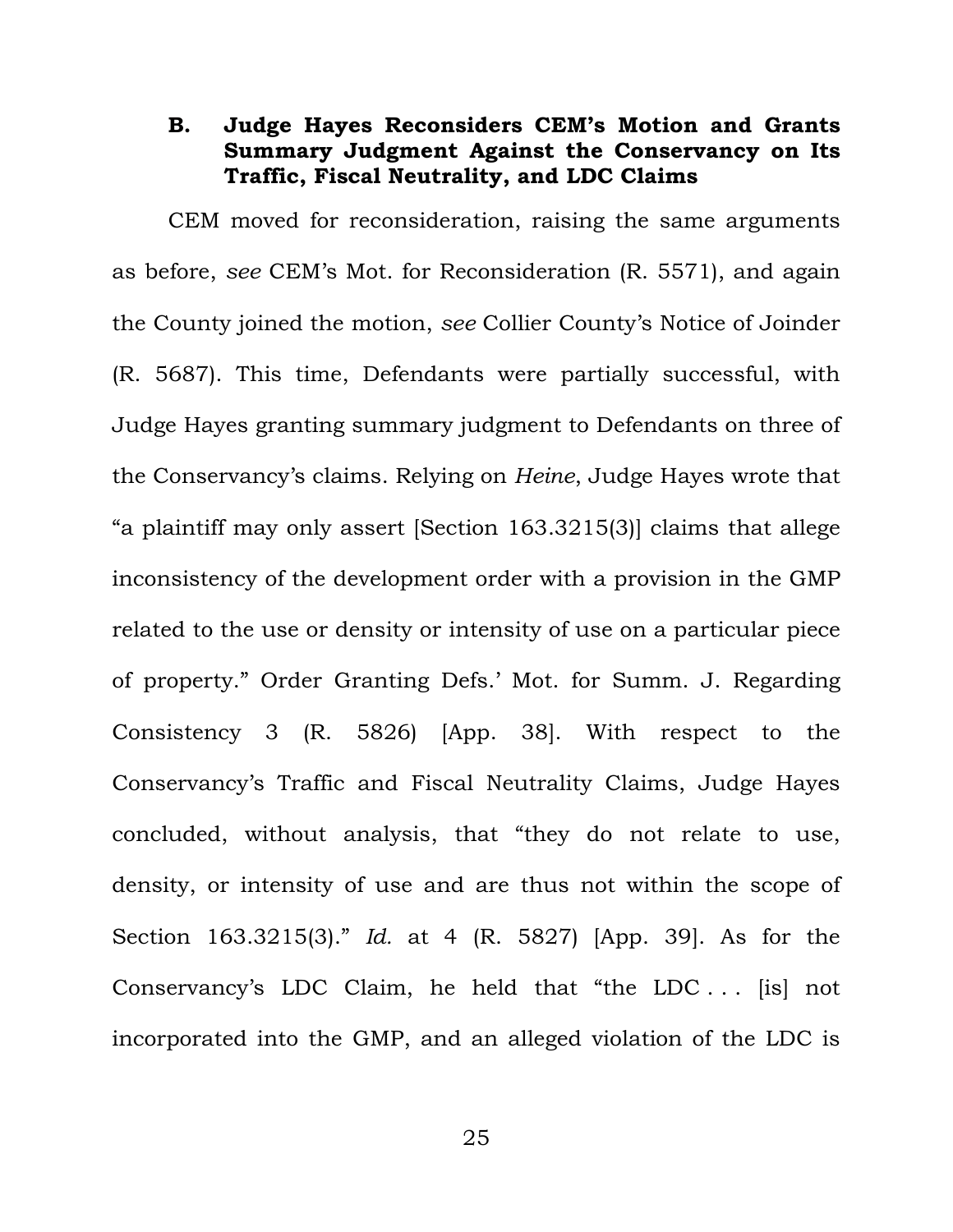not within the scope of Section 163.3215(3)." *Id.* at 3 (R. 5826) [App. 38] (citation omitted).

# **V. THE TRIAL COURT'S EXCLUSION OF KEY EVIDENCE AS IRRELEVANT TO A SECTION 163.3215 PROCEEDING**

Following the grant of partial summary judgment in CEM's favor, only the Conservancy's Design Claims remained to be tried. *See* Am. Order on Pl's Mot. for Rehearing (R. 7147) [App. 42]. CEM moved in limine to exclude a variety of categories of evidence as irrelevant, arguing that the trial court's task was limited to comparing *only two documents*: the Development Order and the GMP. *See* CEM's Mot. in Limine 17 (R. 5051). Specifically, CEM contended that the determination of whether Rivergrass is "consistent with the comprehensive plan" under Section 163.3215(3) must be made only by comparing the contents of the Development Order as passed by the BCC with the text of the GMP. Id. (R. 5051). As relevant to this appeal, CEM sought to exclude two categories of evidence on the ground that they were extrinsic to those documents.

First, CEM sought to exclude all reports, memoranda, and communications by Collier County Staff regarding Rivergrass. CEM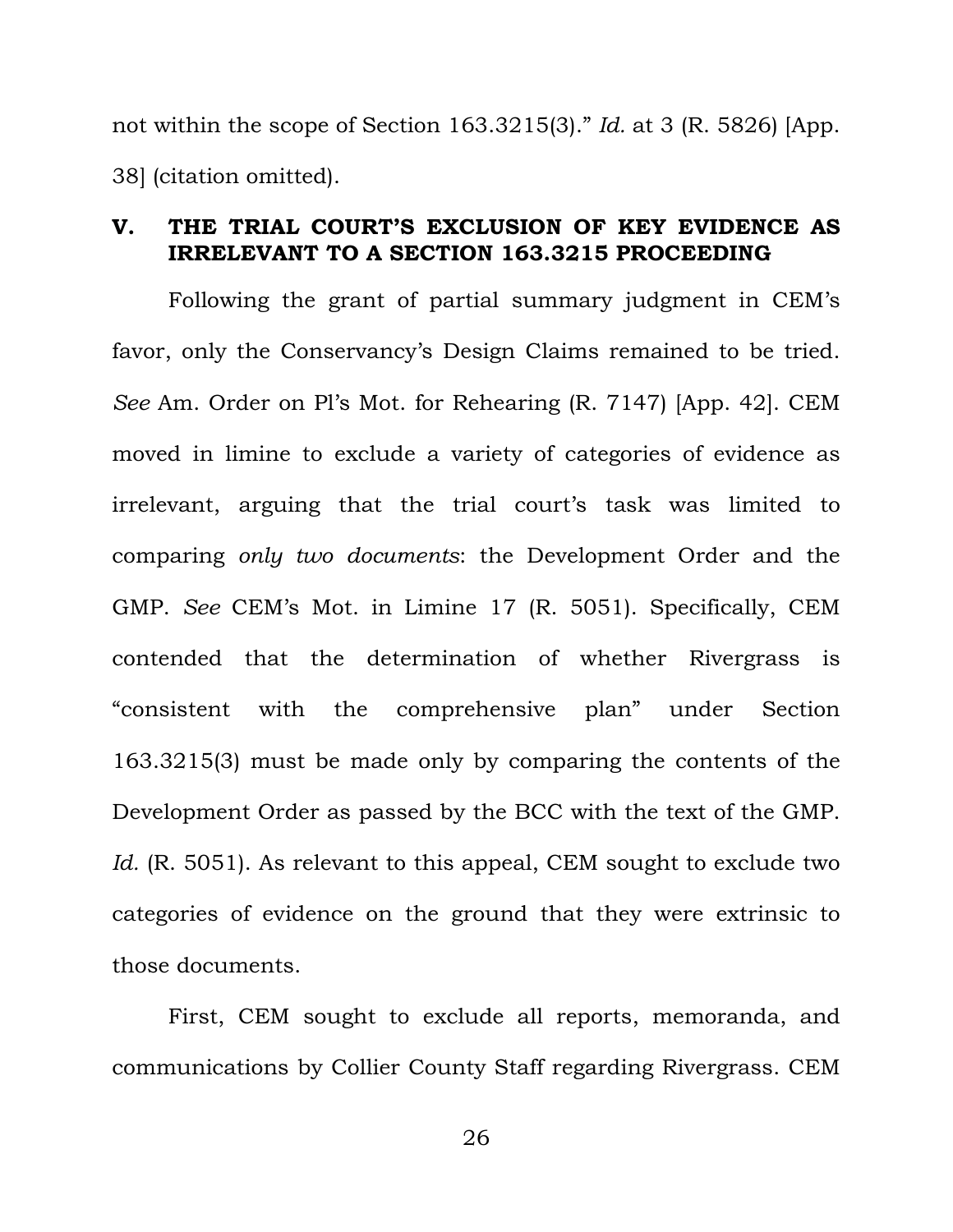reasoned that because this was a de novo review as opposed to a review of the sufficiency of the evidence supporting the BCC's decision, "any actions taken, or decisions made, in the course of approving the Development Order are completely irrelevant." *Id.* at 16–17, 19–21 (R. 5050–51, 5053–55). The evidence included County Staff recommendations to the BCC that Rivergrass is inconsistent with the intent of the GMP because of, among other things, its "[l]ack of vehicular connectivity," "[f]ailure to be walkable," and "[f]ailure to be innovative," *see* Executive Summary (R. 6588–89, 9758–59), that Rivergrass "may not be deemed consistent" with the GMP because it "does not provide the characteristic land uses and threshold requirements for a 'Village,' and deviates from providing a full range of mixed uses, Mar. 7, 2019 Consistency Review Mem. at 11, 15 (R. 6646, 6650, 11369, 11373) (emphasis omitted), and that Rivergrass "is not proposed with a meaningful mix between singlefamily and multi-family residential dwelling units." Sept. 10, 2019 Staff Report at 9 (R. 6295, 11676); *see also, e.g.*, *id.* at 26 (R. 6312, 11693); Sept. 10, 2019 Consistency Review Mem. (R. 4925, 11708); Nov. 19, 2019 Consistency Review Mem. at 6, 13 (R. 4947, 4954, 12234, 12241).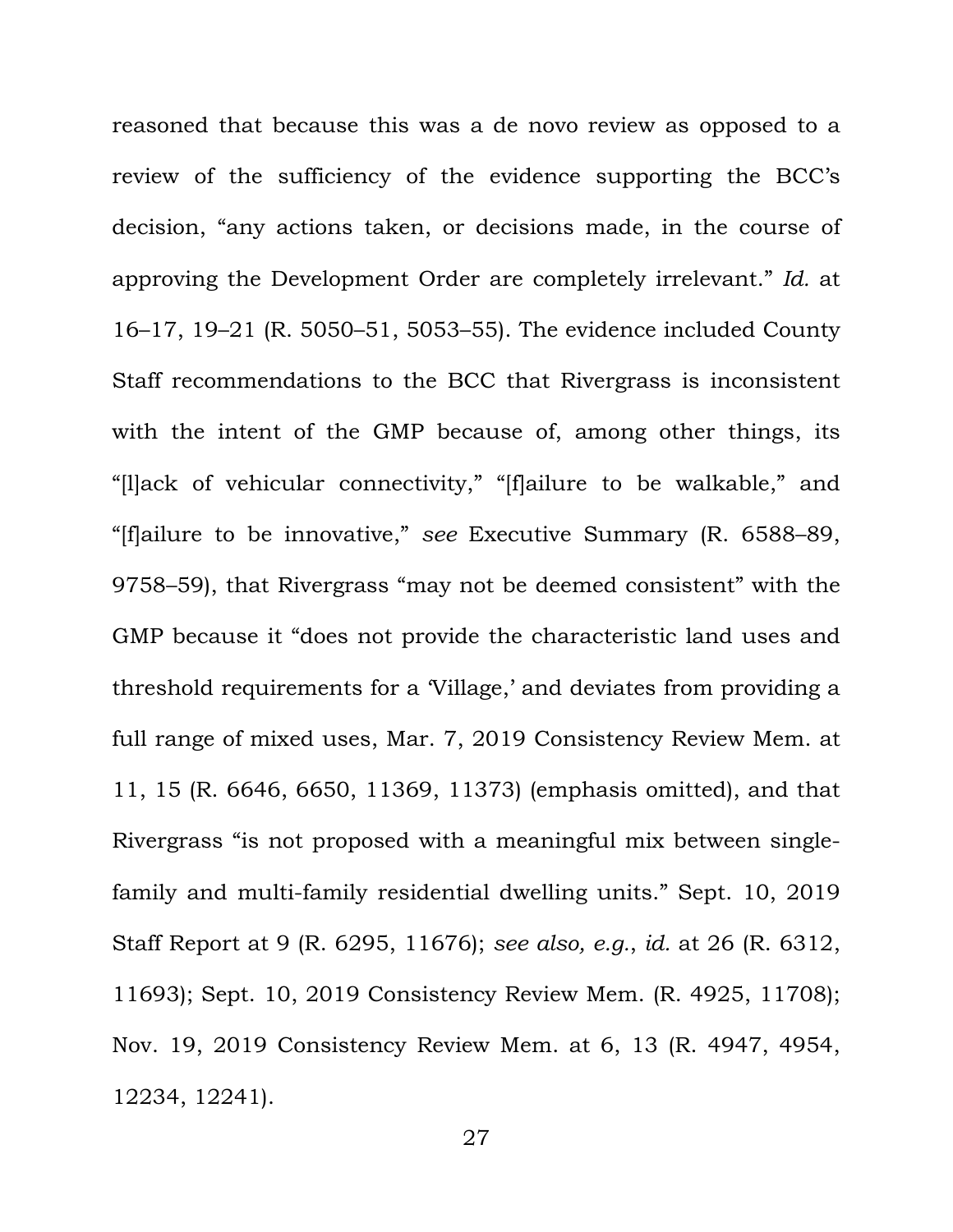Second, CEM moved to exclude Collier County's Community Character Plan ("CCP") as "undisputedly extrinsic to the GMP." CEM's Mot. in Limine 10, 12, 14 (R. 5044, 5046, 5048). Collier County created the CCP in the early 2000s, after the BCC commissioned the plan. Hr'g Tr. 50–51 (Apr. 28, 2021) (R. 13059– 60) [App. 88–89]. The BCC accepted the CCP in 2001. *Id.* (R. 13059–60) [App. 88–89]. The CCP is a "culmination of a year of intensive examination of the County's current policies and future direction in land use, transportation, and green open spaces." CCP Introduction (R. 10296). The CCP provides the views of Collier County on issues such as compactness, intensity of uses, and walkability. *See, e.g.*, CCP at 2.8–2.9 (R. 10321–22) (discussing "[m]ak[ing] the neighborhoods the right size," "[c]reat[ing] walkable block sizes" and "[d]esignat[ing] areas within the neighborhood for different intensities of use"). The CCP also served as a basis for the GMP amendments that created the RLSA Overlay program. Hr'g Tr. 51 (Apr. 28, 2021) (R. 13060) [App. 89]. And Collier County Staff relied on the CCP in their consistency review. *See* Mar. 7, 2019 Consistency Review Mem. at 18 (R. 6653, 11376) ("Generally follow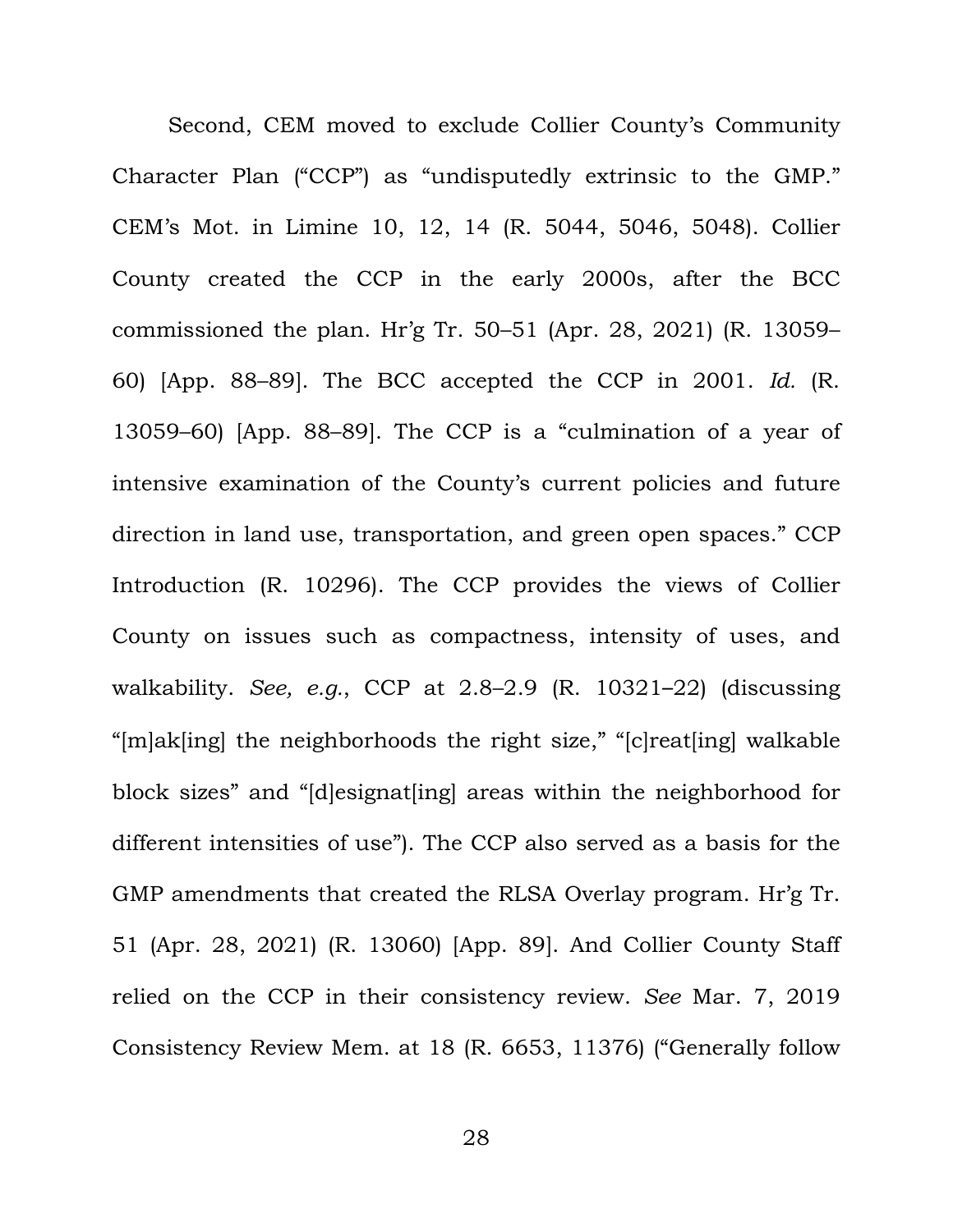the Toward Better Places, The Community Character Plan for Collier County").

In response, the Conservancy argued that the categories CEM sought to exclude were relevant and that nothing prohibited courts from considering evidence other than the GMP and the Development Order in a Section 163.3215 action (including the fact that the court was conducting a de novo review). Conservancy's Opp'n to CEM's Mot. in Limine 18–22 (R. 6612–16).

At the end of the hearing on CEM's motion, the court granted it in full. The court did not give a rationale, other than stating that "we're still in the focus of determining whether the Development Order is consistent with the development plan, and that's really the issue." Hr'g Tr. 116–117 (Apr. 28, 2021) (R. 13125–26) [App. 90–91]. The court also entered a written order that granted CEM's motion without further explanation. Order Granting CEM's Mot. in Limine 1–4 (R. 7339–42) [App. 45–48]. The order excluded over 100 documents in total. *Id.* at 6–13 (R. 7344–51) [App. 50–57].

#### **VI. TRIAL PROCEEDINGS AND THE RESULTING JUDGMENT**

The trial court held a one-week bench trial on the Conservancy's Design Claims. Because Defendants had the burden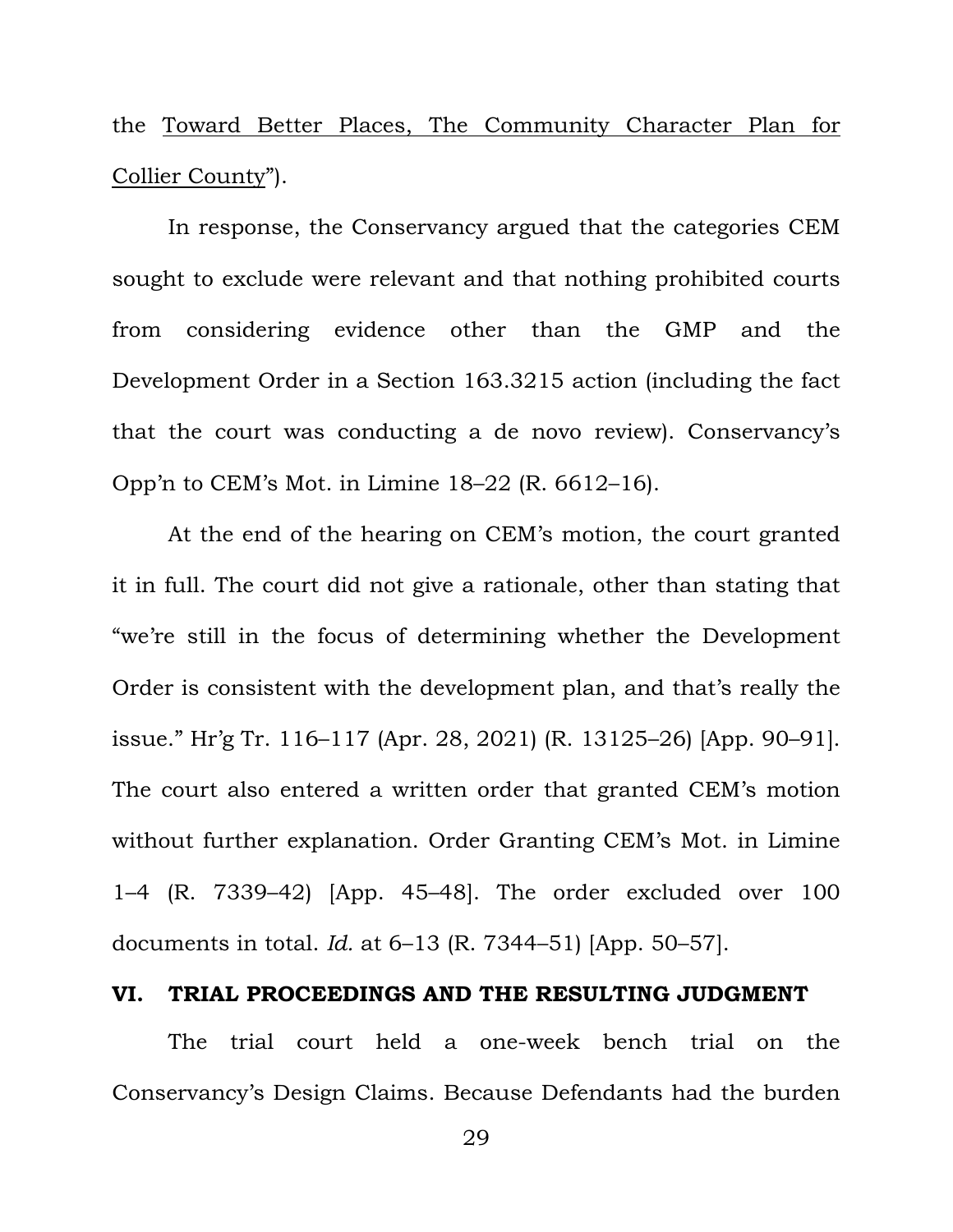of proving that Rivergrass is consistent with the GMP, Judge Hayes allowed Defendants to present their case-in-chief first. *See* Order on Order of Presentation (R. 6933). The County called its representative, Jeremy Frantz, who testified that Rivergrass's design as reflected in the Development Order complies with the GMP. *See generally* T. 114–92. CEM called its corporate representative Patrick Utter and a hybrid expert and fact witness, Robert Mulhere, who testified similarly. *See generally* T. 196–247 (Utter); T. 260–464 (Mulhere). The Conservancy called two expert witnesses: Charles Gauthier, an expert in growth management and land planning, and Joseph Minicozzi, an expert in urban design. Each testified that Rivergrass's design was not consistent with GMP requirements for villages within the RLSA. *See generally* T. 553–915 (Gauthier); T. 930–1059 (Minicozzi). The Conservancy asked the court during trial to admit certain evidence that had been excluded in limine and proffered such evidence into the record; Judge Hayes maintained his prior ruling. *See, e.g.*, T. 178, 450, 632, 906, 1419 [App. 93, 95, 97, 99, 112]; Dkts. 661–726.

At the conclusion of trial, Judge Hayes ruled from the bench in favor of Defendants. T. 1407–17 [App. 101–11]. CEM thereafter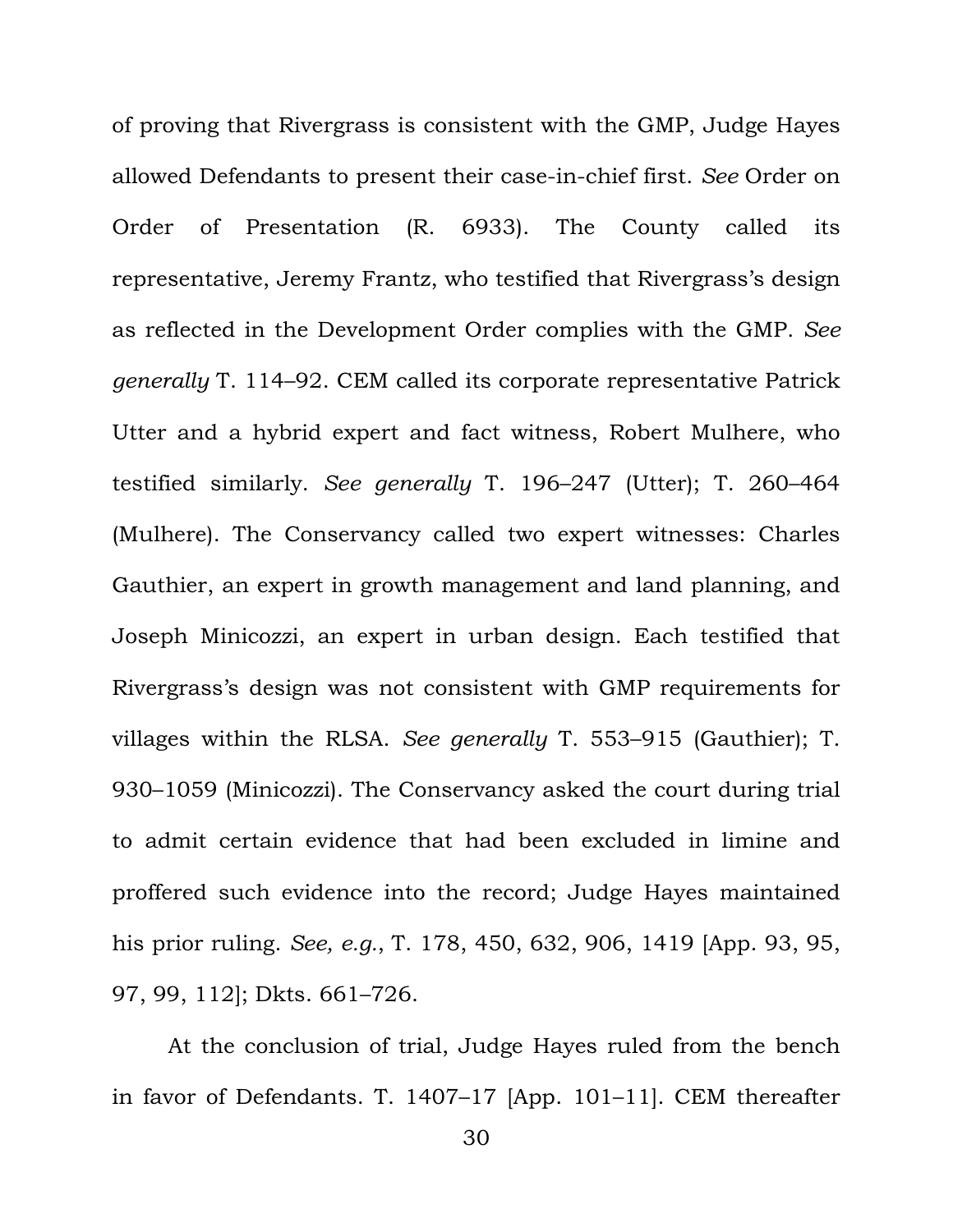drafted an order and judgment in Defendants' favor, which Judge Hayes entered. Final Judgment for Defs. (R. 13289) [App. 7].

## **SUMMARY OF ARGUMENT**

**I.** The trial court granted partial summary judgment to the Defendants, holding—as a matter of law—that the Conservancy's claims that Rivergrass is inconsistent with the GMP's provisions regarding traffic and fiscal neutrality are not cognizable in a Section 163.3215(3) challenge. That was error. This Court held in *Heine v. Lee County*, 221 So. 3d 1254 (2017), that Section 163.3215(3) authorizes claims that a development order is inconsistent with any provisions of a comprehensive plan related to land "use," "density," or "intensity" of land use. The Conservancy's Traffic and Fiscal Neutrality Claims fall squarely within the statutory definition of "intensity," which includes "the measurement of the use of or demand on facilities and services." § 163.3164(22), Fla. Stat.

Start with the Conservancy's Traffic Claim. The GMP contains numerous provisions that require the County and developers to properly measure and account for the demands that a development will have on "public facilities" and "services," which by definition include roads and transportation. The intensity of Rivergrass's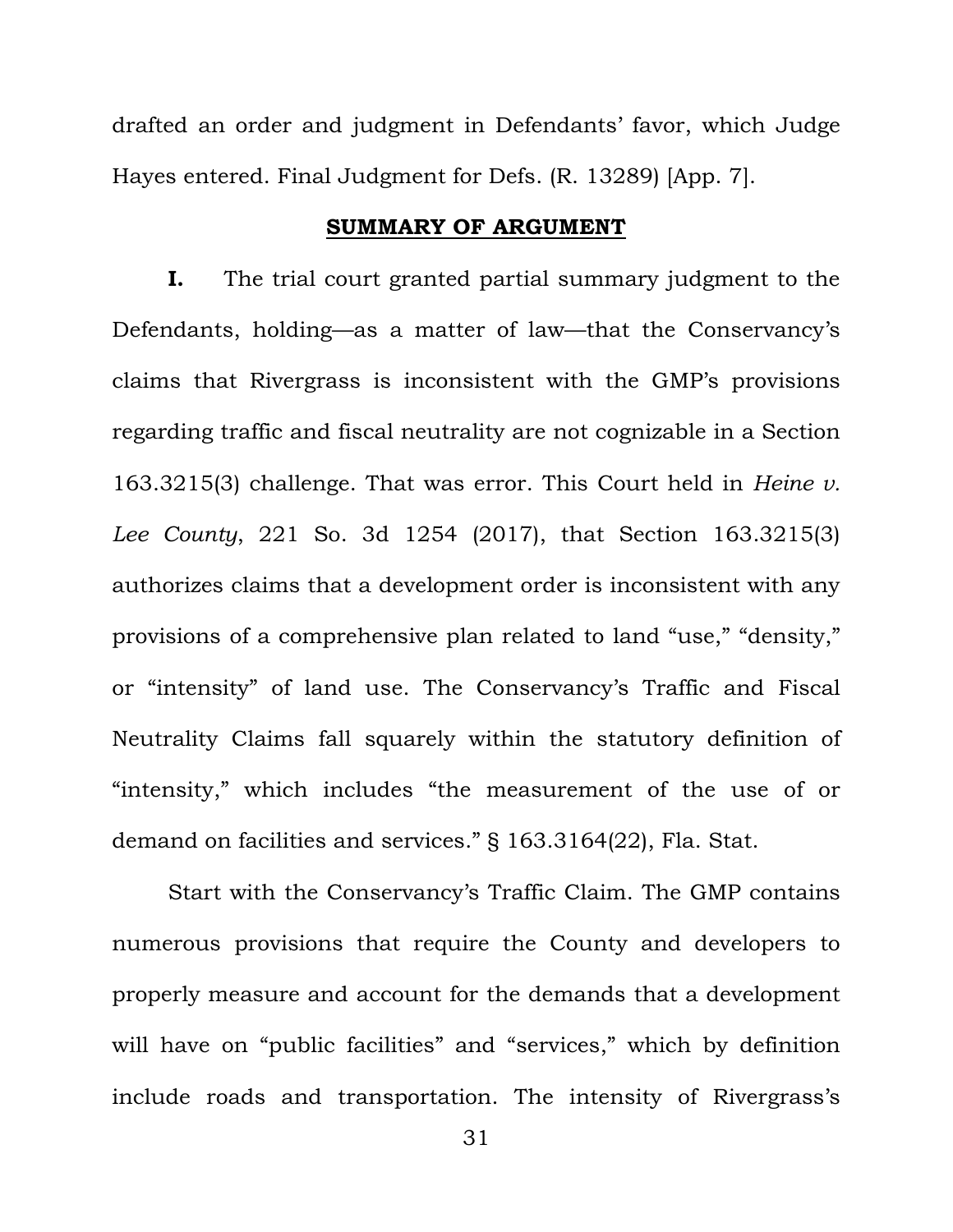demand on those facilities and services is the core of the Conservancy's claim, putting it squarely within *Heine*. Likewise, the GMP contains several provisions requiring developers to demonstrate fiscal neutrality by measuring the proposed development's demand on the County's public facilities and services to ensure that the costs of the development to the County are offset by revenue gains. Again, the Conservancy's Fiscal Neutrality Claim is that Rivergrass failed to satisfy these provisions—and hence that Rivergrass is inconsistent with GMP provisions related to intensity of use. *Heine* requires nothing more. The trial court erred when it refused to allow the Conservancy's Traffic and Fiscal Neutrality Claims to proceed to trial.

If the Court were to find that these claims are barred by *Heine*, the Conservancy preserves its position that *Heine* was wrongly decided. The First District recently held in *Imhof v. Walton County*, No. 1D19-0980, 2021 WL 4189197 (Fla. 2d DCA Sept. 15, 2021), that as long as a development order materially alters the use or density or intensity of use on a particular piece of property, a Section 163.3215 consistency challenge can be based on a claim that the order violates *any* aspect of the comprehensive plan (not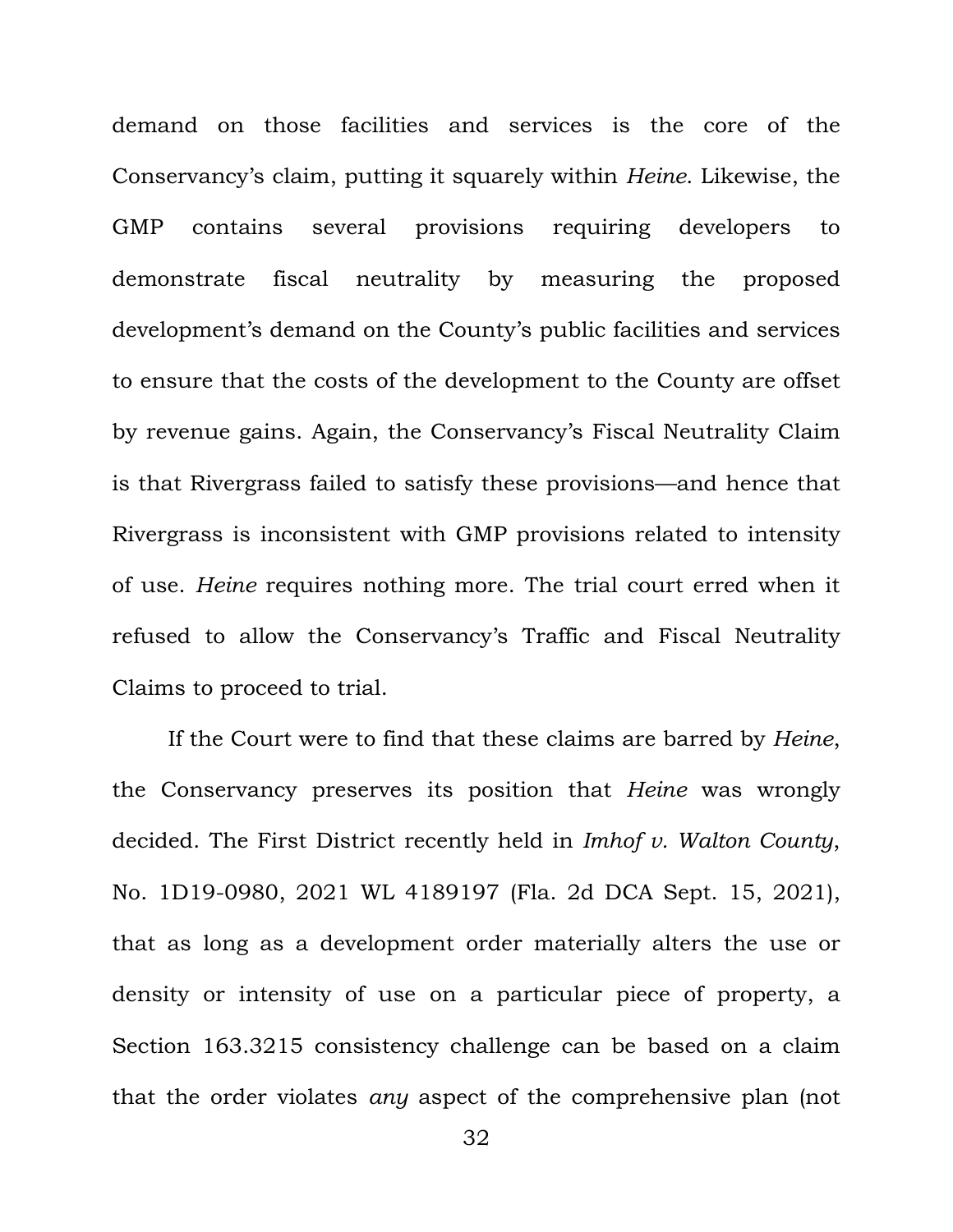just those related to use, density, or intensity of use). The First District certified an express and direct conflict with *Heine*. If the Court were to agree with the trial court that the Conservancy's claims are barred by *Heine*, it should therefore certify conflict with *Imhof*.

**II.** The trial court erred by granting summary judgment to the Defendants on the Conservancy's LDC Claim. The court held that the Conservancy's claim Rivergrass does not comply with numerous LDC provisions are not within the scope of Section 163.3215 because the LDC is "not incorporated into the GMP." Order Granting Defs.' Mot. for Summ. J. Regarding Consistency 3 (R. 5826) [App. 38]. But whether the GMP technically incorporates the LDC is irrelevant. The question is whether the Conservancy's LDC Claim alleges inconsistencies with the GMP, and the answer is indisputably *yes*. The GMP requires that all new developments in the RLSA comply with the Stewardship District of the LDC as a condition of approval. The Conservancy's claim that Rivergrass violates the LDC thus raises a direct inconsistency with the GMP.

**III.** The trial court erred in excluding critical evidence in support of the Conservancy's claims that did proceed to trial (its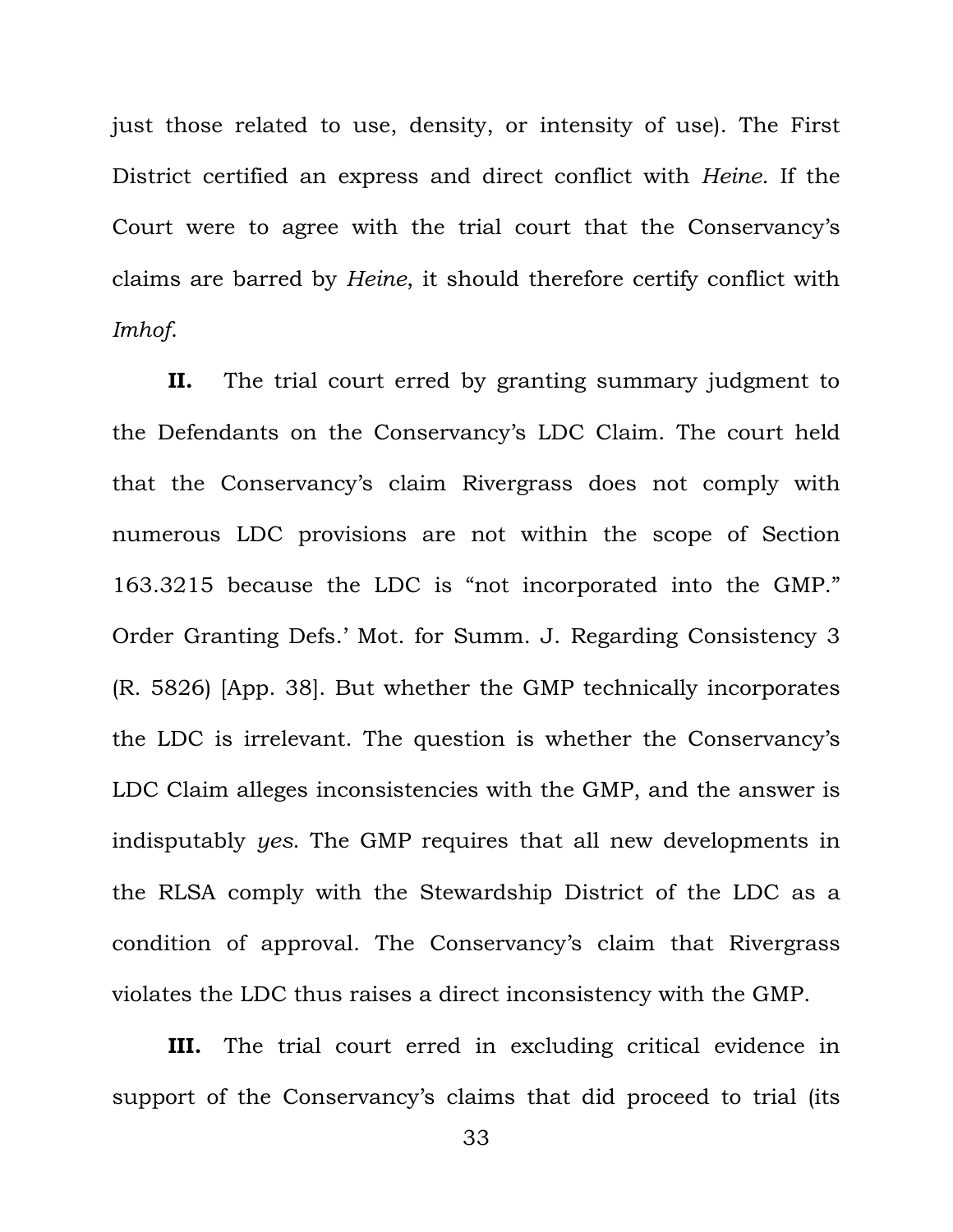Design Claims), including (1) reports, memoranda, and communications of Collier County Staff and (2) the Collier County Community Character Plan. The trial court excluded this evidence on the erroneous legal premise that all fact evidence extrinsic to the Development Order approving Rivergrass and the GMP is irrelevant in a Section 163.3215 action. That is incorrect as a matter of law. Nothing in the Community Planning Act limits courts in Section 163.3215 claims, as Defendants argued, to a ministerial comparison of the GMP with the four corners of the development order document. Instead, as mandated by the Evidence Code and precedent, courts must receive and consider all relevant evidence regarding whether the two are consistent. It is easy to see why: In a Section 163.3125 case, the court must make a de novo determination of whether the development order satisfies the mandatory standards set forth in the comprehensive plan. Any evidence tending to prove inconsistency between the development order and the comprehensive plan is relevant and therefore admissible under Sections 90.401 and 90.402, Florida Statutes.

Here, the Conservancy's excluded evidence plainly tended to prove the Conservancy's claims of inconsistency. The excluded

34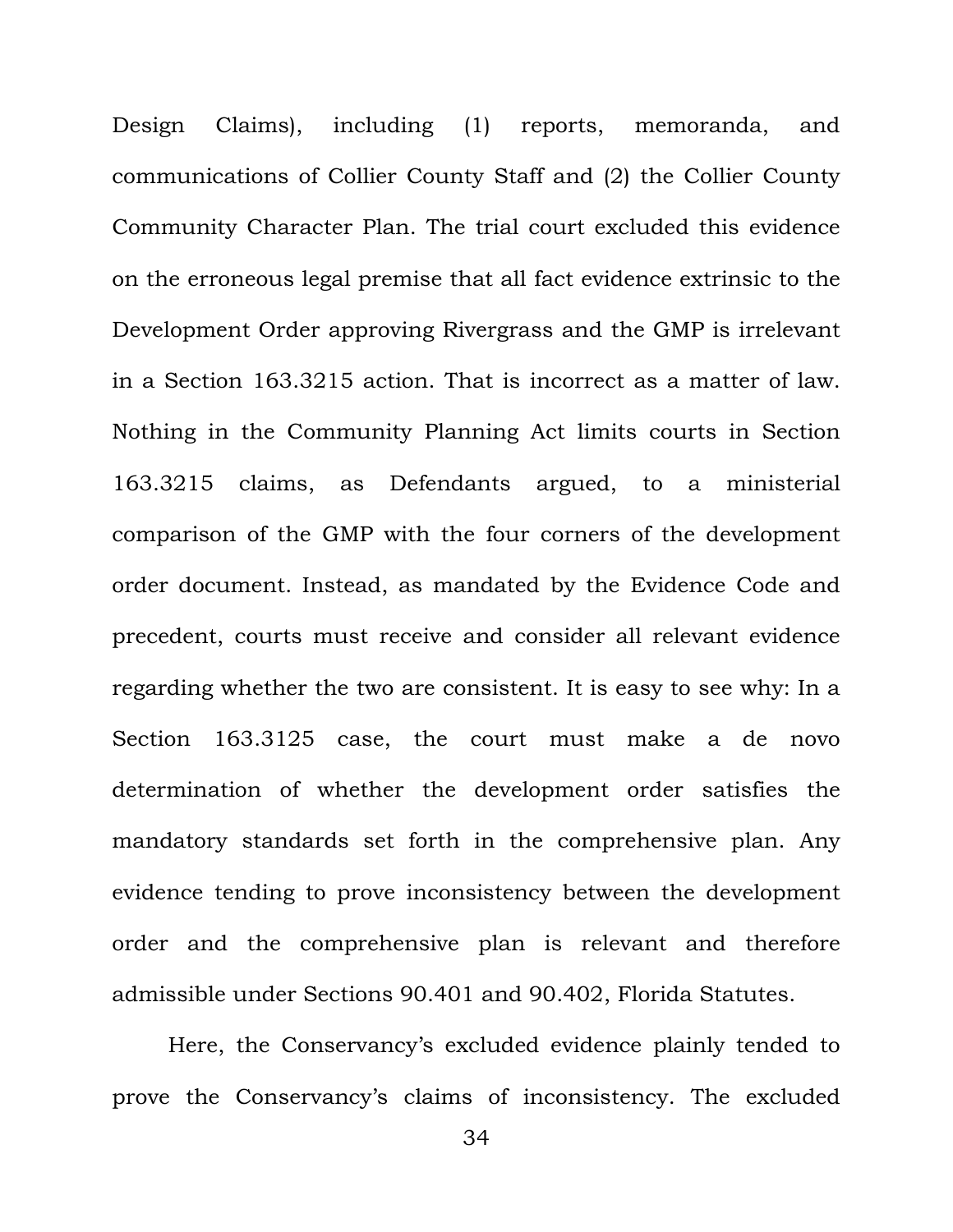reports, memoranda, and communications of Collier County Staff stated in various ways and to various degrees that Rivergrass is inconsistent with the GMP. And the Collier County Community Character Plan tended to prove how various provisions of the GMP are interpreted, which was critical to understanding why Rivergrass is inconsistent with the GMP provisions.

Defendants will not be able to demonstrate that the exclusion of this evidence was harmless. As an initial matter, it bears noting that Defendants had the burden of proving consistency. *See White*, 563 So. 2d at 128. This evidence would have severely undercut their ability to meet that burden. For example, the evidence consisted of damning documents wherein the County's own Staff in charge of reviewing Rivergrass agreed with the Conservancy's position that Rivergrass is inconsistent with the intent of the GMP. There is more than a reasonable possibility that exclusion of such evidence impacted the ultimate decision. *Special v. W. Boca Med. Ctr.*, 160 So. 3d 1251, 1253 (Fla. 2014).

35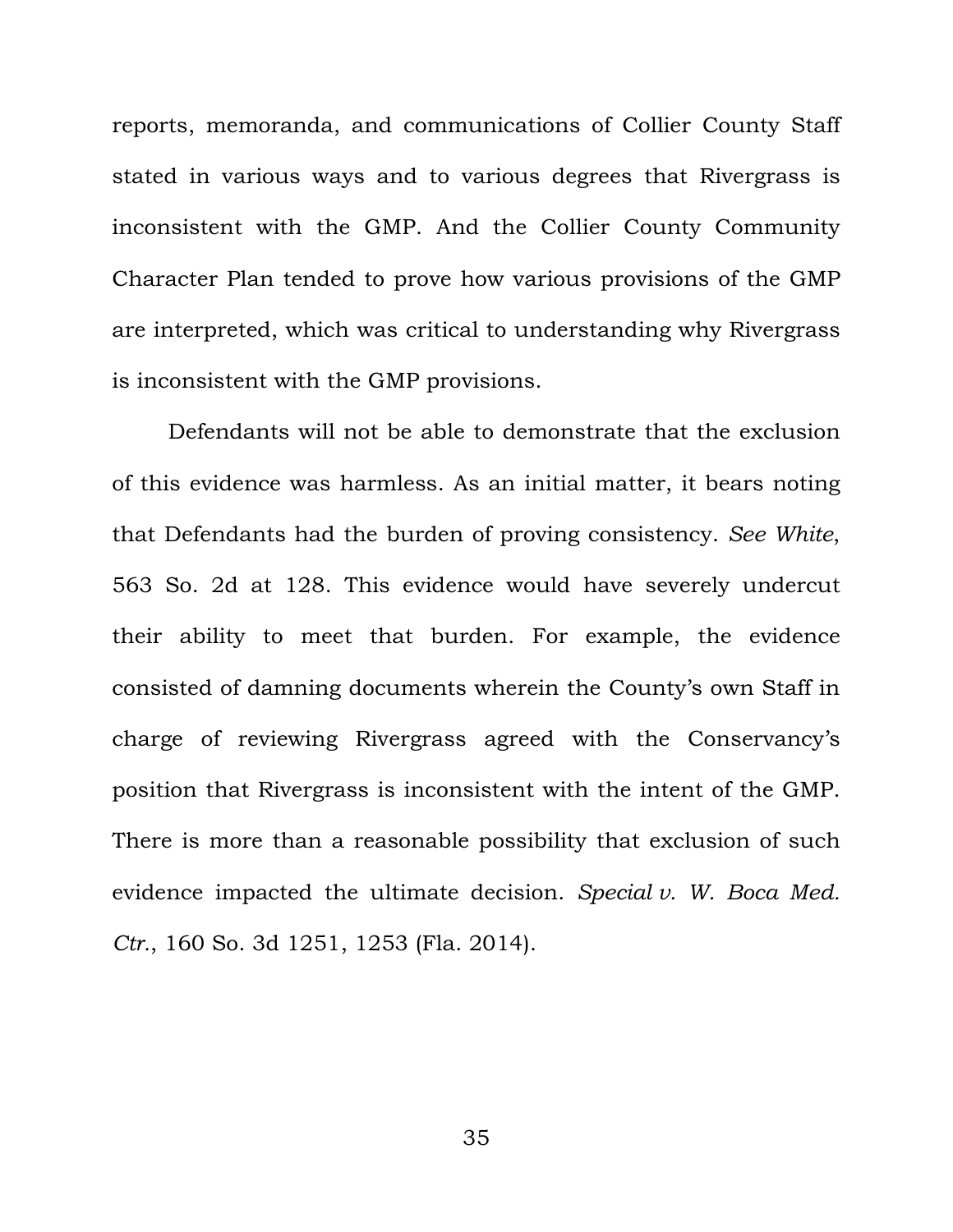#### **ARGUMENT**

# **I. THE TRIAL COURT ERRED IN GRANTING SUMMARY JUDGMENT ON THE CONSERVANCY'S TRAFFIC AND FISCAL NEUTRALITY CLAIMS**

### **A. The Standard of Review Is De Novo**

"A trial court's ruling on a motion for summary judgment posing a pure question of law is subject to de novo review." *Clay Elec. Coop., Inc. v. Johnson*, 873 So. 2d 1182, 1185 (Fla. 2004). Likewise, "[q]uestions of statutory interpretation are reviewed de novo." *Eustache v. State*, 248 So. 3d 1097, 1100 (Fla. 2018).

# **B. The Conservancy's Traffic and Fiscal Neutrality Claims Relate to Intensity of Use and Therefore Are Cognizable Under** *Heine*

In *Heine*, this Court held that Section 163.3215(3) claims can be based on any alleged inconsistencies with GMP provisions that relate to land "use," "density," or "intensity of use." 221 So. 3d at 1257–58. Here, the trial court erred by summarily holding, without explanation, that the Conservancy's Traffic and Fiscal Neutrality Claims fail to satisfy *Heine*'s requirement. Order Granting Defs.' Mot. for Summ. J. Regarding Consistency 4 (R. 5827) [App. 39]. The Conservancy's Traffic and Fiscal Neutrality Claims fall squarely within the plain text of the statutory definition of "intensity" of use,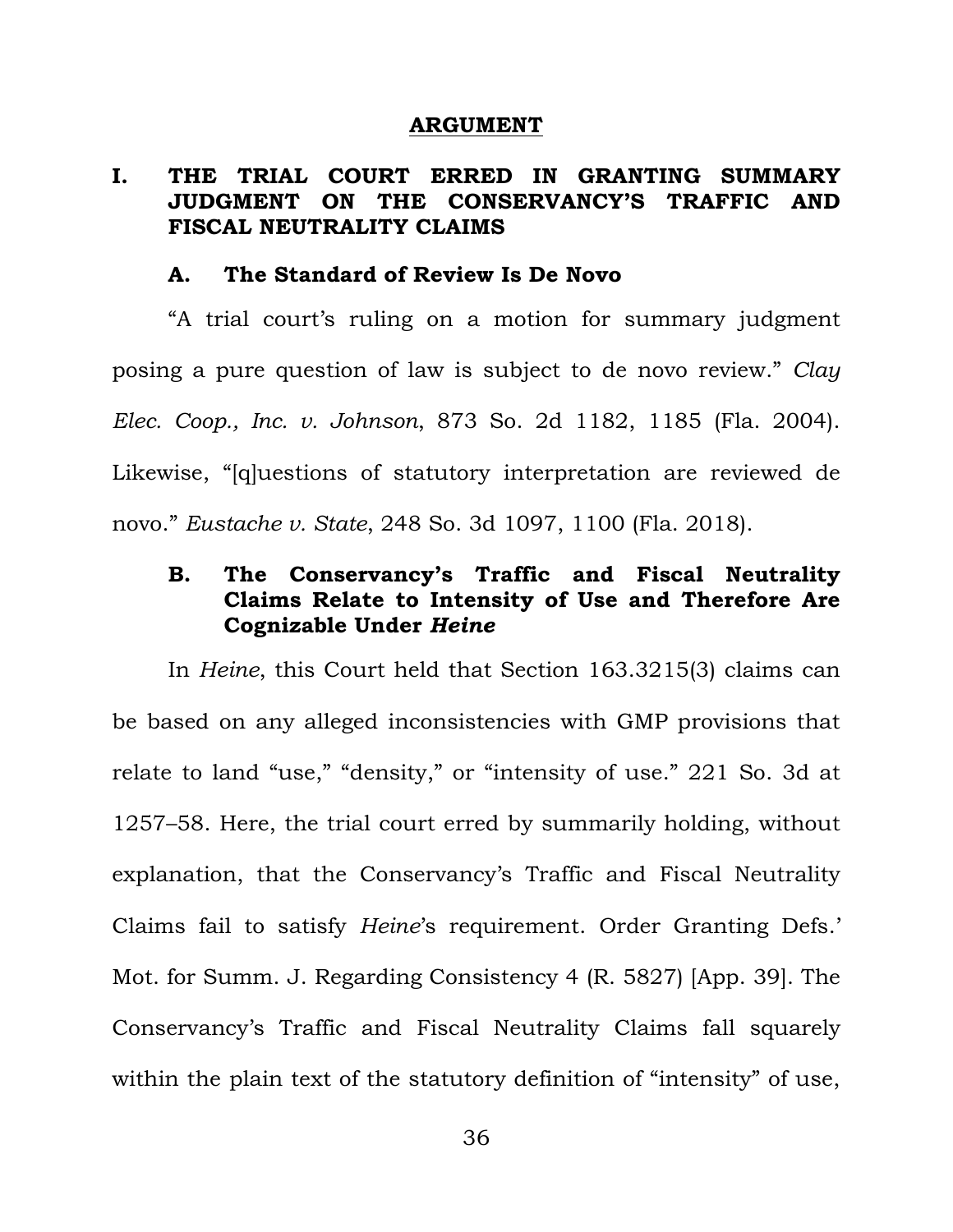*i.e.*, the "demand on facilities and services." § 163.3164(22), Fla. Stat. This conclusion is further supported by the context of the term in the Comprehensive Planning Act and the Act's express statements of legislative purpose. The trial court therefore should have permitted those claims to go to trial.

### **1. The Statutory Definition of Intensity of Use**

"When the language of [a] statute is clear and unambiguous and conveys a clear and definite meaning, . . . the statute must be given its plain and obvious meaning." *Wright v. City of Miami Gardens*, 200 So. 3d 765, 770 (Fla. 2016); *see Heine*, 221 So. 3d at 1257. ("[T]he statute's plain and ordinary meaning must control."). Here, the term "intensity of use" in Section 163.3215(3) has a broad meaning under the plain text of the Community Planning Act. "Intensity" is defined to mean, in relevant part, "the measurement of the use of or demand on *facilities* and *services*." § 163.3164(22), Fla. Stat.

The Act in turn defines "public *facilities*" as "mean[ing] major capital improvements, including *transportation*, sanitary sewer, solid waste, drainage, potable water, educational, parks and recreational facilities." § 163.3164(39), Fla. Stat. Similarly, the GMP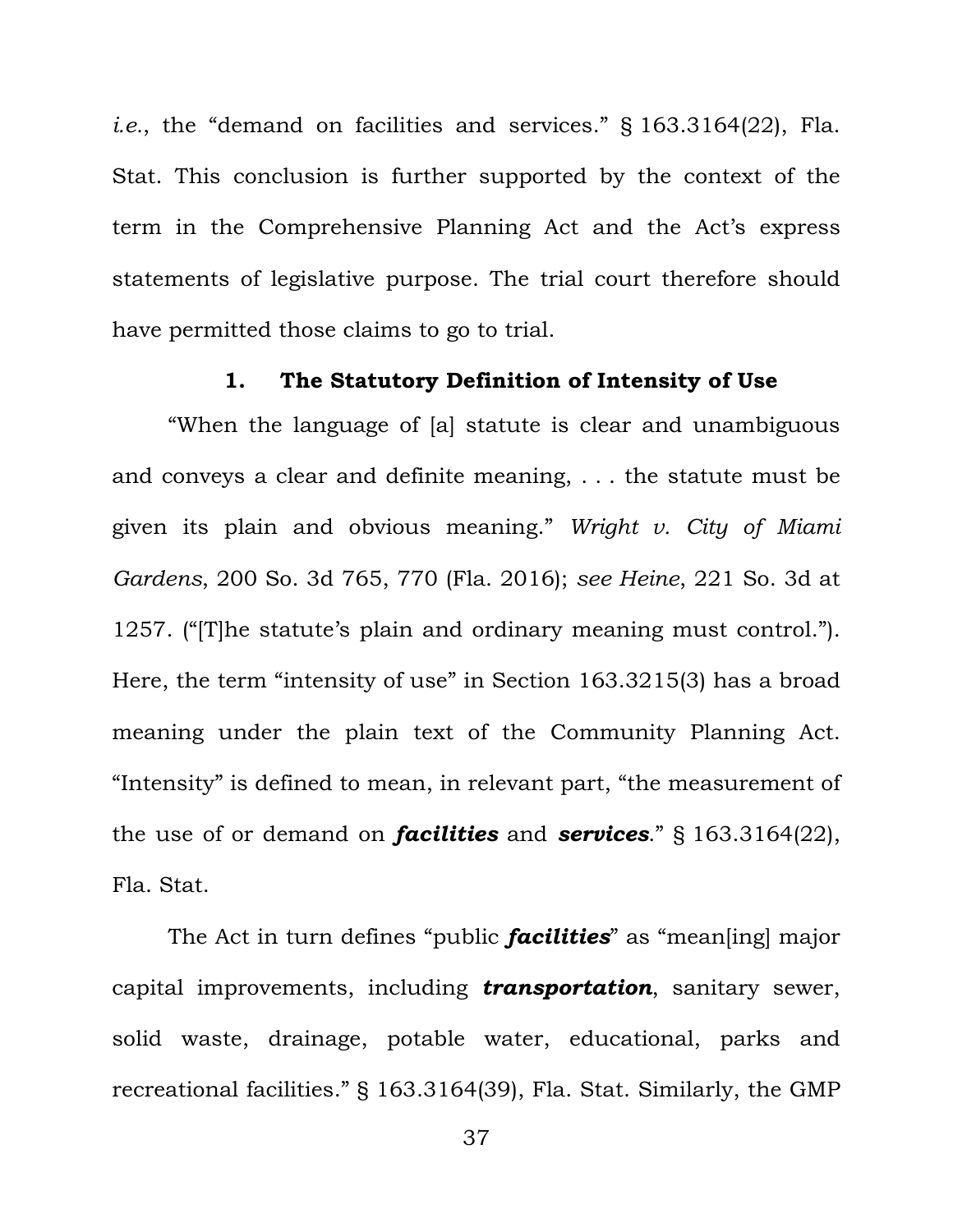defines "*facilities*" as "including arterial and collector *roads*, stormwater management systems, potable water systems, wastewater treatment systems, solid waste disposal facilities, parks and recreation facilities, and public school facilities." CIE Policy 1.1.

The Act also provides that "public *services*" include "water, wastewater, *transportation*, schools, and recreation facilities." § 163.3164(4)(d), Fla. Stat. And the GMP expressly states that "*facilities and services*" together include "*transportation*, potable water, wastewater, irrigation water, stormwater management, solid waste, parks, law enforcement, and schools," RLSA Overlay Policy 4.18 (R. 1021) [App. 78], as well as "emergency and other essential services, and improvements to the existing *road network*," FLUE § I.C (R. 689) [App. 71].

# **2. The Traffic Claim Relates to "Intensity of Use" Because It Addresses Rivergrass's Impact on Public Roads and Transportation Services**

The Conservancy's Traffic Claim plainly alleges that Rivergrass is inconsistent with GMP provisions relating to "the measurement of the use of or demand on facilities and services" under the above statutory definitions. The Traffic Claim alleges four theories why

38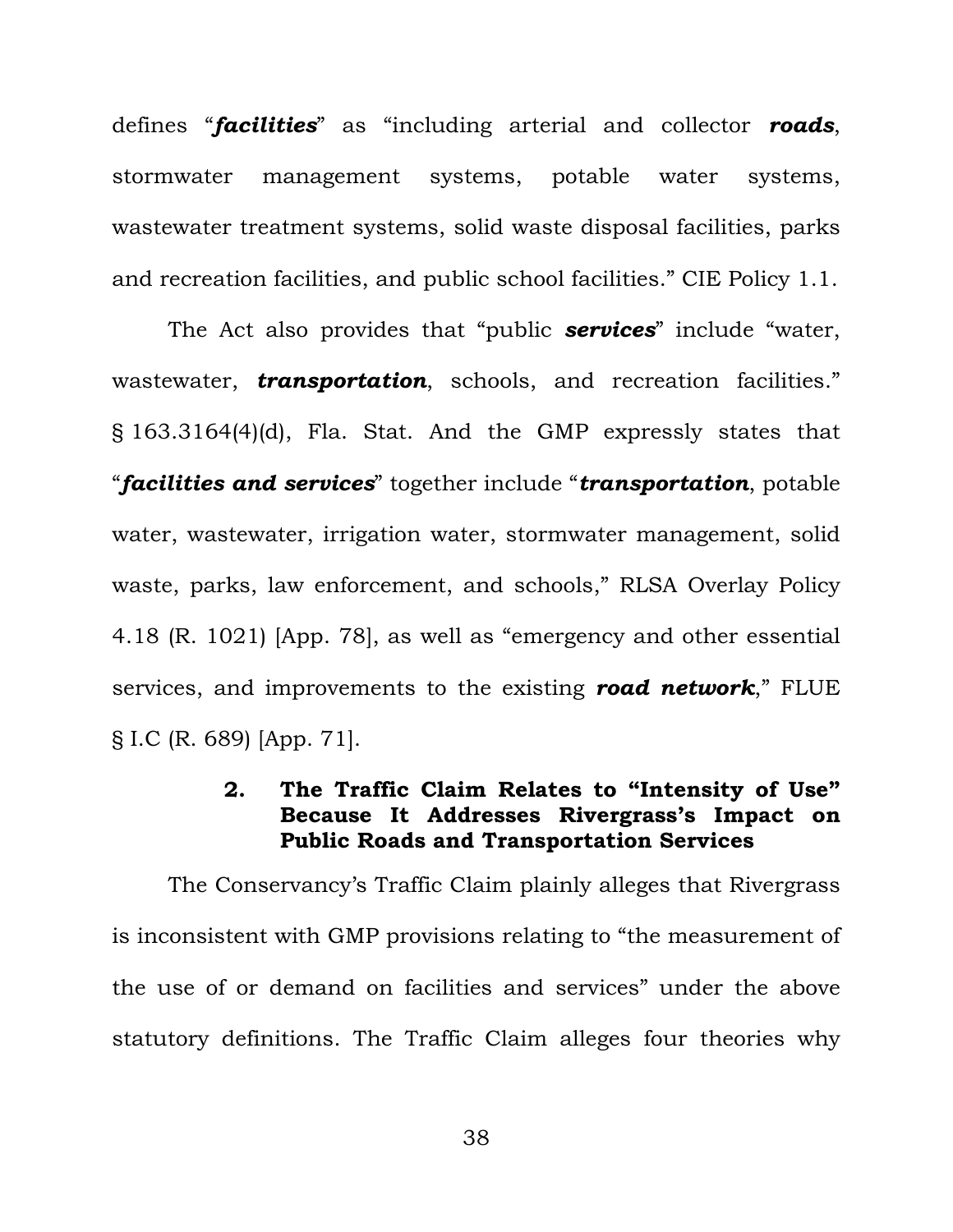Rivergrass is inconsistent with GMP provisions, each of which relate to Rivergrass's "demand on facilities and services."

*First*, the Conservancy claimed that the Rivergrass Development Order fails to demonstrate that the transportation network would be adequate to serve the development. *See*  Rivergrass TIS at 20–23 (R. 1675–1678) (identifying four roadway segments that will be inadequate to serve the Rivergrass Development at buildout). The GMP requires that there be an "adequate infrastructure available to serve the proposed development," that "[t]he capacity of infrastructure necessary to serve the SRA at buildout must be demonstrated during the SRA designation process," and that the "[i]nfrastructure to be analyzed includes transportation." RLSA Overlay Policy 4.16 (R. 1020–21) [App. 77–78]. The GMP further provides that "[n]o SRA shall be approved unless the capacity of County collector or arterial road(s) serving the SRA is demonstrated to be adequate in accordance with the Collier County Concurrency Management System." RLSA Overlay Policy 4.14 (R. 1019–20) [App. 76–77]. The Concurrency Management System is part of the GMP and requires that the County "ensure that the *necessary public facilities and services*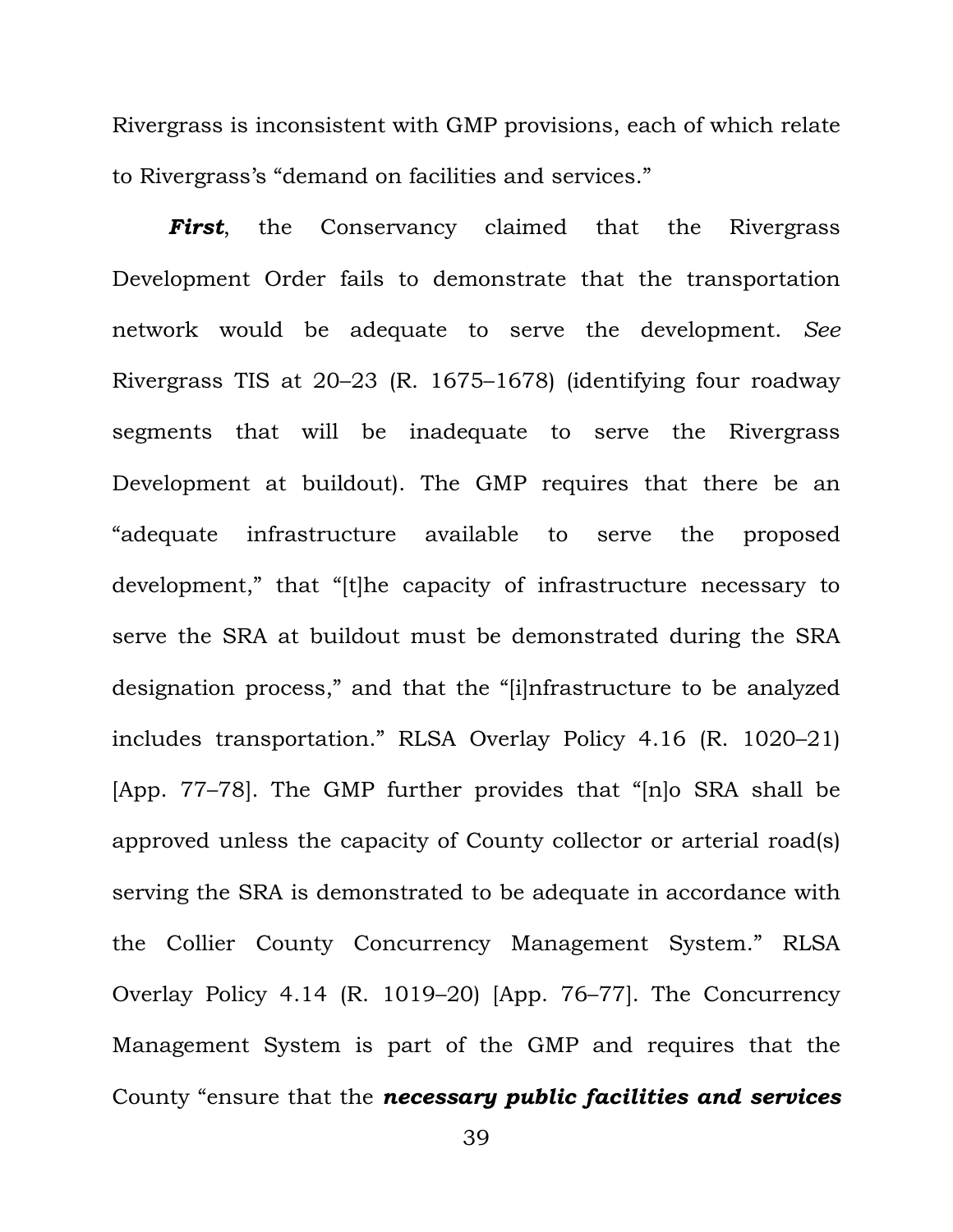to maintain the adopted level of service standards are available when the impacts of development occur." CIE Policy 5. 1.

In short, the GMP requires that Rivergrass demonstrate that the road network would be adequate to serve it. The Conservancy's allegation that Rivergrass does not make such a demonstration plainly relates to "the measurement of the use of or demand on facilities and services" and thus "intensity of use."

**Second**, the Conservancy claimed that the Rivergrass Development Order fails to demonstrate that it meets the traffic mitigation requirements of the GMP—a fact that CME's own witnesses admitted. *See* Trebilcock Dep. 145:7–146:23 (Sept. 23, 2020) (S.R. 14222–23); Root Dep. 101:8–16 (S.R. 15179) ("Q. Were specific mitigating stipulations approved for purposes of the Rivergrass application? A. I would say no."). The GMP prohibits the County from approving an SRA application if it would "significantly impact[]" a roadway segment "that is currently operating and/or is projected to operate below an adopted Level of Service Standard within the five year . . . planning period, unless specific mitigating stipulations are also approved." TE Policy 5.1. The GMP likewise prohibits the County from approving an SRA designation if the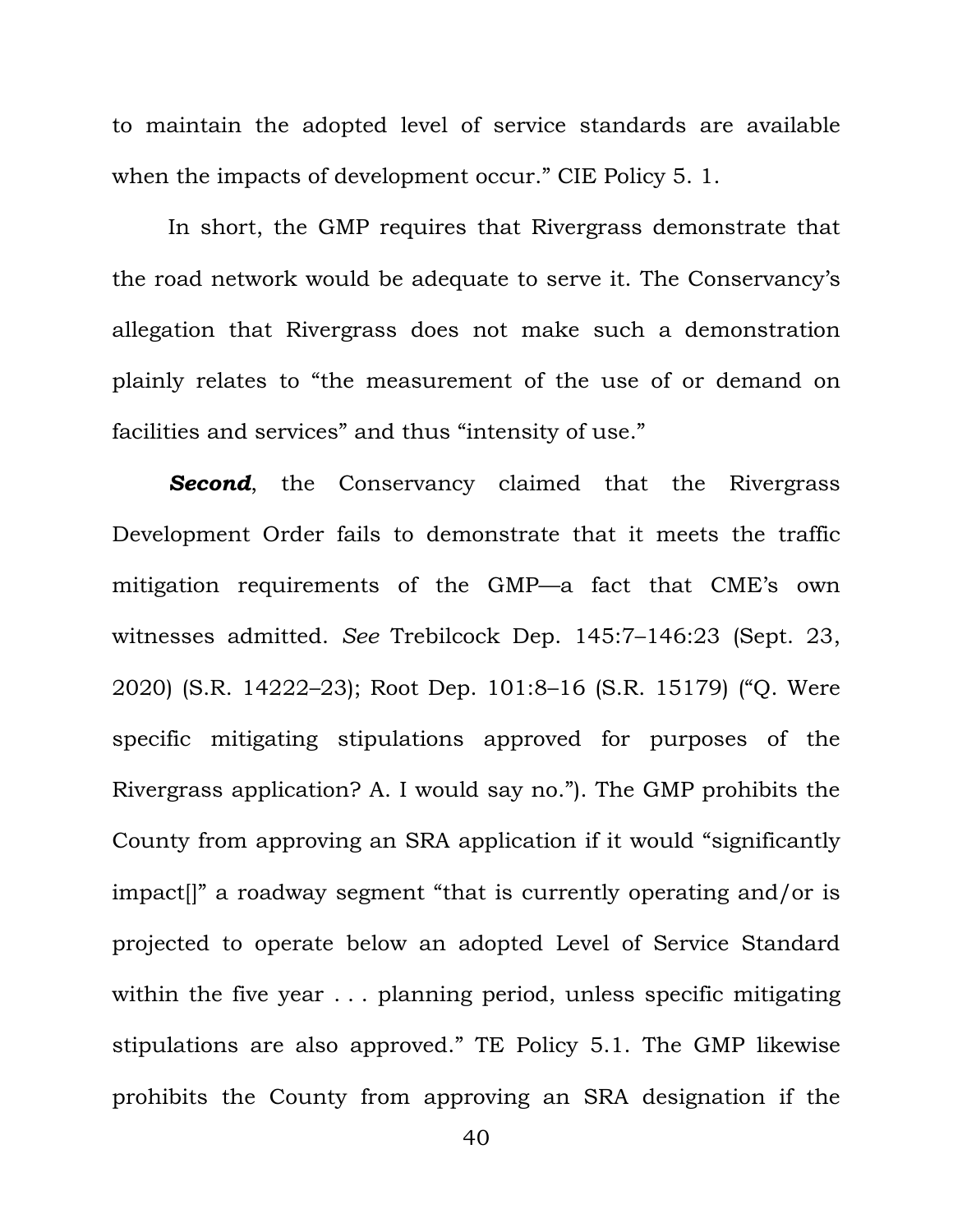development "significantly impacts" a "deficient roadway segment" unless (among other options not relevant here) "[s]pecific mitigating stipulations are approved in conjunction with the rezone or SRA designation resolution . . . to restore or maintain the Level of Service on the impacted roadway segment." CIE Policy 1.2.

The Conservancy alleged that Rivergrass is inconsistent with these GMP requirements because Rivergrass's own Traffic Impact Statement ("TIS") identifies roadways that would be deficient and significantly impacted but does not include any specific mitigating provisions. *See* Rivergrass TIS at 23 (R. 1678). This theory plainly alleges an inconsistency with the GMP relating to the development's "demand on facilities and services" and thus "intensity of use."

**Third**, the Conservancy claimed that the Rivergrass Development Order's TIS is inconsistent with other applicable GMP requirements. *See e.g.,* Trebilcock Dep. 160:3–11, 176:21–178:9 (Sept. 23, 2020) (S.R. 14226, 14230–31); *id.* at 183:8–188:5, 192:25–193:20 (Nov. 13, 2020) (S.R. 14318–19, 14320) (Defendant's own traffic expert admitting that Rivergrass failed to follow the required mitigation methods and calculations). To demonstrate the adequacy of the transportation network, the GMP requires an SRA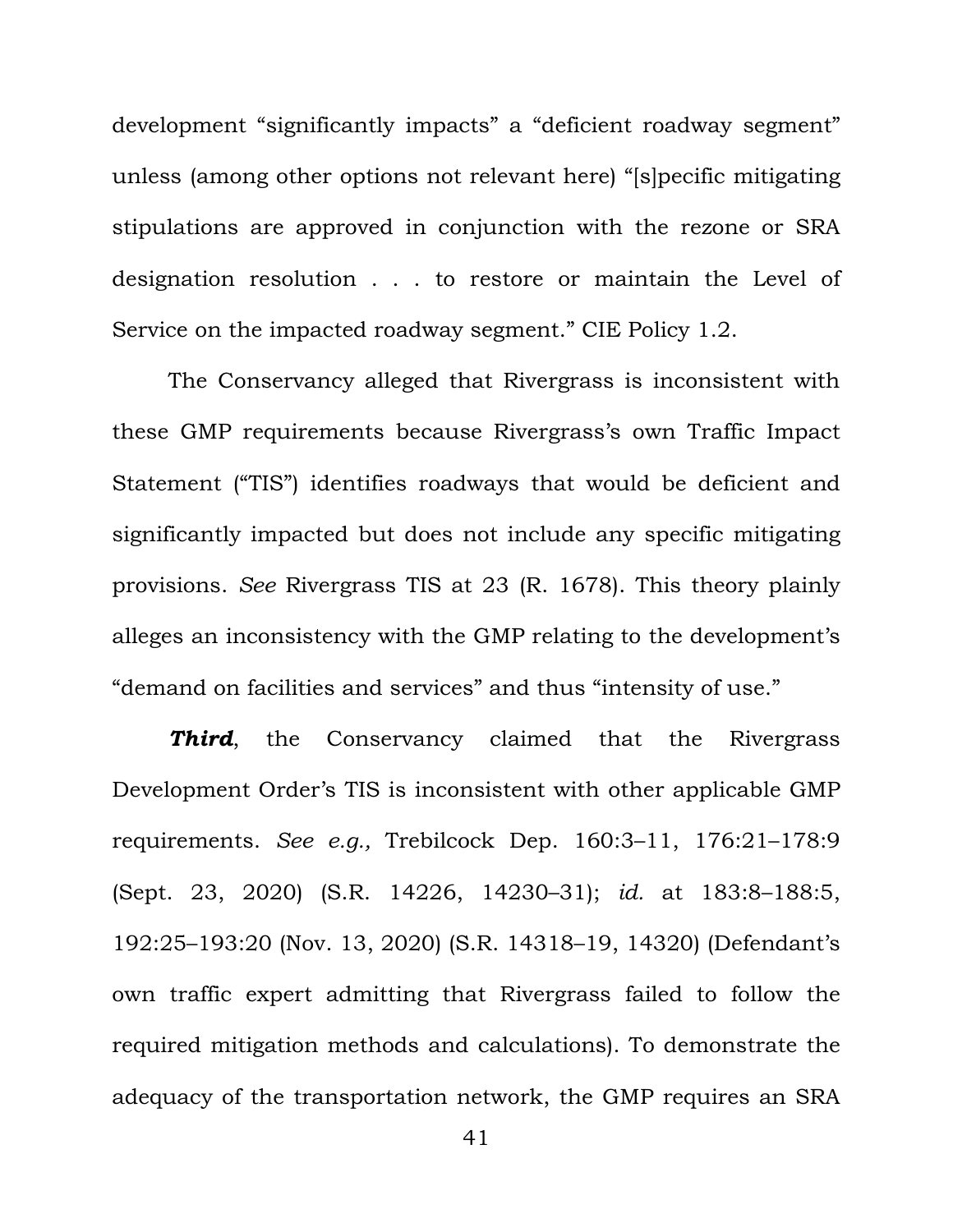applicant to submit a TIS. *See* TE Policy 8.2; RLSA Overlay Policy 4.14 (R. 1019–20) [App. 76–77]. The GMP further requires that the TIS be completed "in accordance with the Collier County Adequate Public Facilities Ordinance (Land Development Code Sections 6.02.00)." TE Policy 8.2. In turn, the Public Facilities Ordinance requires that the TIS be consistent with the Collier County TIS Guidelines. LDC § 6.02.03 ("All developments that impact the traffic network shall be evaluated in accordance with the Traffic Impact Study (TIS) Guidelines and Procedures"). Therefore, and as many of the County's and CEM's witnesses testified during discovery, if a development is inconsistent with the TIS Guidelines, it is inconsistent with the GMP. Trebilcock Dep. 285:16-286:11 (Nov. 13, 2020) (S.R. 14343–44) (compliance with TIS Guidelines is required to comply with the GMP); see also Scott Dep. 160:16-20 (S.R. 14057); Sawyer Dep. 24:5-19 (S.R. 14129). The Conservancy's claim that Rivergrass is inconsistent with the TIS Guidelines thus plainly relates to "the measurement of the use of or demand on facilities and services" and thus "intensity of use."

*Fourth*, the Conservancy claimed that Rivergrass's TIS is not consistent with Section 163.3180, Florida Statutes (the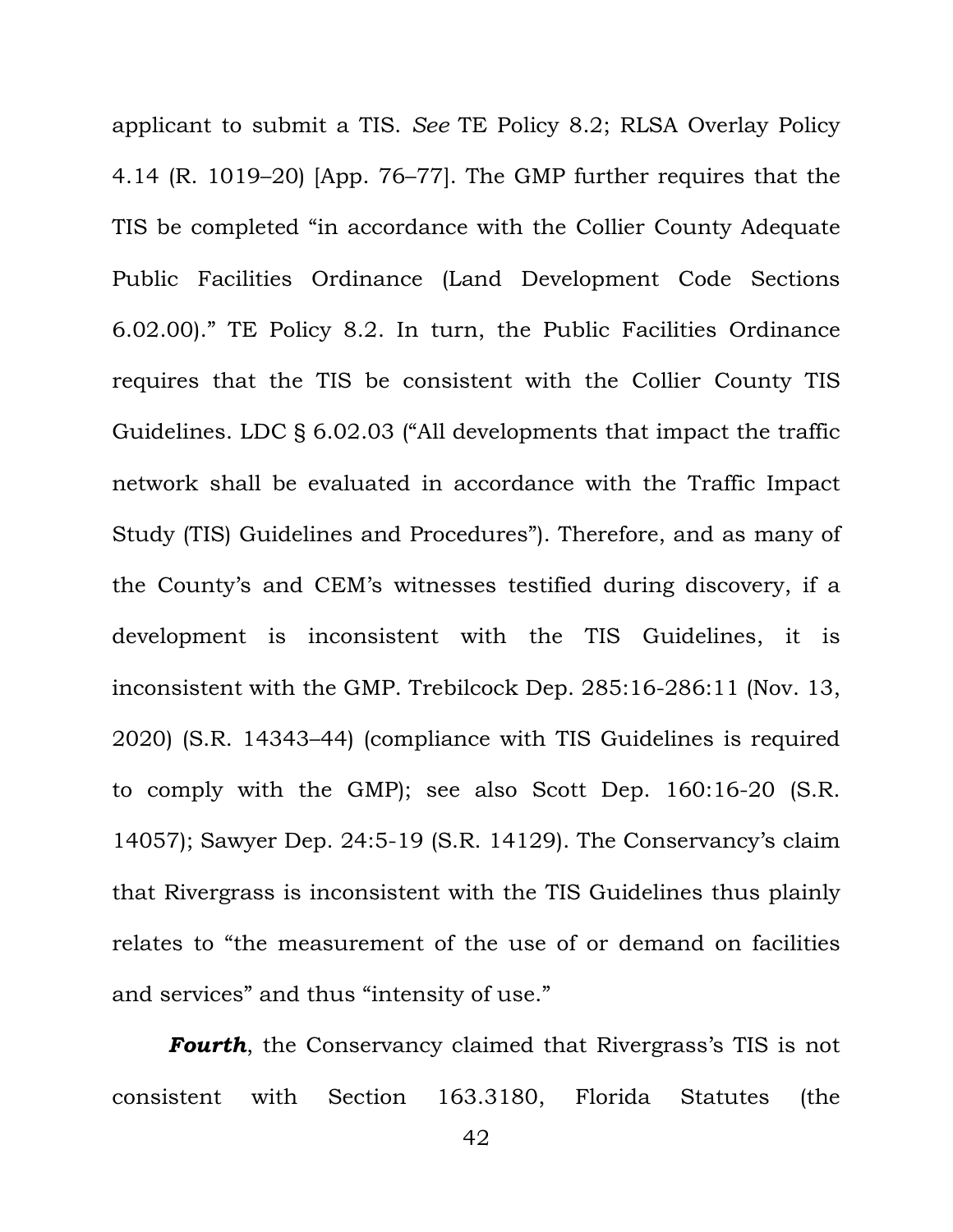"Concurrency Statute"), which requires that the local government have enough infrastructure capacity to serve each proposed development, including roads and transportation facilities. *See*  Trebilcock Dep. 187:5–188:5 (Nov. 13, 2020) (S.R. 14319) (The developer's traffic expert admitting that calculations in the Rivergrass TIS failed to comply with the Concurrency Statute). The GMP requires in multiple provisions that a proposed development's TIS be consistent the Concurrency Statute. *See* TE Policy 8.2 (requiring that the TIS be submitted in accordance with Section 163.3180); TE Policy 5.8 (requiring that proportionate share payments to mitigate traffic impacts "be calculated using the formula established in Section 163.3180(5)(h)"); *see also* TIS Guidelines at 14 (R. 2012) (fair share mitigation payments must follow this formula). Indeed, the record below included testimony by multiple County and CEM witnesses that compliance with the proportionate-share-payment formula prescribed by Section 163.3180 is required to comply with the GMP. *See* Scott Dep. 160:16-20; 248:21-249:11 (S.R. 14057, 14079) (proportionateshare payments are "dictated by State Statute 163.3180"); Bise Dep. 292:17‒293:8 (S.R. 14673–74) (admitting that failure to adhere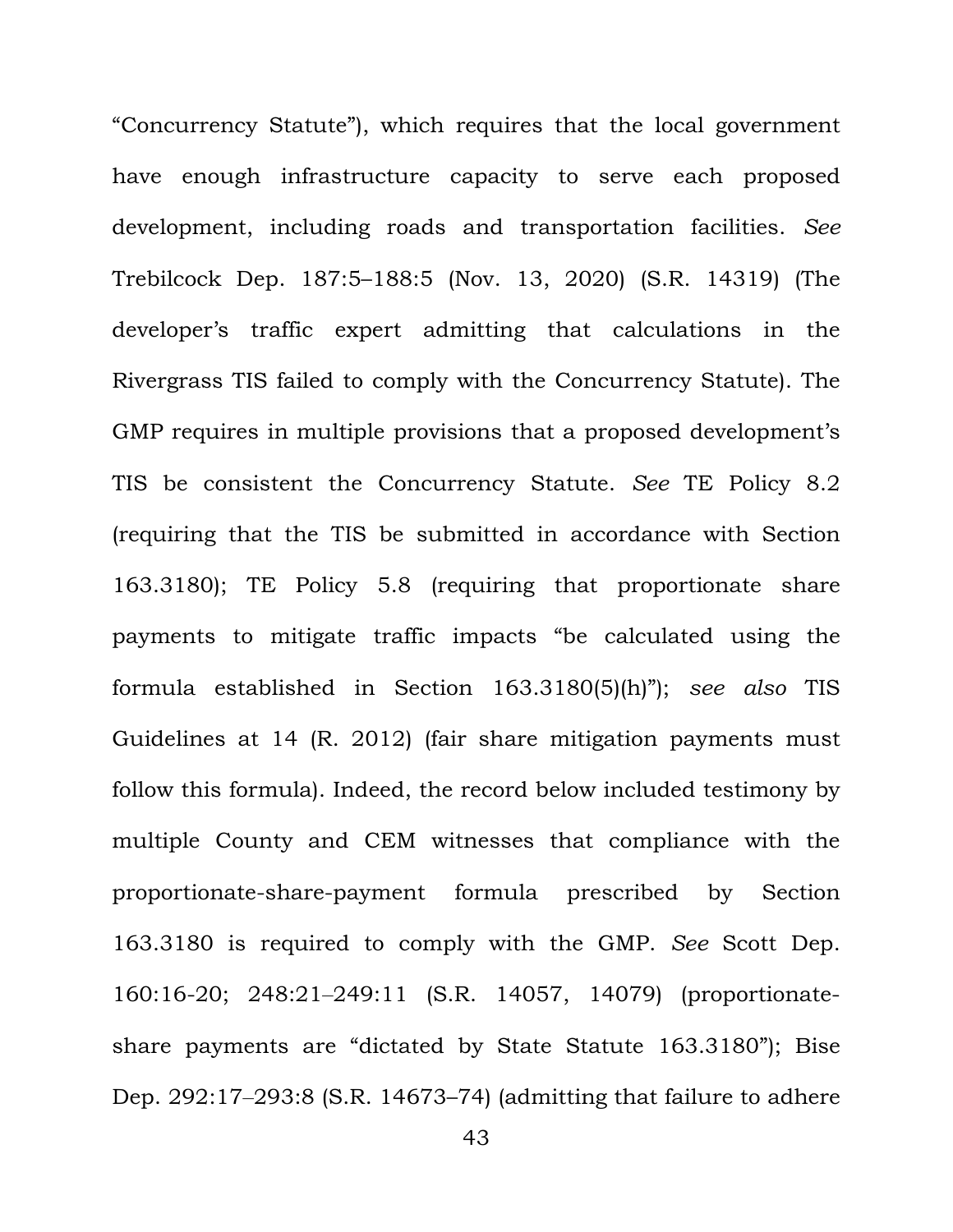to the correct formula results in a lack of fiscal neutrality); Trebilcock Dep. 285:16-286:11 (Nov. 13, 2020) (S.R. 14343–44) (compliance with TIS Guidelines is required to comply with the GMP); Sawyer Dep. 24:5-19 (S.R. 14129). The Conservancy's claim that Rivergrass's TIS fails to comply with these requirements plainly concerns the development's "demand on facilities and services" and thus "intensity of use."

In sum, the GMP is littered with provisions requiring the County and developers to properly measure and account for the demands that a development will have on public facilities and services, including roads and other transportation services. The Conservancy's Traffic Claim alleges that the Rivergrass is inconsistent with those GMP provisions. That is all *Heine* requires, and the trial court erred in granting summary judgment.

# **3. The Fiscal Neutrality Claim Relates to "Intensity of Use" Because It Addresses Rivergrass's Demand on Public Facilities and Services**

The GMP requires that an SRA be "fiscally neutral," meaning that an SRA's projected revenues to the County must offset its costs to the County. This is an especially important requirement because if the development will *not* be fiscally neutral, it is taxpayers who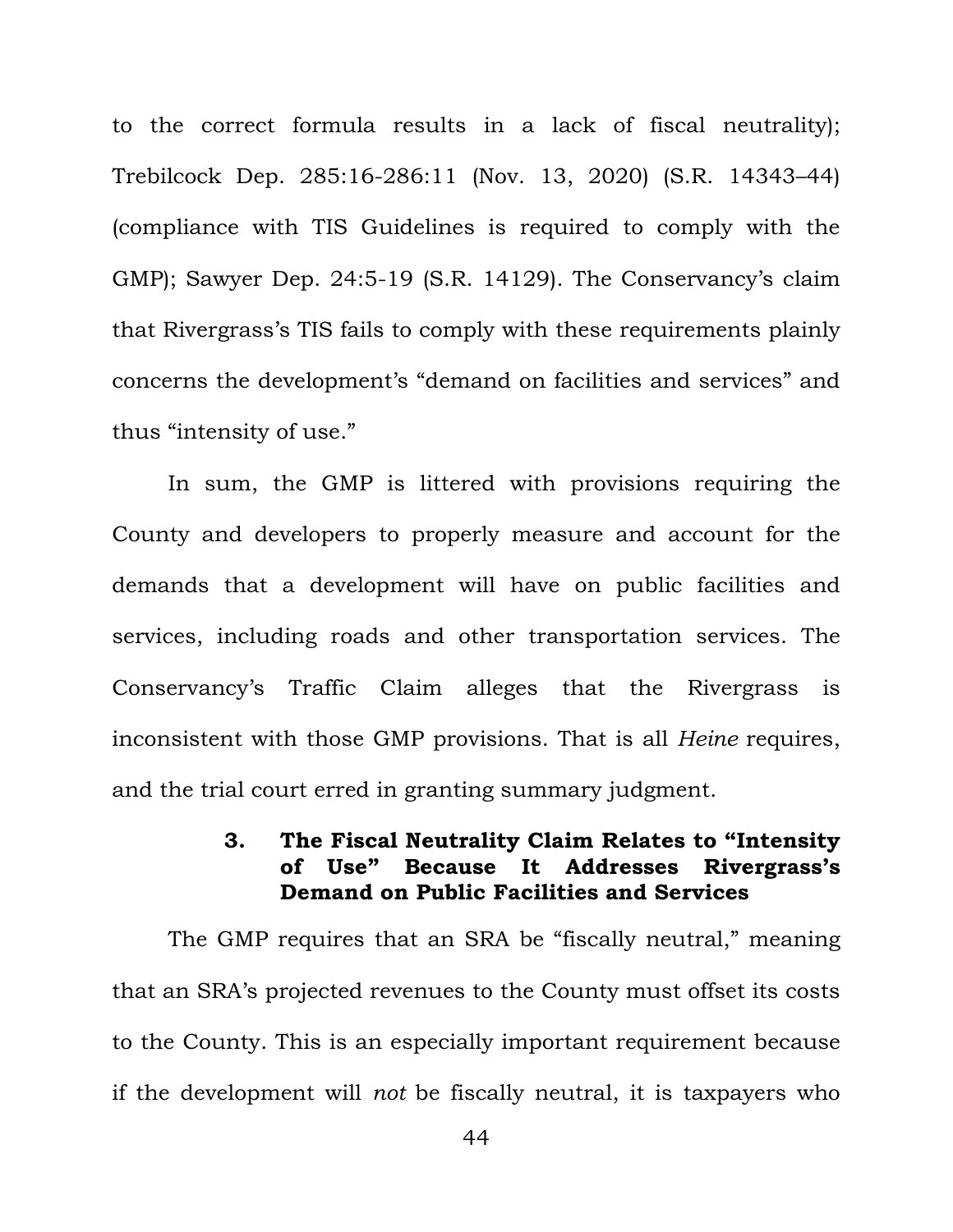will incur the shortfall. The Conservancy's evidence showed that, far from being fiscally neutral, Rivergrass would cost the County tens of millions of dollars in water and wastewater impacts alone. *See*  Minicozzi Dep. 423:10–425:12, 429:8–430:3; 444:17–445:4 (R. 6766–68, 6771).

Rivergrass's failure to be fiscally neutral relates to the development's "measurement of the use of or demand on facilities and services," and thus to its intensity of use. § 163.3164(22), Fla. Stat. Indeed, the GMP requires that an SRA "be planned and designed to be fiscally neutral or positive to Collier County at the horizon year based on a public *facilities* impact assessment [*i.e.*, fiscal neutrality study]." RLSA Overlay Policy 4.18 (R. 1021) [App. 78]; *see also* LDC § 4.08.07.K (R. 1059) [App. 84] (describing a public facility's impact assessment as measuring "the SRA generated impacts on public facilities" in order to "evaluate the selfsufficiency of the proposed SRA with respect to these public facilities"). The GMP also requires that the fiscal neutrality study include, at minimum, an assessment of the SRA's demands on the following "public *facilities and services*": "transportation, potable water, wastewater, irrigation water, stormwater management, solid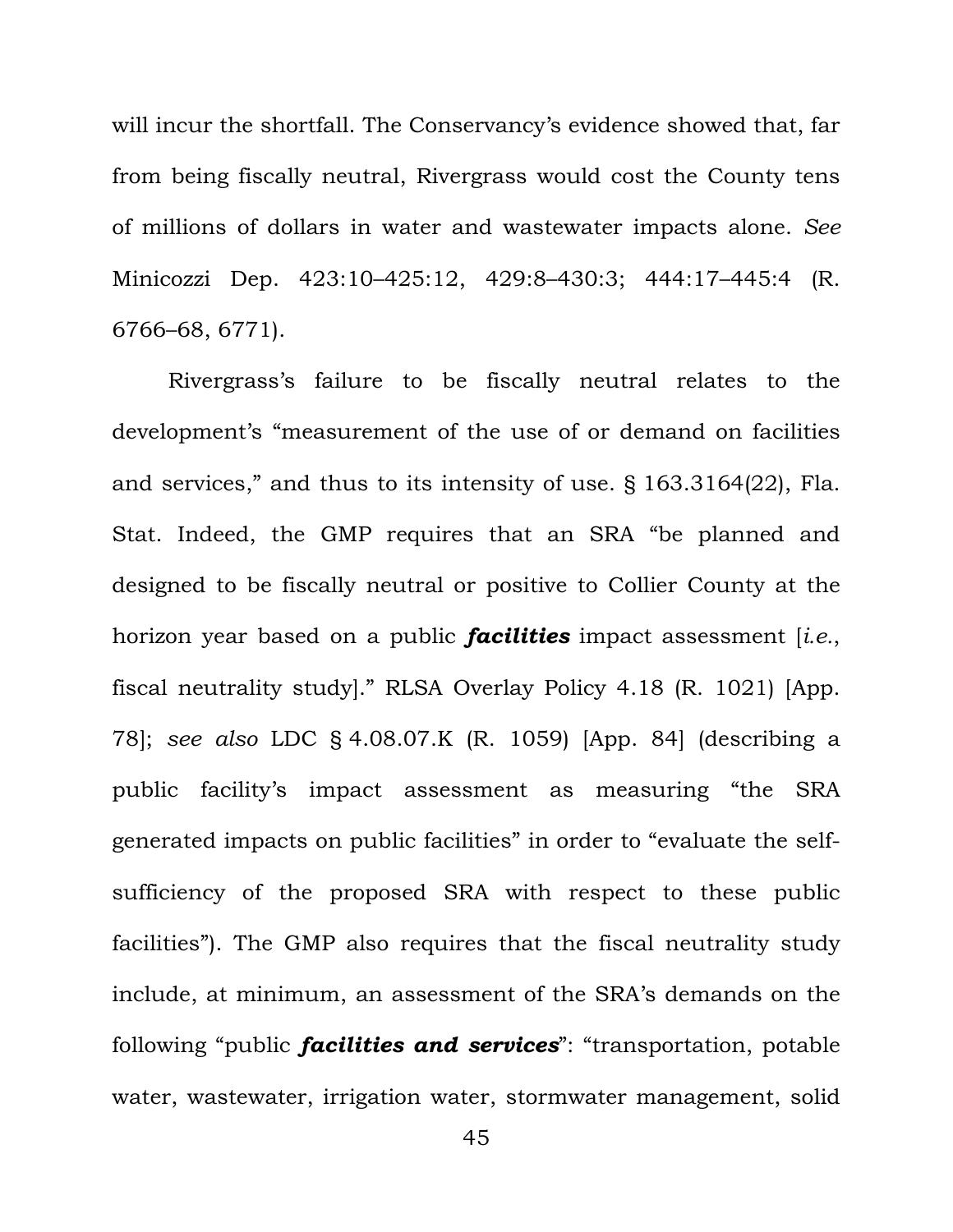waste, parks, law enforcement, and schools." RLSA Overlay Policy 4.18 (R. 1021) [App. 78].

Again, the statutory definition of "intensity" is "the measurement of the use of or demand on facilities and services." § 163.3164(22), Fla. Stat. That definition settles the matter, for that is precisely what fiscal neutrality is: a measurement that balances the demand a development will have on the County's public facilities and services with any potential revenue or other offsets. The Conservancy's claim that the Rivergrass Development Order is not fiscally neutral therefore necessarily relates to the development's intensity of use. And, for these reasons, the Conservancy's claim that Rivergrass is inconsistent with the GMP's fiscal neutrality requirement plainly satisfies *Heine* and the trial court erred by granting summary judgment.

# **4. Context and Purpose Support Giving the Term "Intensity of Use" in Section 3215(3) Its Full Statutory Meaning**

If there were any doubt that the Conservancy's Traffic and Fiscal Neutrality Claims relate to intensity of use under the plain statutory definition of "intensity," it must be resolved in the Conservancy's favor. Both the context of the term in the Community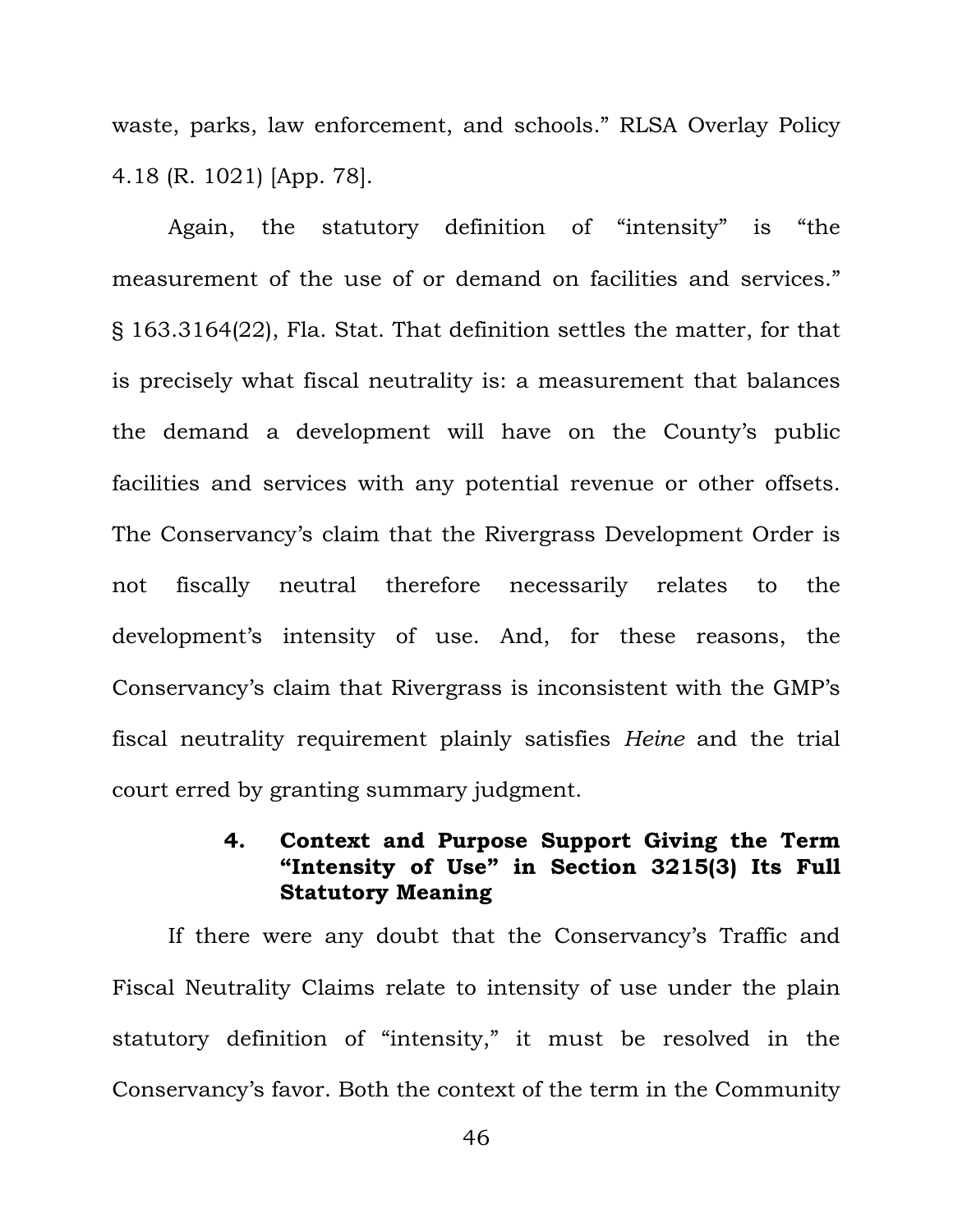Planning Act and the Act's stated purpose support giving the term its full statutory meaning.

"[W]ords are given meaning by their context, and context includes the purpose of the text." *Imhof*, 2021 WL 4189197, at \*7 (quoting A. Scalia & B. Garner, *Reading Law: The Interpretation of Legal Texts* 56 (2012)). To that end, courts "look at surrounding provisions in the same statute, and at related statutes that are part of the same Act," to ensure that their construction of a specific term or provision "is consistent and compatible with [related] provisions and the Act as a whole." *Id.* Key to determining a statute's purpose are express statements of purpose enacted by the Legislature. *See* Scalia & Garner, *supra*, at 56–57.

Here, the Act's express statements of purpose confirm that Section 163.3215 is designed to authorize a broad range of challenges, requiring that the terms use, density, and intensity of use be given their full statutory meaning. "The Act in several places makes clear that it has a purpose to ensure that local development is in strict and *complete* compliance with a duly adopted comprehensive plan." *Imhof*, 2021 WL 4189197, \*7 (citing §§ 163.3161(6), (8), 163.3194(1)(a), Fla. Stat.) (emphasis in original).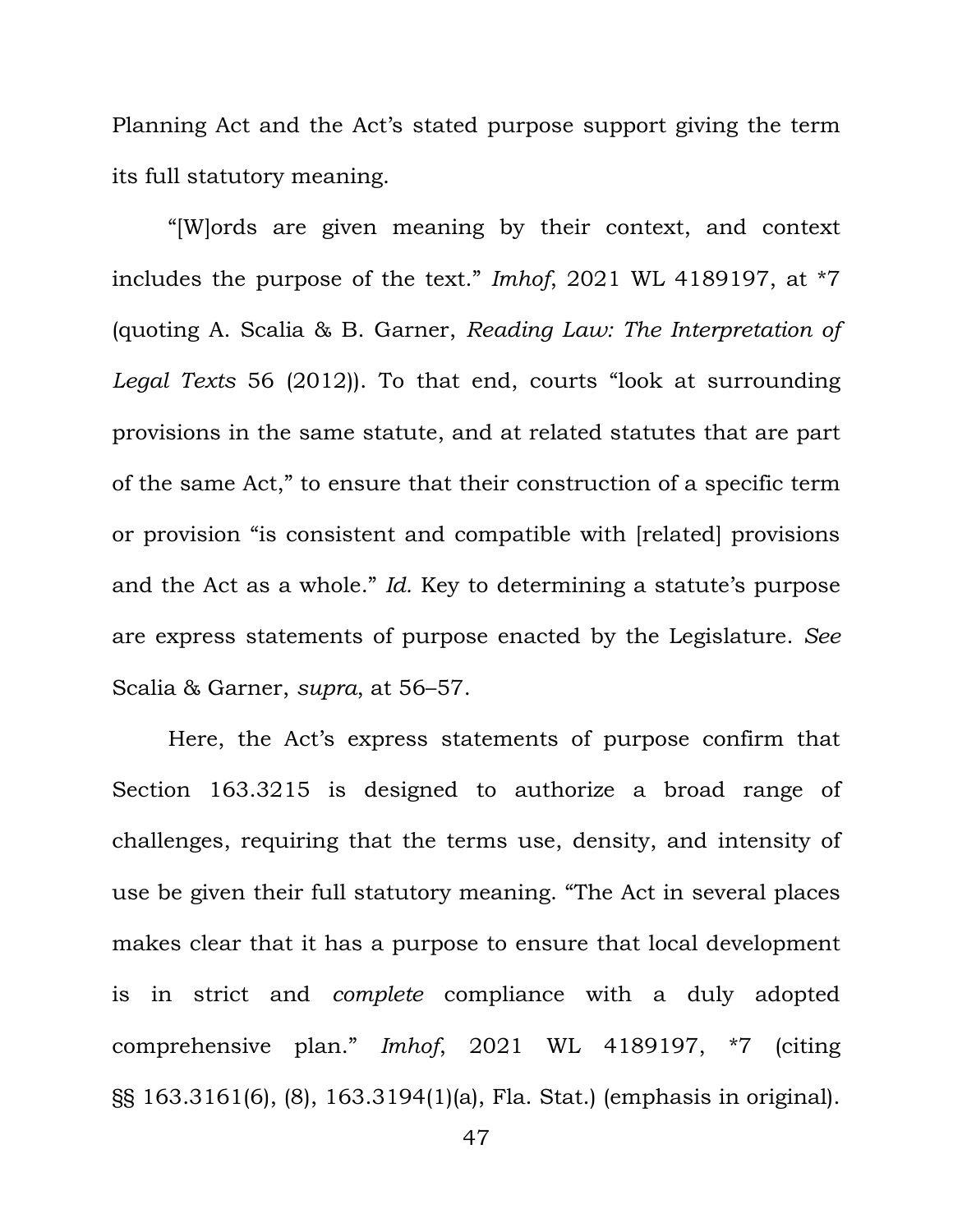The Act states that "this act shall be construed broadly to accomplish its stated purposes and objectives." § 163.3194(4)(b), Fla. Stat. And those purposes are themselves broad: "It is the intent of this act . . . that *no public or private development shall be permitted except in conformity with comprehensive plans* . . . prepared and adopted in conformity with this act." § 163.3161(6), Fla. Stat. Likewise, the statute provides: "[A]ll development undertaken by, and all actions taken in regard to development orders by, governmental agencies in regard to land covered by [a comprehensive] plan or element *shall be consistent* with such plan or element as adopted." § 163.3194(1)(a), Fla. Stat.

## **C. Alternatively,** *Heine* **Was Incorrectly Decided and the Court Should Certify Conflict**

For the reasons stated above, the Conservancy's Traffic and Fiscal Neutrality Claims easily fall within *Heine*'s construction of Section 163.3215. But if this Court reads *Heine* to foreclose those claims, the Conservancy preserves the argument that *Heine* was wrongly decided for the reasons outlined by the First District in its recent decision in *Imhof v. Walton County*, No. 1D19-0980, 2021 WL 4189197 (Sept. 15, 2021).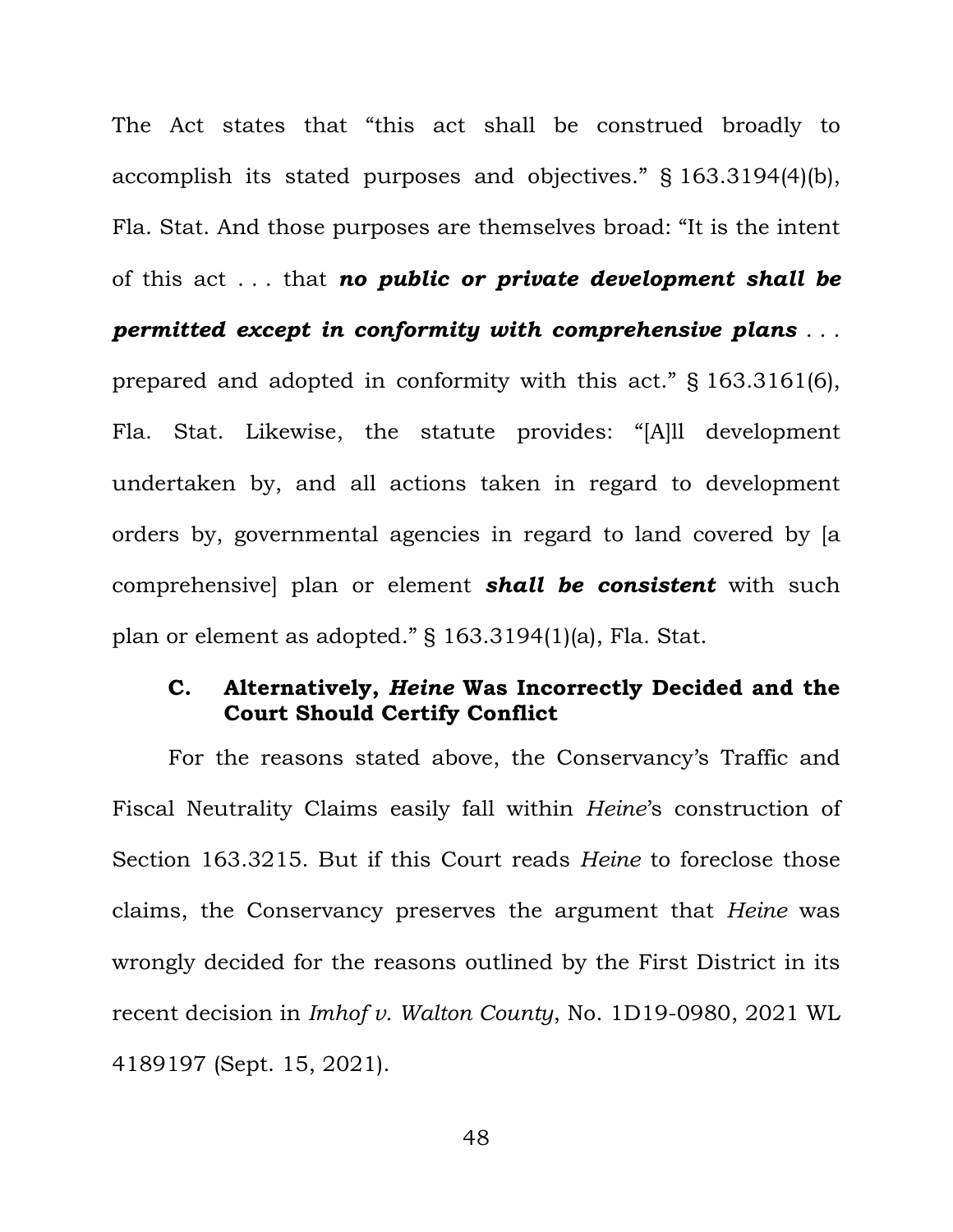The plaintiffs in *Imhof* brought a variety of challenges to a development order by Walton County that approved a new development abutting a conservation zone. 2021 WL 4189197, at \*1. The trial court, applying *Heine*, limited its review to the plaintiffs' claims that expressly related to the development's density and intensity of use. *Id.* at \*1–\*2.

The First District reversed. Based on an exceptionally thorough analysis of the text, structure, and purpose of the statute, the First District held that as long as the development order materially alters the use or density or intensity of use on a particular piece of property, a consistency challenge can be based on a claim that the order violates *any* aspect of the comprehensive plan (not just those related to land use, density, or intensity of use). *See id.* \*4–\*11. And the First District certified conflict with *Heine*. *Id.* at \*1, \*13.

Again, the Conservancy believes that its claims easily satisfy *Heine* because they relate to intensity of use as defined by statute. But should this Court disagree, it should certify conflict with *Imhof*.

49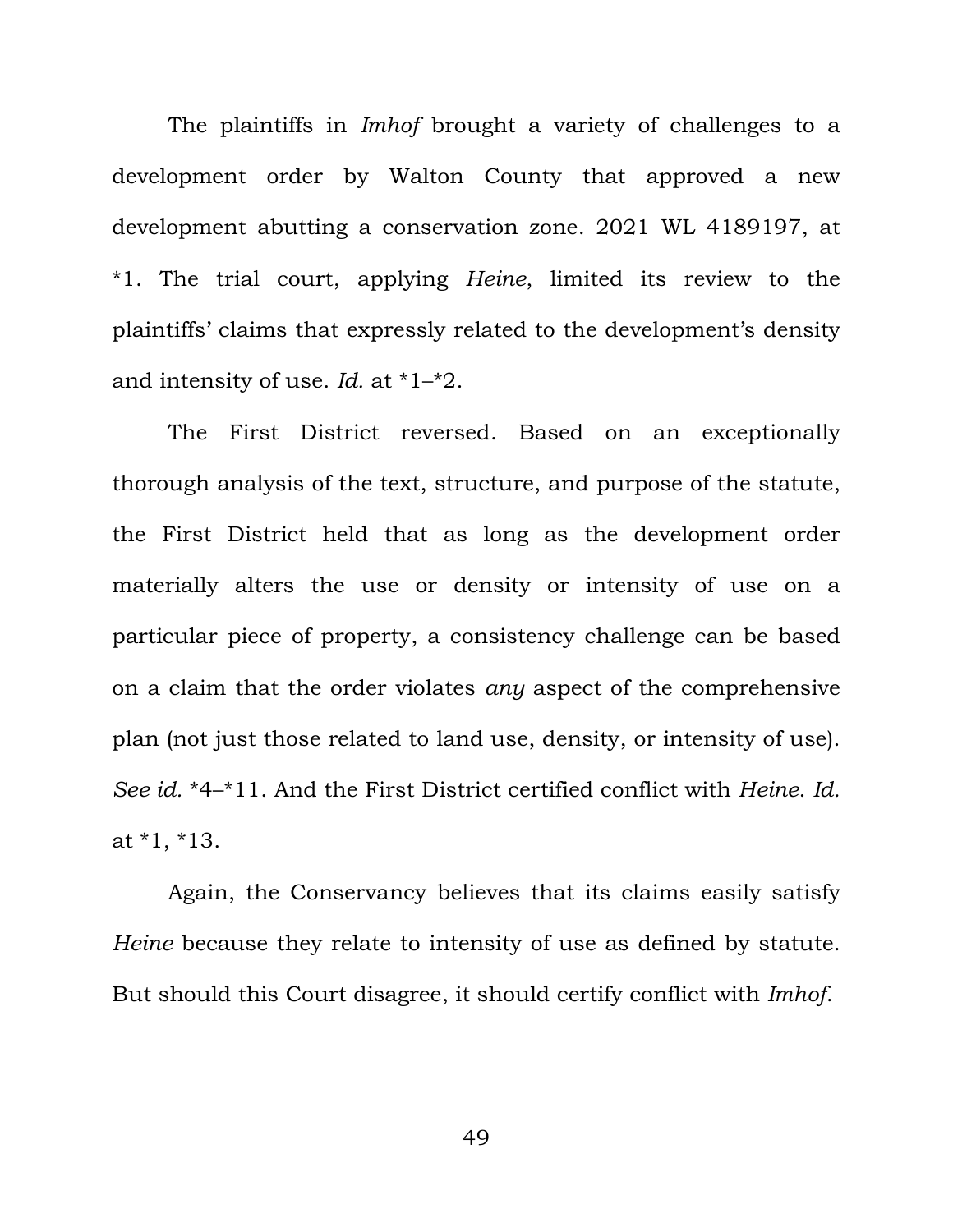## **II. THE TRIAL COURT ERRED IN GRANTING SUMMARY JUDGMENT ON THE CONSERVANCY'S CLAIMS BASED ON THE LAND DEVELOPMENT CODE**

#### **A. The Standard of Review Is De Novo**

As noted above, orders granting summary judgment are reviewed de novo. *See* Argument Section I.A, *supra*. Moreover, whether the GMP requires compliance with provisions of the LDC is a question of statutory interpretation, which is reviewed de novo. *Eustache*, 248 So. 3d at 1100. *See also Realty Assocs. Fund IX, L.P. v. Town of Cutler Bay*, 208 So. 3d 735, 738 (Fla. 3d DCA 2016) ("The trial court's interpretation of a comprehensive plan is reviewed de novo."); *Dixon*, 774 So. 2d at 765 ("It is well established that the construction of statutes, ordinances, contracts, or other written instruments is a question of law that is reviewable *de novo*, unless their meaning is ambiguous.").

## **B. The Growth Management Plan Requires that Rivergrass Comply with the Land Development Code**

The trial court also erred by granting summary judgment on the Conservancy's LDC Claim, which was based on copious expert and fact testimony that Rivergrass was inconsistent with the GMP because it did not comply with numerous requirements of the LDC. *See, e.g.*, Charles Gauthier Expert Report (R. 4770).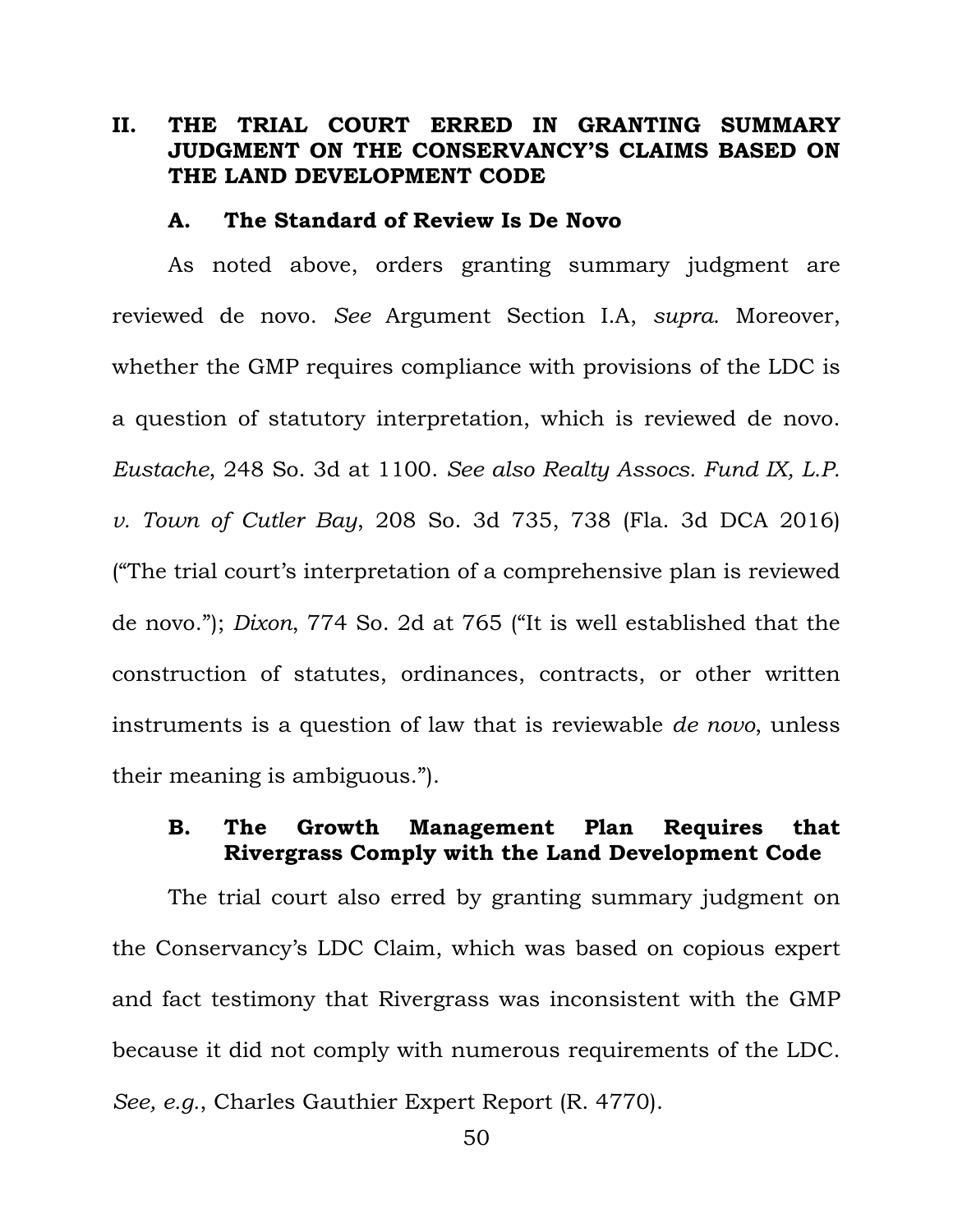The GMP requires Rivergrass, as a condition of approval, to comply with specified LDC provisions in two separate places. First, the GMP states that a requisite "basis of approval" of an SRA application is "compliance with the LDC Stewardship District." RLSA Overlay Policy 4.3 (R. 1016) [App. 73]. Second, the GMP states that an SRA application must "demonstrate that the SRA complies with all applicable policies of the [RLSA] Overlay and the LDC Stewardship District." RLSA Overlay Policy 4.5 (R. 1016) [App. 73]. In two other places, the GMP requires compliance with specific LDC provisions as a condition of SRA approval. *See* RLSA Overlay Policy 4.18 (R. 1021) [App. 78] (requiring compliance with LDC § 4.08.07.K); TE Policy 8.2 (requiring compliance with LDC §§ 6.02.00 *et seq.* & 10.02.07).

The trial court below granted summary judgment on the Conservancy's LDC Claim based on the reasoning that "the LDC . . . [is] not incorporated into the GMP, and an alleged violation of the LDC is not within the scope of Section 163.3215(3)." Order Granting Defs.' Mot. for Summ. J. Regarding Consistency 3 (R. 5826) [App. 38] (citation omitted). But whether the GMP expressly "incorporates" the LDC is irrelevant. The GMP can require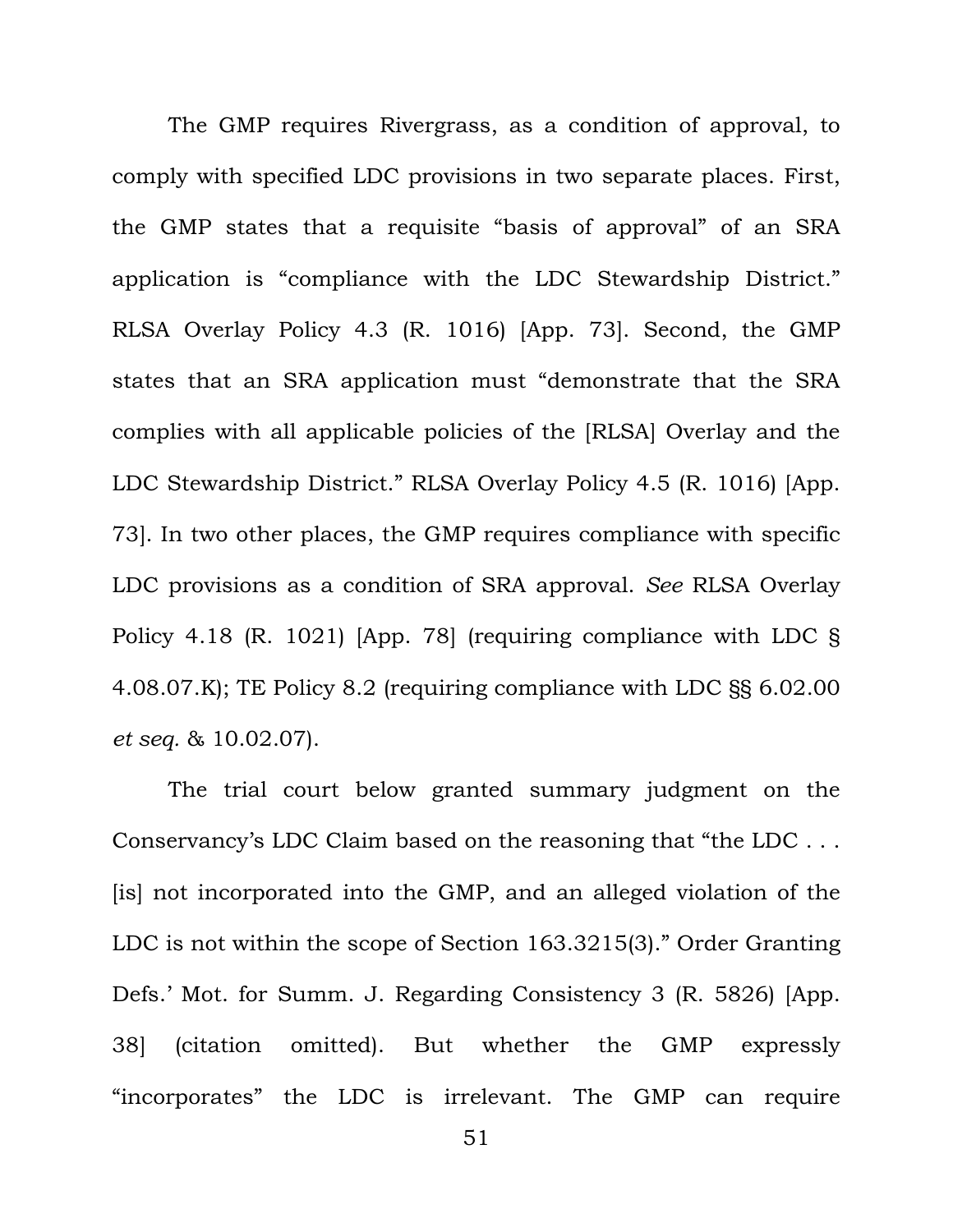compliance with an external standard without expressly incorporating it, just as a law requiring motorists to observe the posted speed limit need not expressly incorporate the speed limits for individual roads. As demonstrated above, and as multiple witnesses testified, the GMP requires that proposed developments like Rivergrass comply with the LDC as a condition of approval. *See also* Gauthier Dep. 25–26 (S.R. 13601–02); Jenkins Dep. 145 (S.R. 14873); Mulhere Dep. 111–113 (S.R. 15013). Therefore, the Conservancy's claims that Rivergrass fails to comply with the LDC constitutes a claim that Rivergrass is inconsistent with the GMP.

CEM tied itself in knots below in its attempts to escape this simple logic. But no case or statute that CEM cited prohibits a comprehensive plan from requiring compliance with particular land development regulations or any other external standard. CEM below relied on *Little Club Condominium Ass'n v. Martin County*, 259 So. 3d 864 (Fla. 4th DCA 2018), and *Buck Lake Alliance, Inc. v. Board of County Commissioners*, 765 So. 2d 124 (Fla. 1st DCA 2000). *See*  CEM's Mot. for Summ. J. Regarding Consistency 11–12 (R. 540–41). But both cases are plainly distinguishable because the comprehensive plans at issue in those cases did not require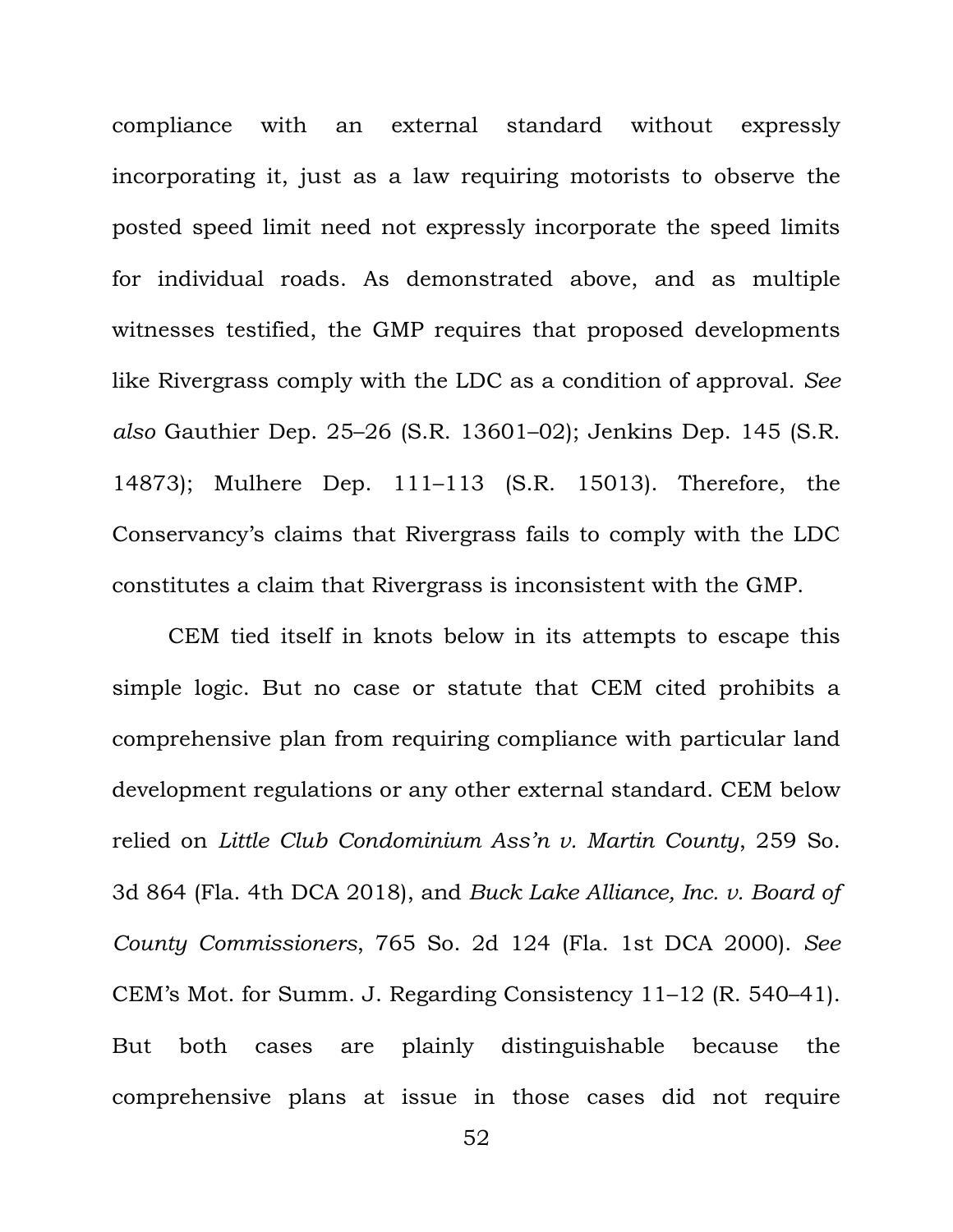compliance with specific LDC provisions as a condition of approval. And neither case holds, nor even suggests, that a comprehensive plan *cannot* require compliance with particular land development regulations as a condition of approval like Collier County's GMP does.

In *Little Club Condominium Ass'n*, the Fourth District rejected the plaintiff's challenge to the proposed construction of a cell phone tower on the ground that it was not sufficiently "stealth" as required by land development regulations. 259 So. 3d at 867–68. But the comprehensive plan in that case contained no requirement that the construction be "stealth," and there was similarly no requirement that the plan comply with the relevant land development regulations. *Id.* at 868. Similarly, in *Buck Lake Alliance, Inc.*, the First District reversed the trial court because it "incorrectly concluded that . . . consistency with the comprehensive plan was to be determined by reference to whether the implementing ordinances had been complied with, rather than to whether the policies, goals, and objectives of the plan, itself, had been met." 765 So. 2d at 128. But, again, in that case the comprehensive plan did not require that a proposed development demonstrate compliance with those other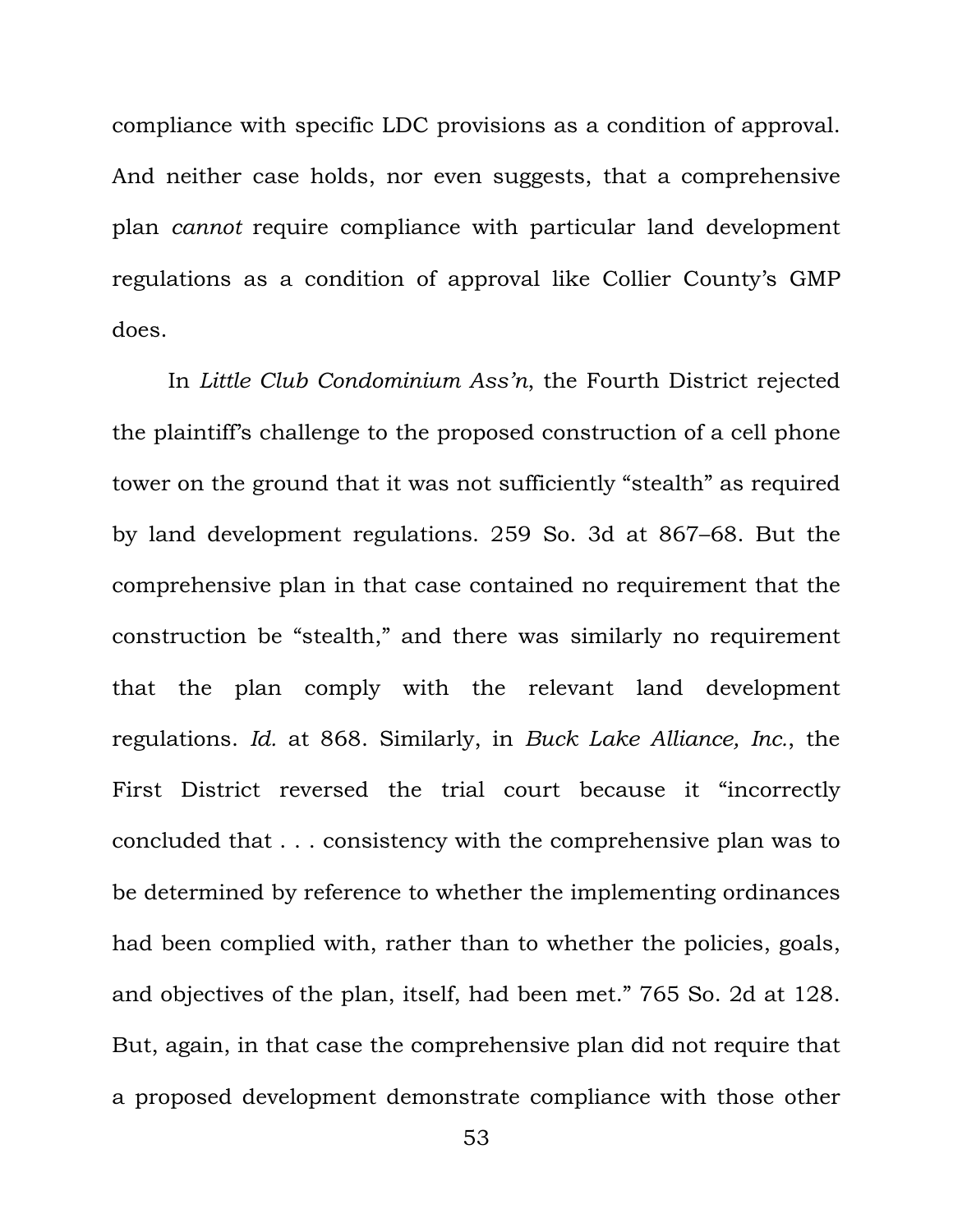ordinances. And nothing in either case (nor Florida law more broadly) prevents a comprehensive plan from requiring compliance with specified land development regulations as part of its "policies, goals, and objectives."

Indeed, there is nothing improper about Collier County's GMP requiring compliance with other land use regulations. CEM argued below that a comprehensive plan cannot require compliance with the LDC because the LDC can be changed through procedures less onerous than those required for an amendment of a comprehensive plan. CEM's Mot. for Summ. J. Regarding Consistency 16–19 (R. 545–48). CEM reasoned that a GMP constructed in such a manner would create an end-around of the amendment procedures for comprehensive plans required by the Florida Legislature. But in *Nassau County v. Willis*, 41 So. 3d 270 (Fla. 1st DCA 2010), the First District upheld a similarly designed comprehensive plan against a similar challenge. In that case, the plaintiffs argued that a comprehensive plan was invalid because it allowed county officials to adjust wetlands determinations based on the findings of another agency. Specifically, the plaintiffs argued that the plan improperly allowed officials to "significantly change[] the land use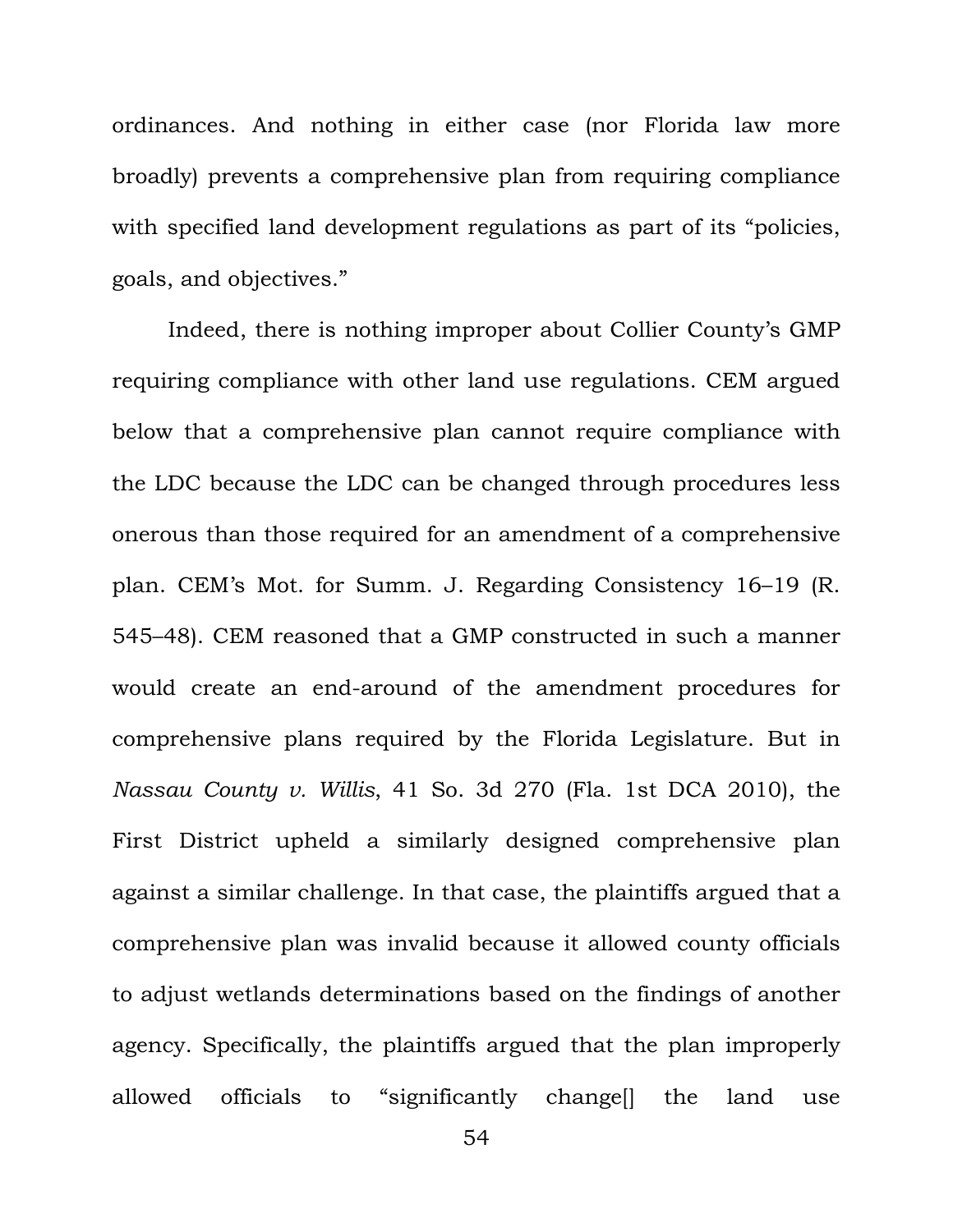designation[s] . . . from wetlands to uplands" without amending the comprehensive plan. *Id.* at 278. The court rejected that argument. The court recognized that "the plain language of the Comprehensive Plan's provision provides for this expected result." *Id.* When making such a change, the county officials were not "amending" the plan, but "executing" it. *Id.* at 279. So too here. The GMP explicitly requires compliance with the Stewardship District section of the LDC. The expected result is that any development order that does not comply with that section of the LDC is inconsistent with the GMP.<sup>9</sup>

Because the GMP requires compliance with specified provisions of the LDC as a condition of approval for an SRA, a challenge to a development order for failing to comply with those provisions is a challenge based on inconsistency with the GMP and

<sup>9</sup> The GMP also requires compliance with a host of other specific LDC provisions unrelated to the Conservancy's claims. *See*  Conservancy's Opp'n to Mot. for Summ. J. Regarding Consistency 27 n.11 (R. 4734). Adopting CEM's argument that a comprehensive plan cannot lawfully require compliance with land development regulations would thus result in the invalidation of many other provisions of Collier County's GMP.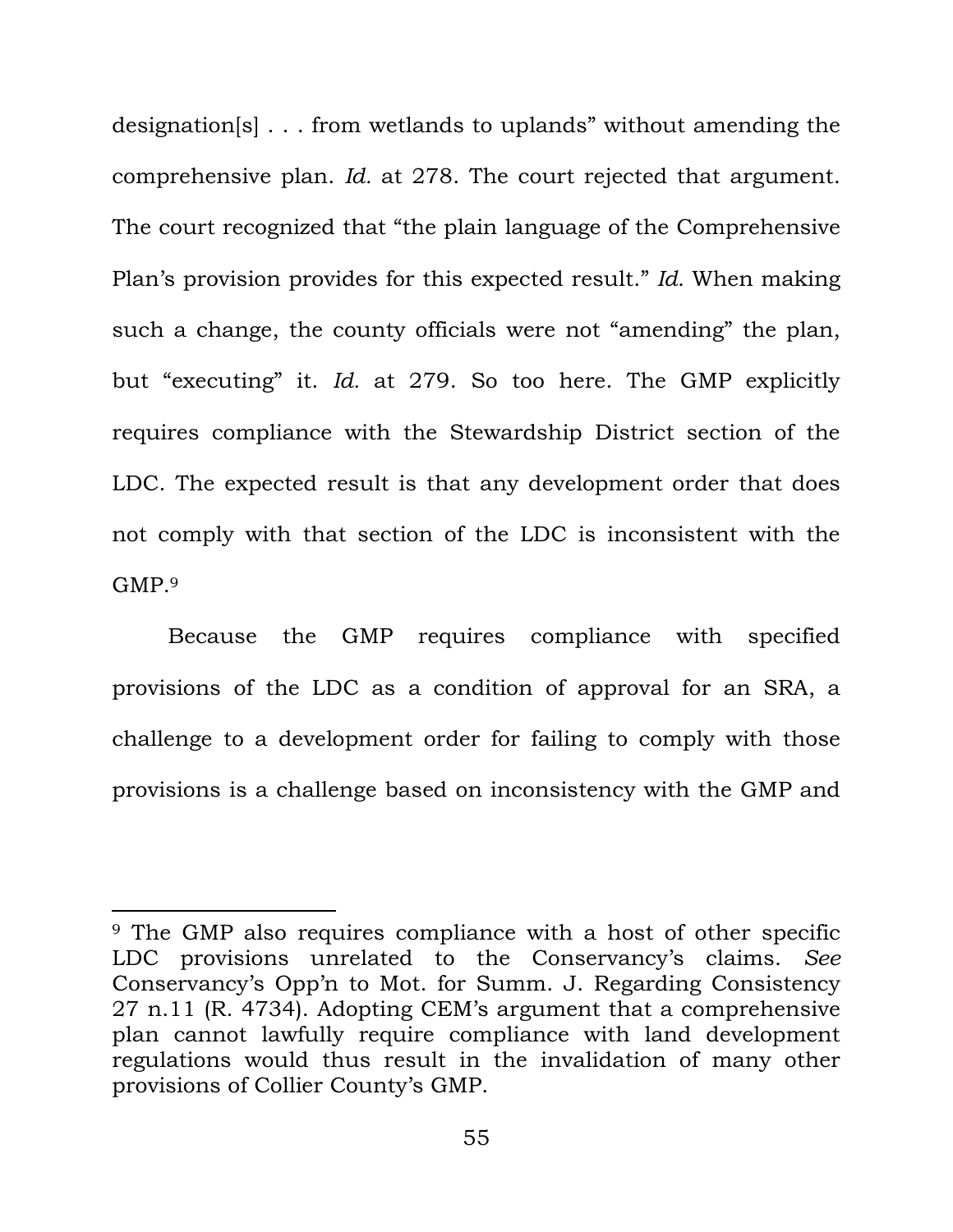thus properly raised in a Section 163.3215(3) action. It was error for the trial court to hold otherwise.

# **III. THE TRIAL COURT ERRONEOUSLY NARROWED THE SCOPE OF EVIDENCE ADMISSIBLE IN A SECTION 163.3215 PROCEEDING**

### **A. Standard of Review**

Evidentiary rulings are reviewed for abuse of discretion. *See McDuffie v. State*, 970 So. 2d 312, 326 (Fla. 2007). But that "discretion is limited by the rules of evidence, and a trial court abuses its discretion if its ruling is based on an 'erroneous view of the law or on a clearly erroneous assessment of the evidence.'" *Patrick v. State*, 104 So. 3d 1046, 1056 (Fla. 2012) (citation omitted).

# **B. The Trial Court Erred by Excluding County Staff Documents and the Community Character Plan**

"All relevant evidence is admissible, except as provided by law." § 90.402, Fla. Stat. Relevant evidence is thus admissible unless it is "excluded by [the Evidence] code, by the Rules of Civil or Criminal Procedure, by other acts of the United States Congress or the Florida Legislature, or by constitutional considerations." *Id.*, Law Revision Council Note (1976). Evidence is relevant if it "tends to prove or disprove a material fact." *Green v. State*, 27 So. 3d 731,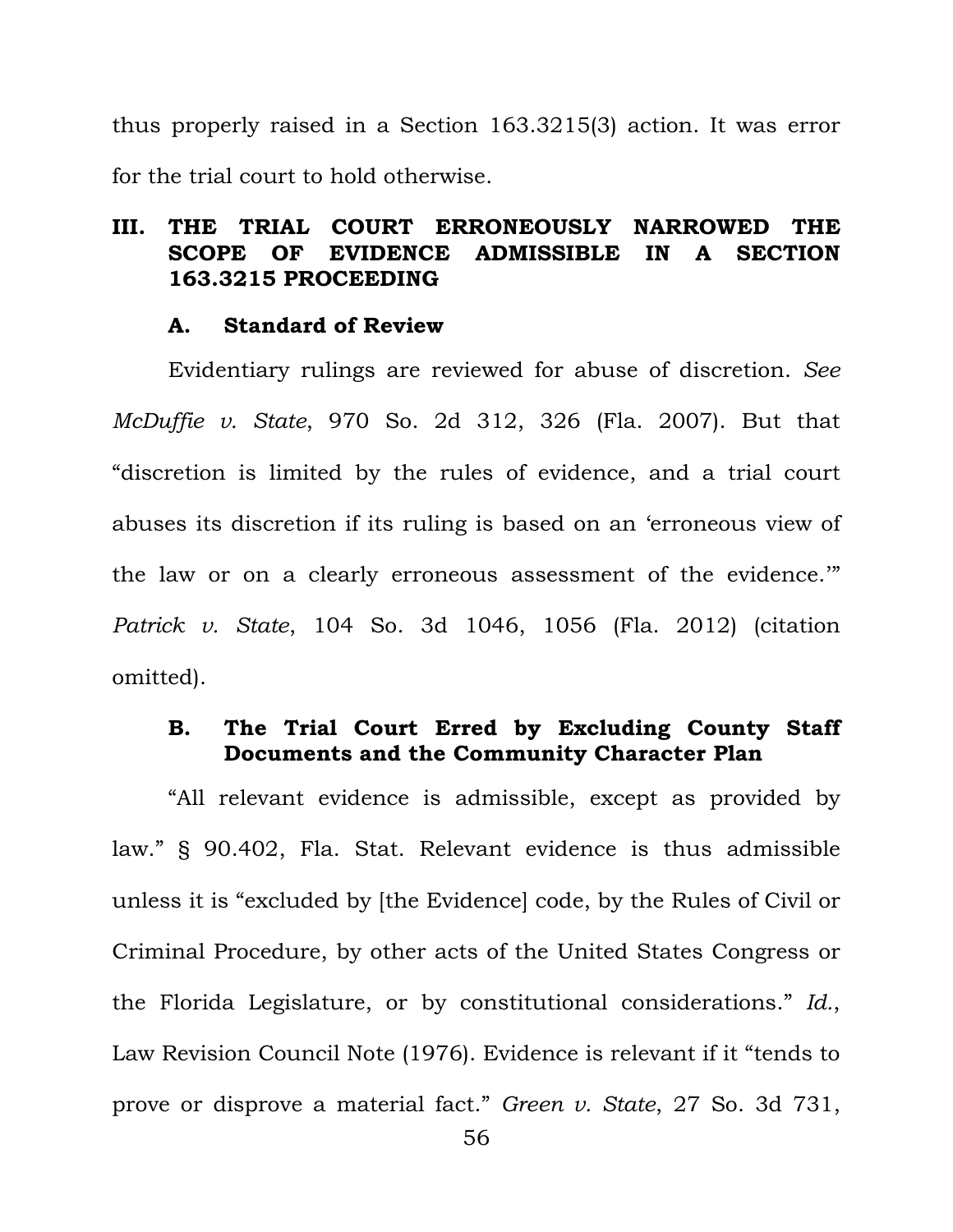737 (Fla. 2d DCA 2010); *see also id.* ("[R]elevant evidence has a tendency to establish a fact in controversy or to render a proposition in issue more or less probable." (quotation marks omitted)).

The excluded materials here were relevant because they tended to prove the Conservancy's remaining claims at trial that Rivergrass is inconsistent with the GMP. The excluded reports, memoranda, and communications include statements by County employees that Rivergrass does not fully comply with the intent of the GMP. What could be more relevant than admissions by employees of a Defendant whose job it was to review Rivergrass agreeing with the Conservancy's Design Claims?

No other section of the Evidence Code precluded the admission of this critical evidence. And, contrary to CEM's assertion, CEM's Mot. in Limine at 16-17 (R. 5050–51), nothing in Section 163.3215 prohibits a court from considering all relevant evidence in this type of proceeding. CEM's position was that the only relevant documents were the GMP and the Rivergrass Development Order. *Id.* at 17 (R. 5051). Under its view, the court should merely compare the two to make a consistency

57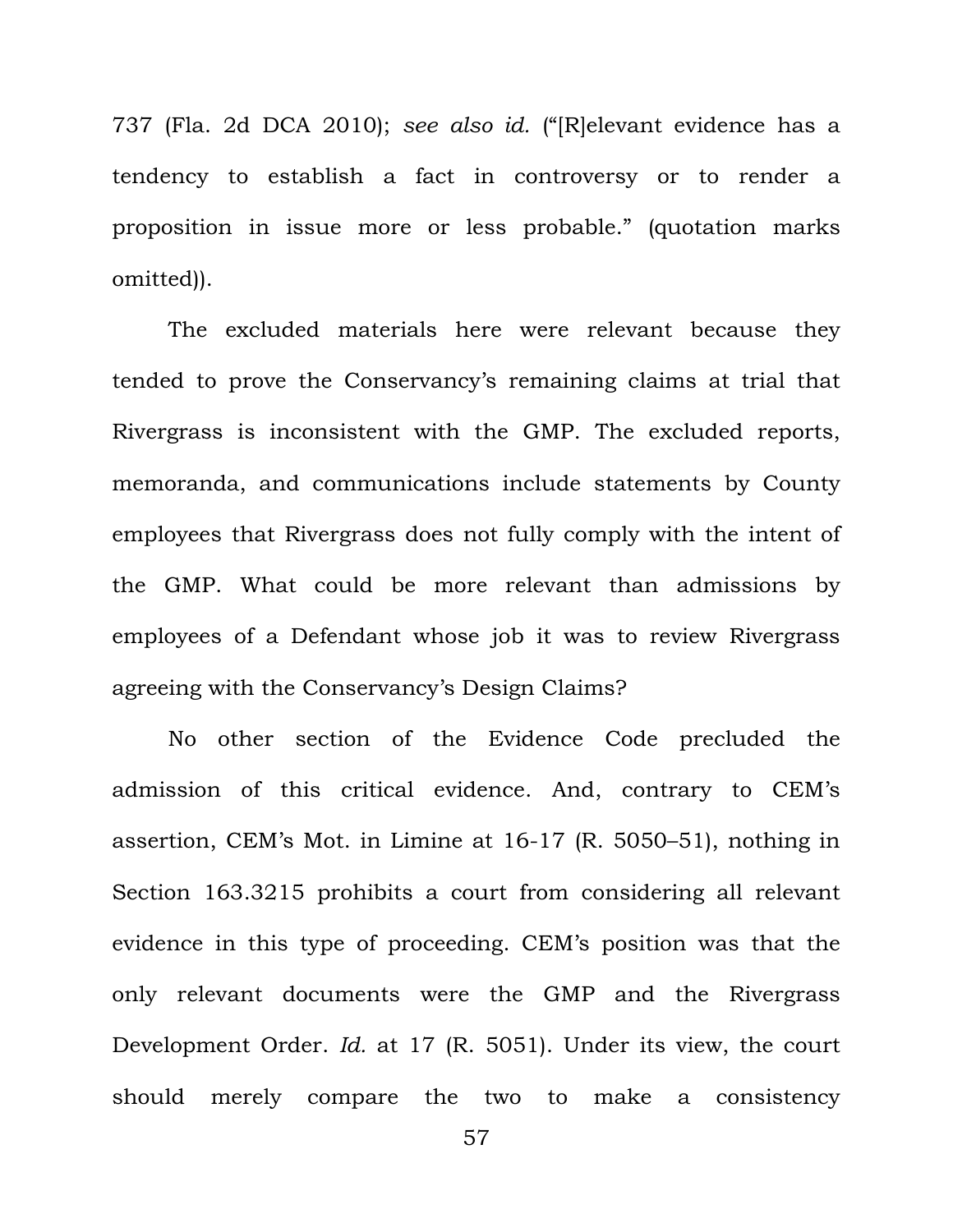determination. But this Court has held that Section 163.3215(3) requires that the trial court hold "an evidentiary hearing*.*" *Howell v. Pasco Cnty.*, 165 So. 3d 12, 15 (Fla. 2d DCA 2015). Obviously, an evidentiary hearing contemplates the admission of fact and documentary evidence, and not just a ministerial comparison of the law (*i.e.*, the GMP) with the four corners of the Development Order. And the Fourth District has found that Section 163.3215 establishes "a suit or action clearly contemplating an evidentiary hearing before the court to determine the consistency issue on its merits in the light of the proceedings below but *not confined to the matters of record in such proceedings*." *Poulos v. Martin Cnty.*, 700 So. 2d 163, 166 n.3 (Fla. 4th DCA 1997) (citing § 163.3215(3), Fla. Stat.). Thus, although the purpose of a Section 163.3215 proceeding is to determine whether a proposed development is consistent with the GMP, courts may consider all relevant evidence apart from the development order and the GMP itself in making that determination.

That a Section 163.3215 action is a de novo proceeding does not mean (as CEM argued below) that all materials created during the process of approving the development order are irrelevant. A de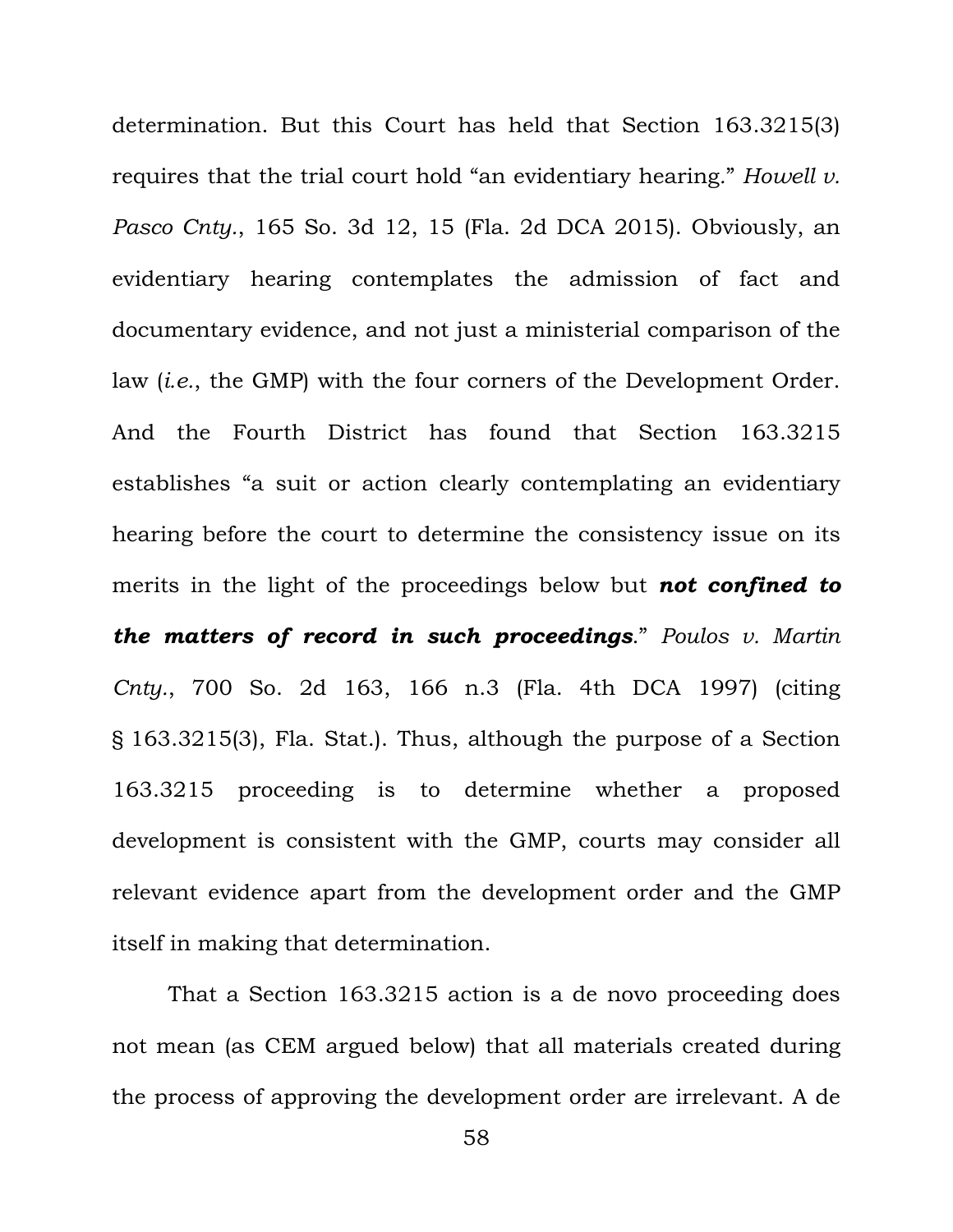novo proceeding simply means that the trial court owes no deference to the decision of county officials, *see Pinecrest Lakes, Inc. v. Shidel*, 795 So. 2d 191, 197–98 (Fla. 4th DCA 2001); it has nothing to do with the universe of evidence that the court may consider.

Nevertheless, as pertinent to this appeal, the trial court accepted CEM's incredibly narrow understanding of Section 163.3215(3) and excluded the following evidence from trial as irrelevant because this was a de novo proceeding: (1) reports, memoranda, and communications of Collier County Staff regarding Rivergrass and (2) the Collier County Community Character Plan. *See* Order Granting CEM's Motion in Limine 4 (R. 7342) [App. 48]. This evidence was relevant and admissible.

#### **1. Reports, Memoranda, and Communications**

Reports, memoranda, and communications by the County Staff were relevant to a consistency determination on the Conservancy's Design Claims because they contain admissions by County employees that Rivergrass is inconsistent with the GMP. In their final Staff Report to the Board of County Commissioners, Planning Staff concluded as follows: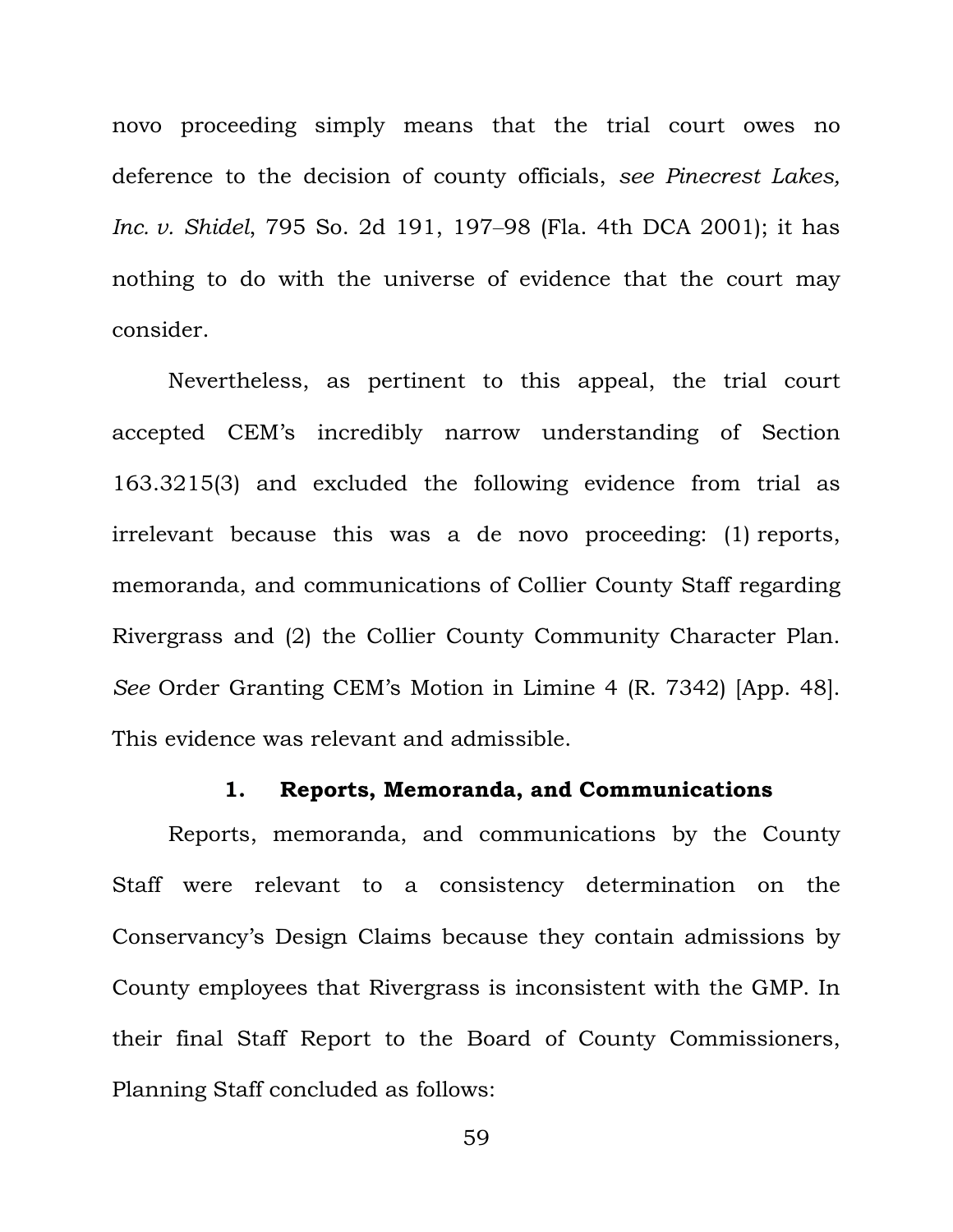The Rivergrass Village SRA does not fully meet the minimum intent of the policies in the RLSA [Overlay] pertaining to innovative design, compactness, housing diversity, walkability, mix of uses, use density/intensity continuum or gradient, interconnectedness, etc. In staff's view, this SRA is, with some exceptions, a suburban development plan typical of that in the coastal urban area placed in the RLSA and *is contrary to what is intended in the RLSA*.

Jan. 22, 2020 Staff Report at 7 (R. 4864) (underlining in original).

Beyond that, the Conservancy identified numerous reports, memoranda, and communications by Planning Staff that support the Conservancy's claims. The Conservancy alleges that Rivergrass does not include "an interconnected sidewalk and pathway system serving all residential neighborhoods" and is not "designed to encourage pedestrian and bicycle circulation." RLSA Overlay Policy 4.7.2 (R. 1017) [App. 74]. County Staff similarly determined that Rivergrass is inconsistent with the GMP because of, among other things, its "[l]ack of vehicular connectivity," "[f]ailure to be walkable," and "[f]ailure to be innovative," *see* Executive Summary (R. 6588–89, 9758–59).

Another of the Conservancy's Design Claims alleges that Rivergrass fails to provide the required uses and a "mix of uses."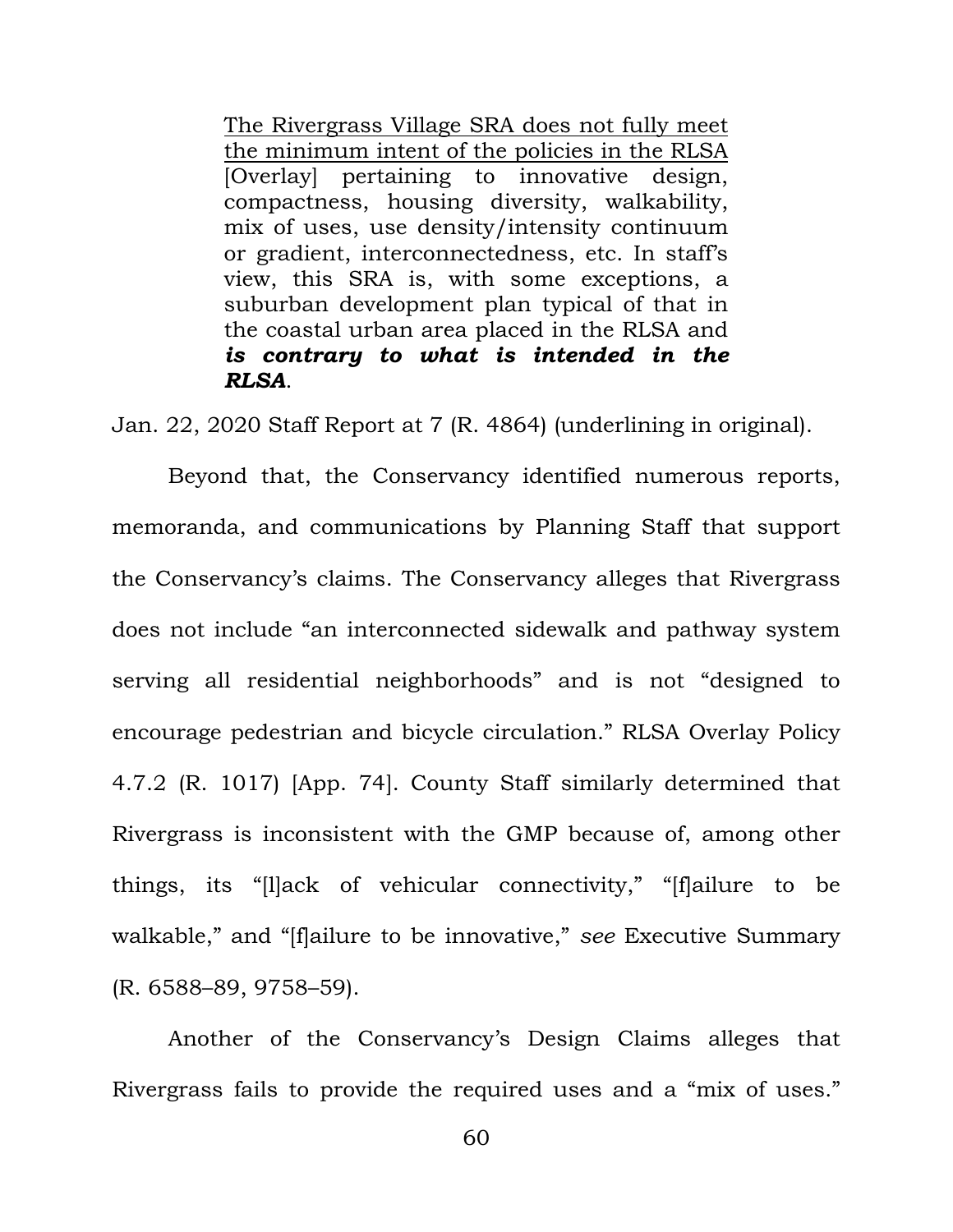RLSA Overlay Policy 4.7.2 (R. 1017) [App. 74]. County Staff admitted that Rivergrass "does not provide the characteristic land uses and threshold requirements for a 'Village,' and deviates from providing a full range of mixed uses." Mar. 7, 2019 Consistency Review Mem. at 11 (R. 6646, 11369) (emphasis omitted).

The Conservancy also alleges that Rivergrass fails to provide "a diversity of housing types." RLSA Overlay Policy 4.7.2 (R. 1017) [App. 74]. County Staff similarly concluded that Rivergrass "is not proposed with a meaningful mix between single-family and multifamily residential dwelling units." Sept. 10, 2019 Staff Report at 9 (R. 6295, 11676).

The trial court granted CEM's in limine request to exclude all of these materials as "outside the scope of a de novo review and therefore irrelevant." CEM's Mot. in Limine 17–18 (R. 5051–52). But, as explained above, de novo review simply means that the trial court owed no deference to the views of Collier County Staff—it does not limit the universe of materials that the court could consider. Indeed, what could be more relevant in any civil case than admissions by a defendant's own employees that agree with the basis of the plaintiff's claims? By adopting CEM's flawed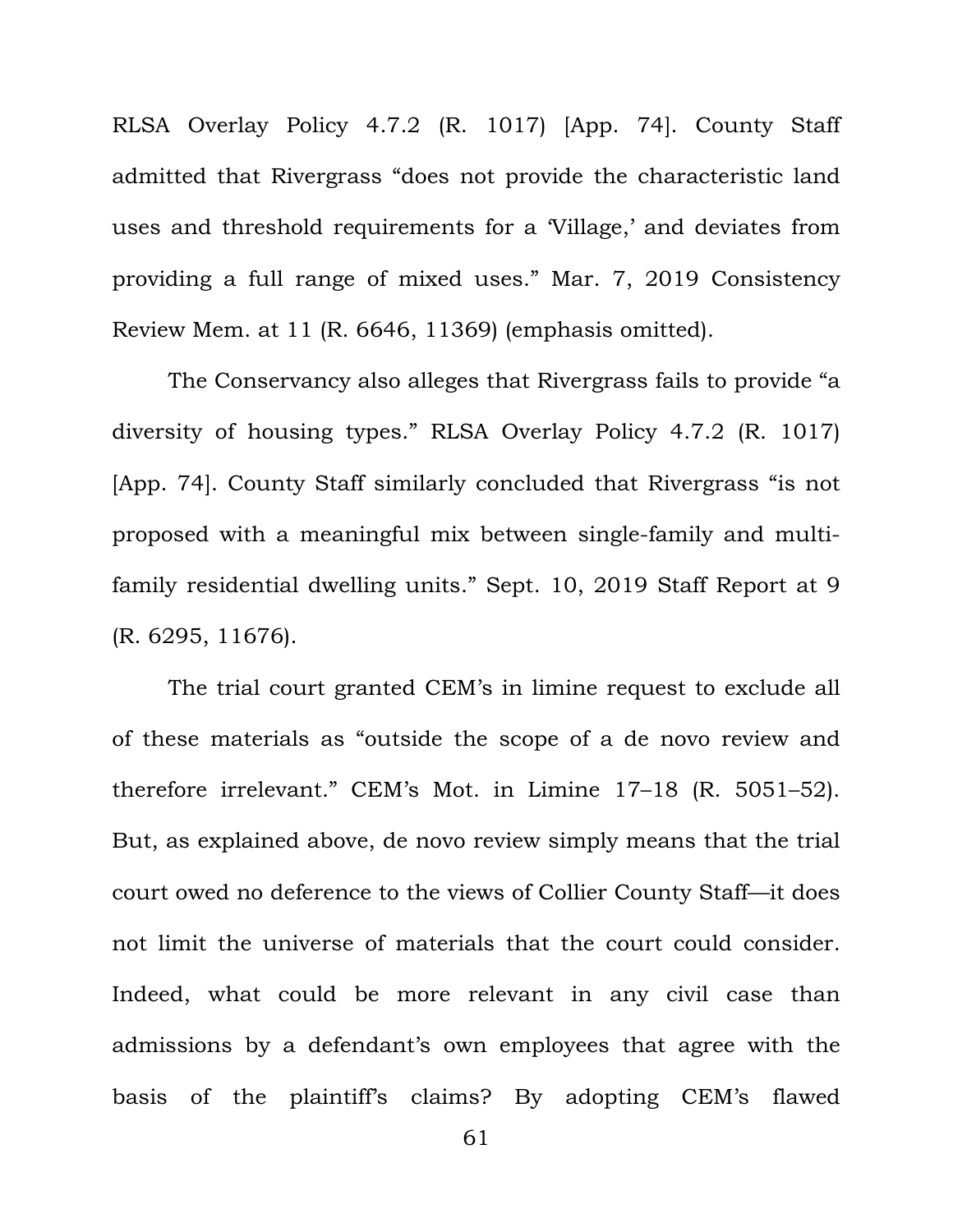understanding of the scope of evidence permissible in a Section 163.3215 proceeding, the trial court excluded reports, memoranda, and communications by the County Staff that were plainly relevant and admissible. *See* Notice of Filing of Proffer Ex. List and Proffer Exs. (R. 8701–12882) (Ex. List is found at R. 9501–09).

## **2. The Community Character Plan**

The Collier County Community Character Plan was likewise relevant to determining whether Rivergrass is consistent with the GMP and thus should have been admissible.

As an initial matter, the Conservancy's experts relied on the Plan and thus should have been permitted to testify about the CCP regardless of its admissibility as substantive evidence. Under Florida's Evidence Code, if the "facts or data upon which an expert bases an opinion or inference . . . are of a type reasonably relied upon by experts in the subject to support the opinion expressed, the facts or data need not be admissible in evidence." Fla. Evid. Code § 90.704. And an expert may testify as to how this evidence formed "the basis and data he used in formulating his opinion" without becoming "a conduit for inadmissible [evidence]." *Houghton v. Bond*, 680 So. 2d 514, 522 (Fla. 1st DCA 1996) (no error in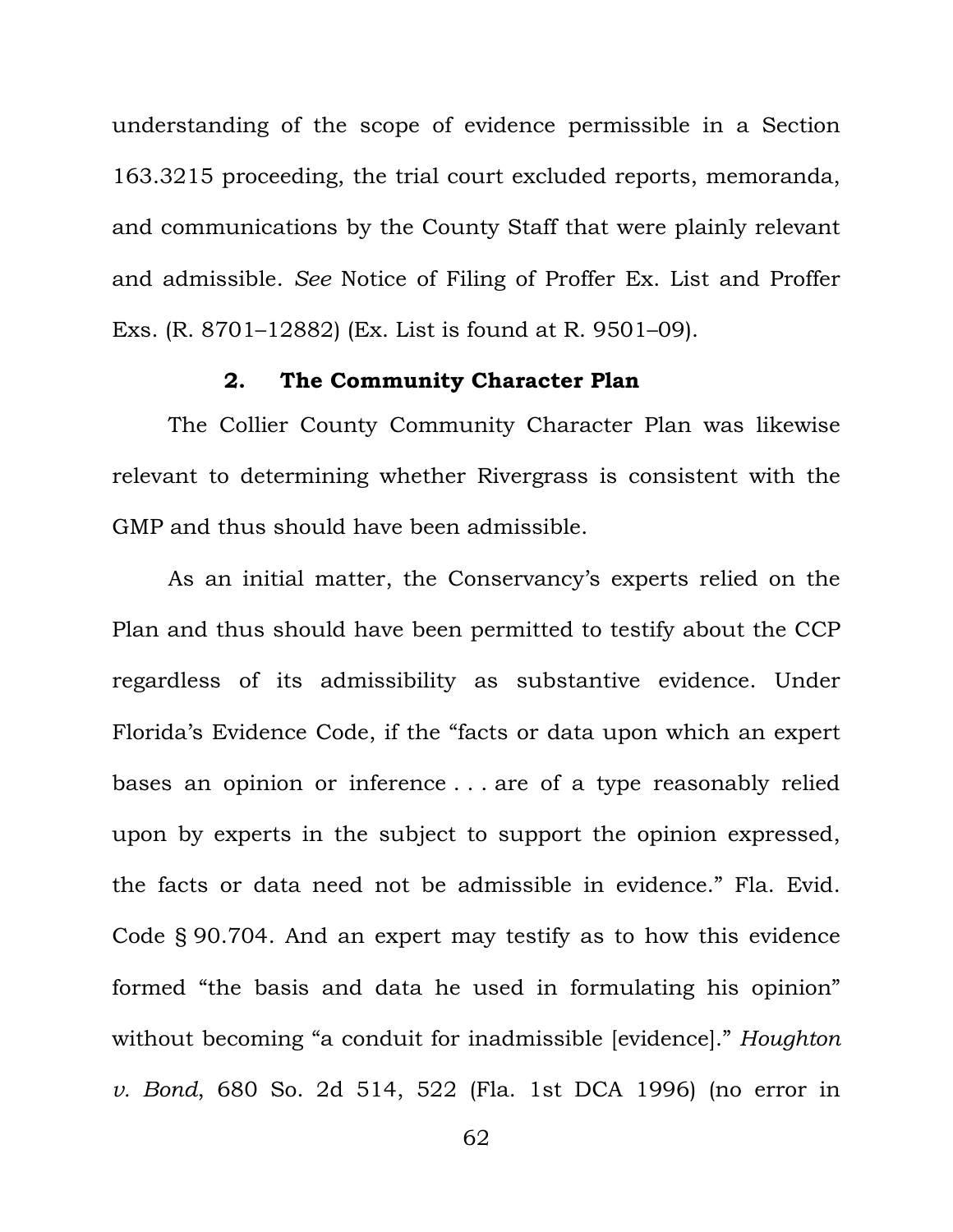permitting expert to rely on inadmissible governmental study produced by the National Highway Traffic Safety Administration); *see also Schwarz v. State*, 695 So. 2d 452, 454‒55 (Fla. 4th DCA 1997) ("[E]xperts may testify as to the things on which they rely.") (citing 3 J. Weinstein & M. Berger's *Weinstein's Evidence* ¶ 703[03] (1982)).

But the CCP was also admissible as substantive evidence regarding the interpretation and application of GMP provisions. As described above, the CCP provides the views of Collier County and its Staff on issues such as compactness, intensity of uses, and walkability. Admission of the CCP would have therefore tended to prove the Conservancy's claims that Rivergrass is inconsistent with multiple GMP requirements relating to those same subjects. Indeed, the CCP was created as the guiding document for enacting the very GMP policies at issue in this case. *See* Minicozzi Dep. 103:16- 104:12 (R. 6686). And County's Staff themselves relied on the CCP during their review of whether the Rivergrass proposal was consistent with the GMP. Mar. 7, 2019 Consistency Review Mem. at 17-18 (R. 6652–53, 11375–76).

63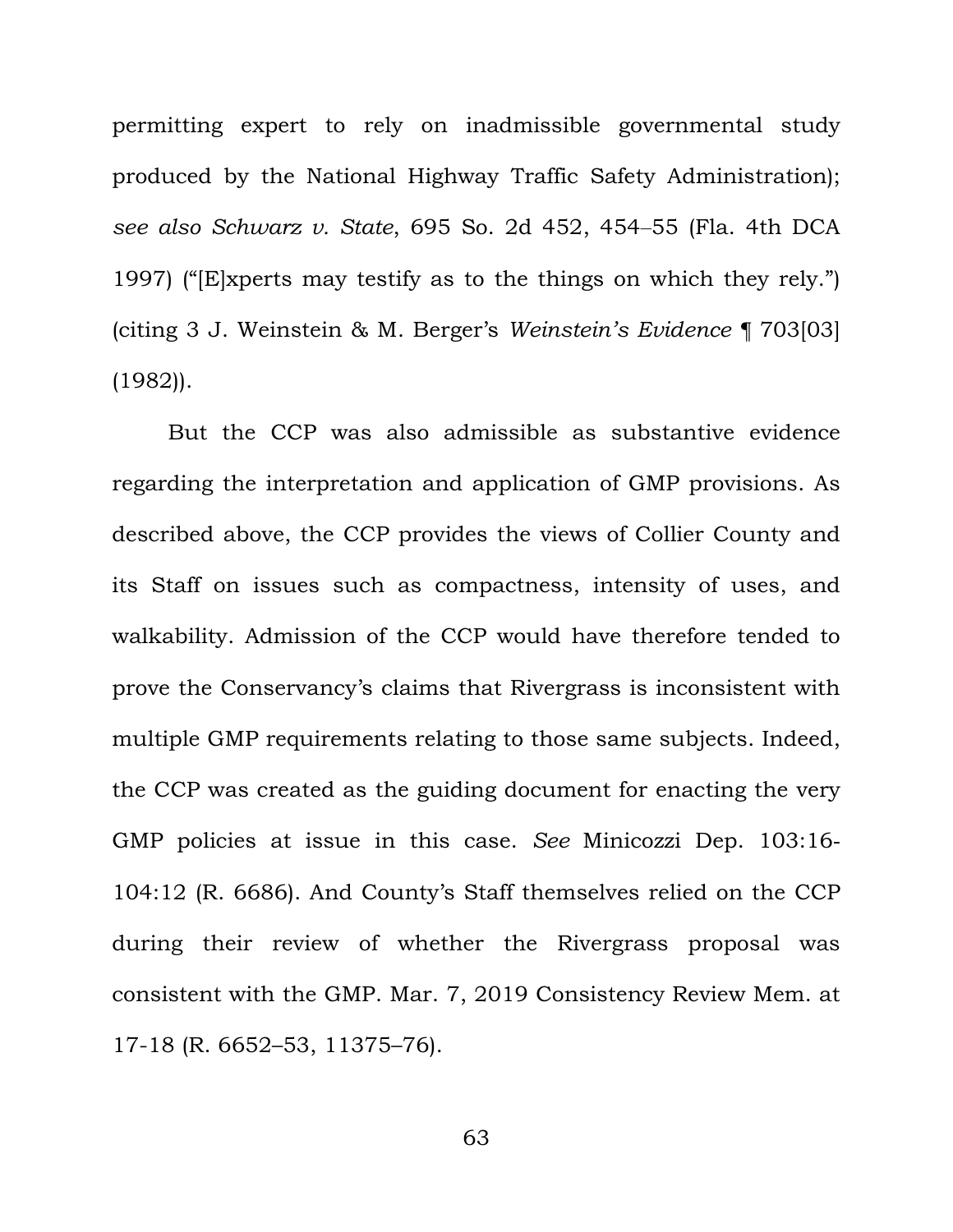As discussed above, contrary to CEM's narrow interpretation, nothing in Section 163.3215 prohibits courts from considering socalled "extrinsic" material. The CCP was relevant to elucidating land use planning concepts in the GMP, and the trial court erred in excluding evidence of the Plan from trial.

### **C. The Conservancy Is Entitled to a New Trial**

As the Florida Supreme Court has clarified, where there has been an error in a civil case, the beneficiary of an error—in this case, Defendants—has the burden of showing that there is "no reasonable possibility that the error complained of contributed to the verdict":

> We hold that the test for harmless error requires the beneficiary of the error to prove that the error complained of did not contribute to the verdict. Alternatively stated, the beneficiary of the error must prove that there is no reasonable possibility that the error complained of contributed to the verdict.

*Special*, 160 So. 3d at 1253; *accord id.* at 1256–57 ("Unless the beneficiary of the error proves that there is no reasonable possibility that the error contributed to the verdict, the error is harmful.").

Here, the trial court erred in impermissibly limiting the scope of evidence admissible in a Section 163.3215 proceeding and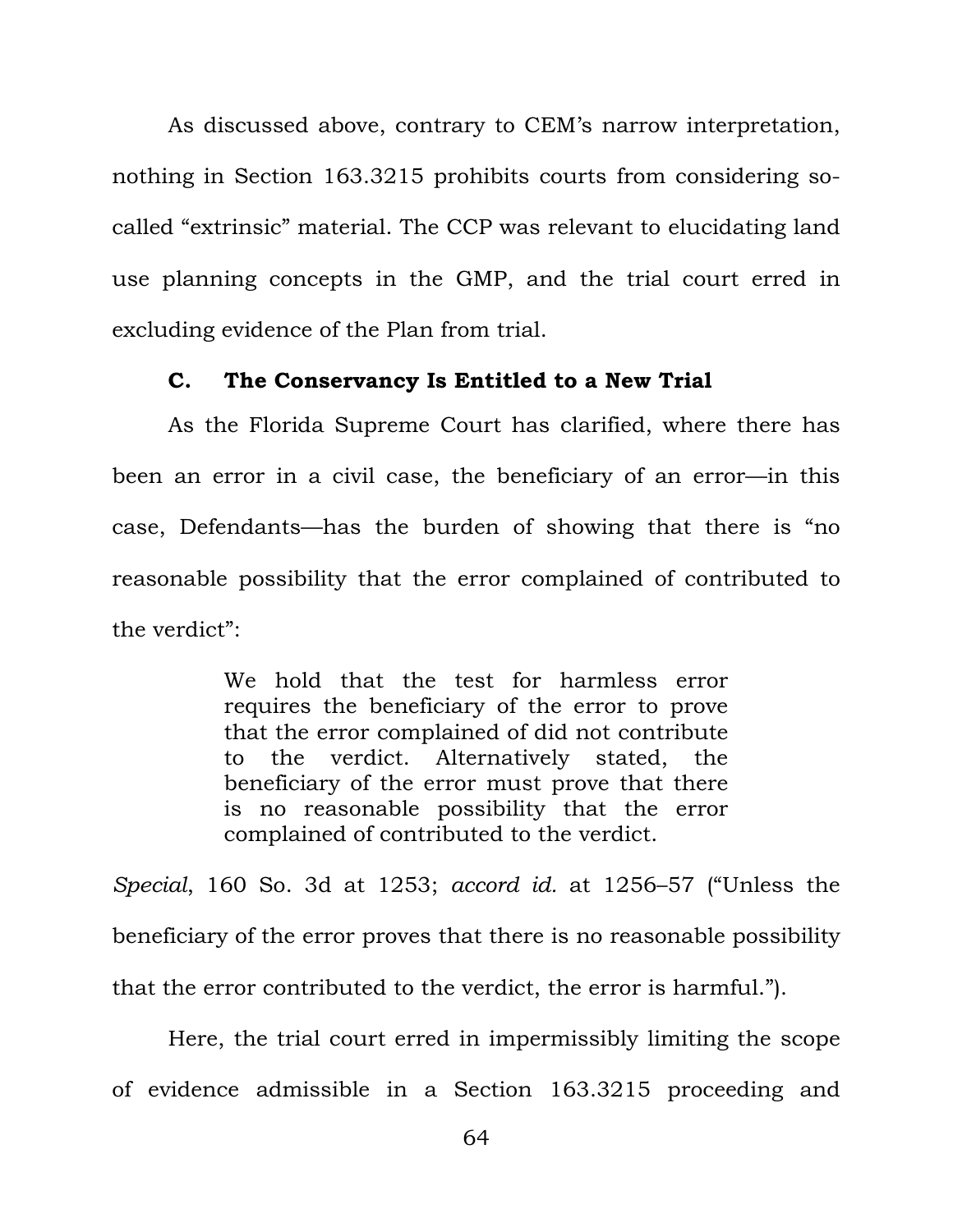excluding evidence that was relevant to the court's consistency determination. Defendants cannot "prove that there is no reasonable possibility that the error contributed to the" final judgment. *Id.* Specifically, the excluded evidence was powerful proof that Rivergrass is inconsistent with the GMP and would have significantly undermined Defendants' ability to meet their burden of proving consistency, as required in a Section 163.3215 proceeding. *See White*, 563 So. 2d at 128. And the Conservancy would have used the excluded evidence both to cross-examine Defendants' witnesses and affirmatively in its case-in-chief to establish that Rivergrass is inconsistent with the GMP. Thus, had the Conservancy been permitted to present this evidence, there is at least a "reasonable possibility" that the trial court's final judgment would have been different. A new trial on the Conservancy's Design Claims is warranted.

#### **CONCLUSION**

For all the reasons stated herein, this Court should reverse the trial court's judgment.

65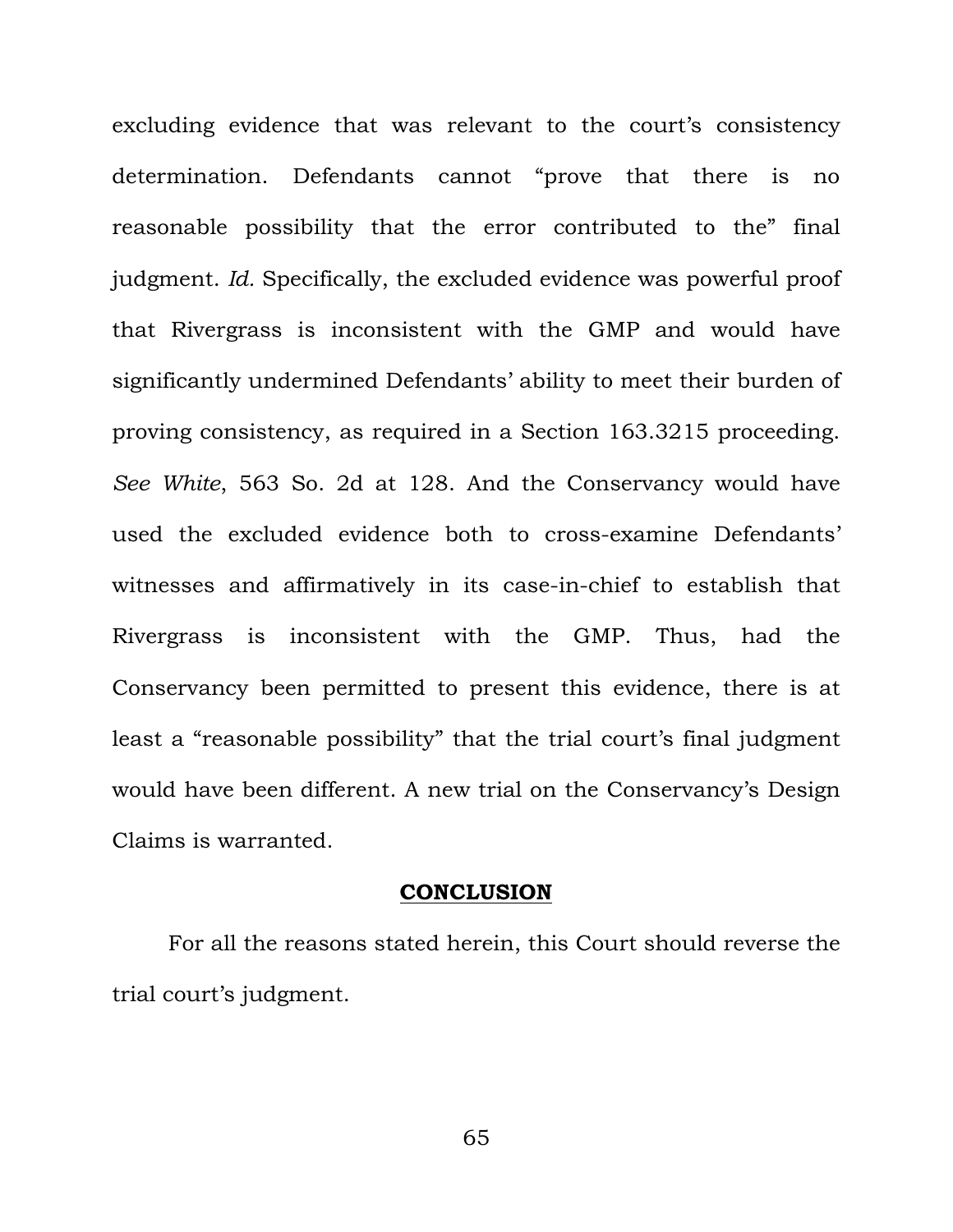Dated: November 10, 2021 Respectfully submitted,

## */s/ Geoffrey J. Michael*

Geoffrey J. Michael Florida Bar No. 86152 Brian D. Israel\* Ethan G. Shenkman\* Lauren C. Daniel\* Stephen K. Wirth\* ARNOLD & PORTER KAYE SCHOLER LLP 601 Massachusetts Avenue, NW Washington, DC 20001 Phone: (202) 942-5000 Geoffrey.Michael@arnoldporter.com

*\* Admitted pro hac vice* 

*Counsel for the Conservancy of Southwest Florida, Inc.*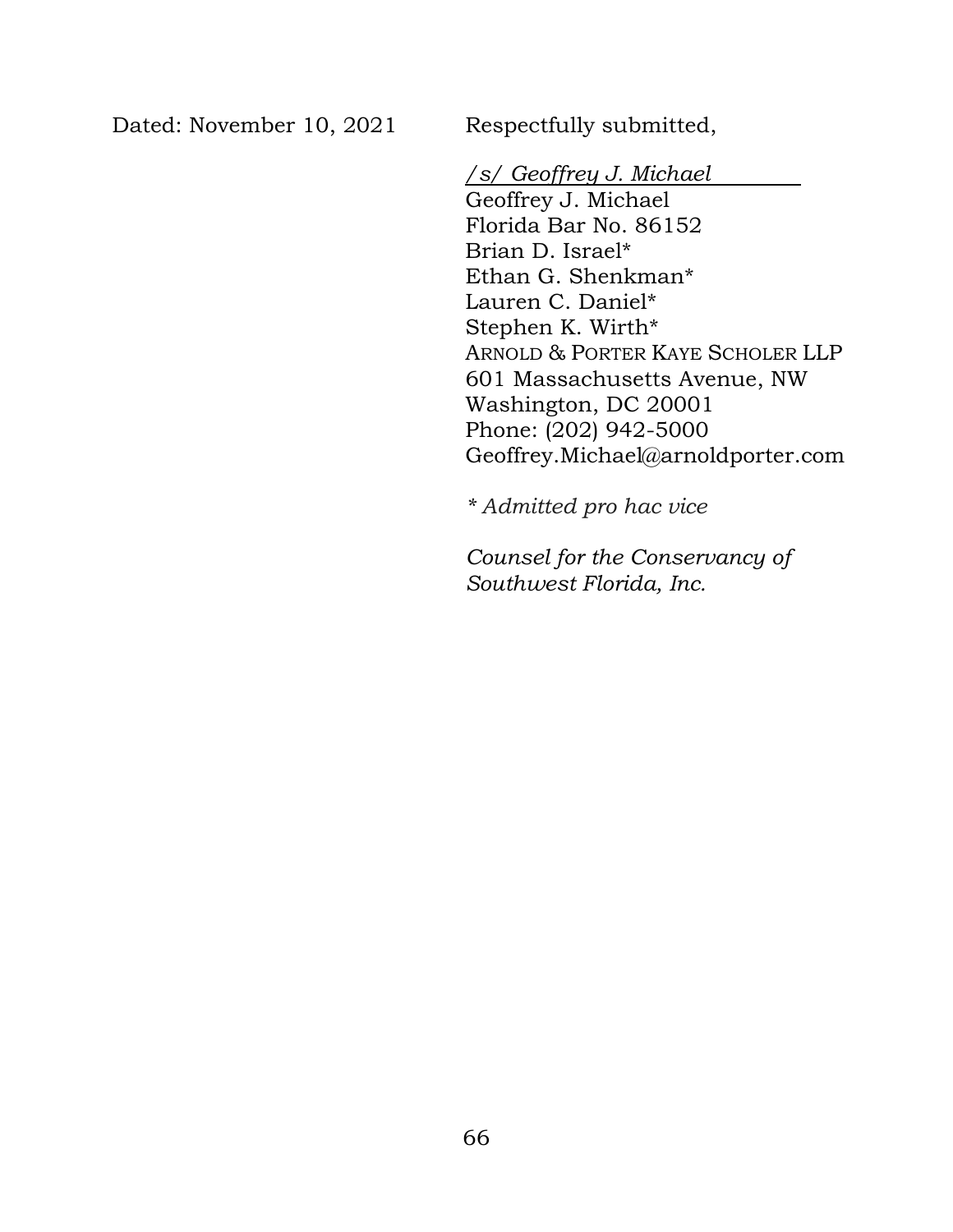## **CERTIFICATE OF SERVICE**

I HEREBY CERTIFY that a true and correct copy of the following was filed using the Florida Courts E-Filing Portal and served by Electronic Mail to all counsel listed below this 10th day of November, 2021.

> */s/ Geoffrey J. Michael*  Geoffrey J. Michael

> *Counsel for the Conservancy of Southwest Florida Inc.*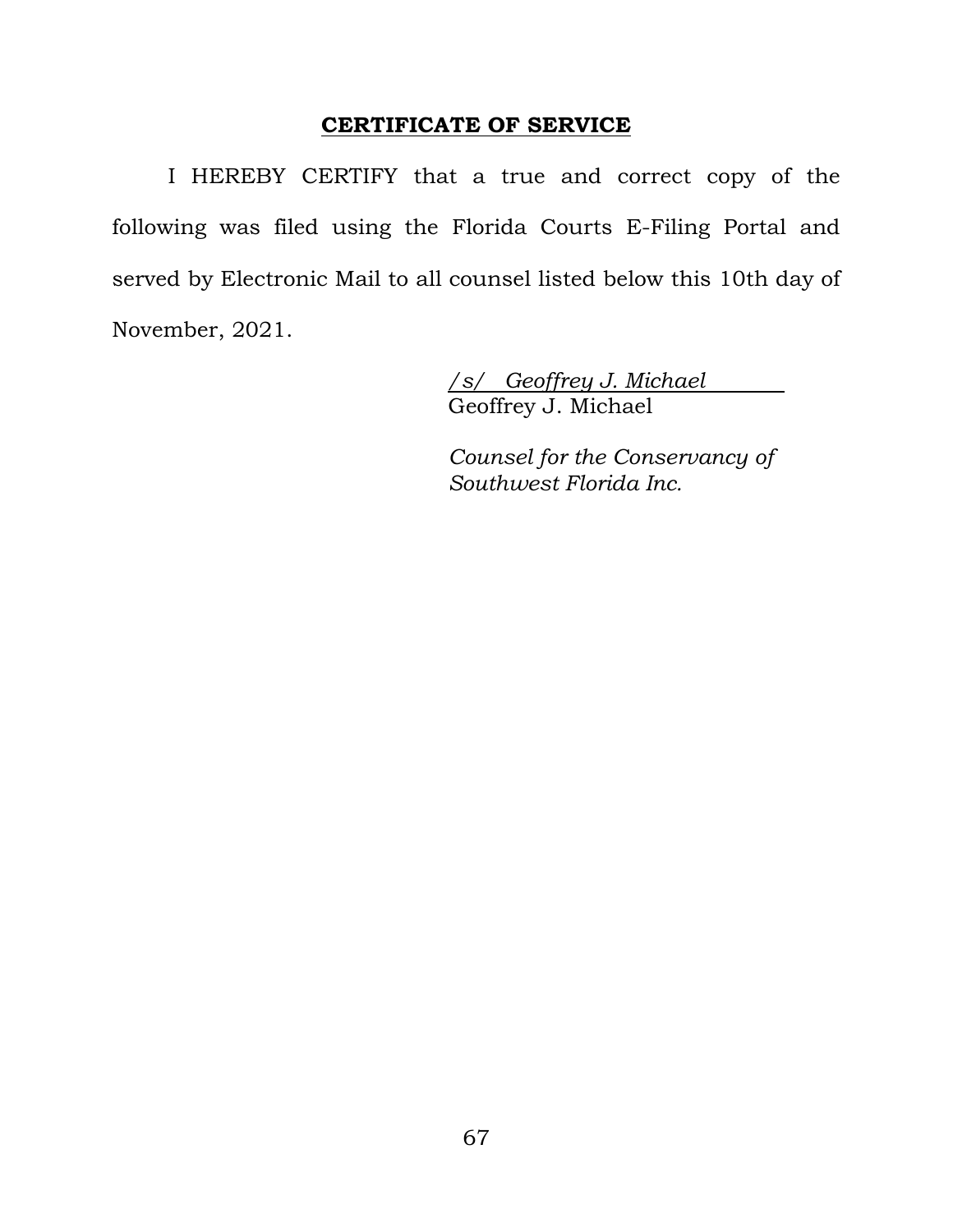## **SERVICE LIST**

*Counsel for Collier County, Florida*:

Sally A. Ashkar, Esq. Jeffrey A. Klatzkow, Esq. Colleen Greene, Esq. COLLIER ATTORNEY'S OFFICE 3299 Tamiami Trail E. Suite 800 Naples, FL 34112 Phone: (239) 252-8400 Sally.Ashkar@colliercountyfl.gov Jeff.Klatzkow@colliercountyfl.gov Colleen.Greene@colliercountyfl.gov Marian.Rhyne@colliercountyfl.gov

Gregory N. Woods, Esq. Jessica F. Tolin, Esq. WOODS, WEIDENMILLER, MICHETTI & RUDNICK LLP 9045 Strada Stell Court Suite 400 Naples, FL 34109 Phone: (239) 325-4070 gwoods@lawfirmnaples.com jtolin@lawfirmnaples.com

*Counsel for Collier Enterprises Management, Inc.*:

Glenn Burhans, Jr., Esq. Reggie Bouthillier, Jr., Esq. Bridget Smitha, Esq. STEARNS, WEAVER, MILLER, WEISSLER ALHADEFF & SITTERSON, P.A. 106 East College Avenue Suite 700 Tallahassee, FL 32301 Phone: (850) 329-4850 gburhans@stearnsweaver.com rbouthillier@stearnsweaver.com bsmitha@stearnsweaver.com cabbuhl@stearnsweaver.com

Jacob T. Cremer, Esq. Sharon Britton, Esq. STEARNS, WEAVER, MILLER, WEISSLER ALHADEFF & SITTERSON, P.A. 401 E. Jackson Street Suite 2100 Tampa, FL 33602 Phone: (813) 223-4800 jcrember@stearnsweaver.com sbritton@stearnsweaver.com mhernandez@stearnsweaver.com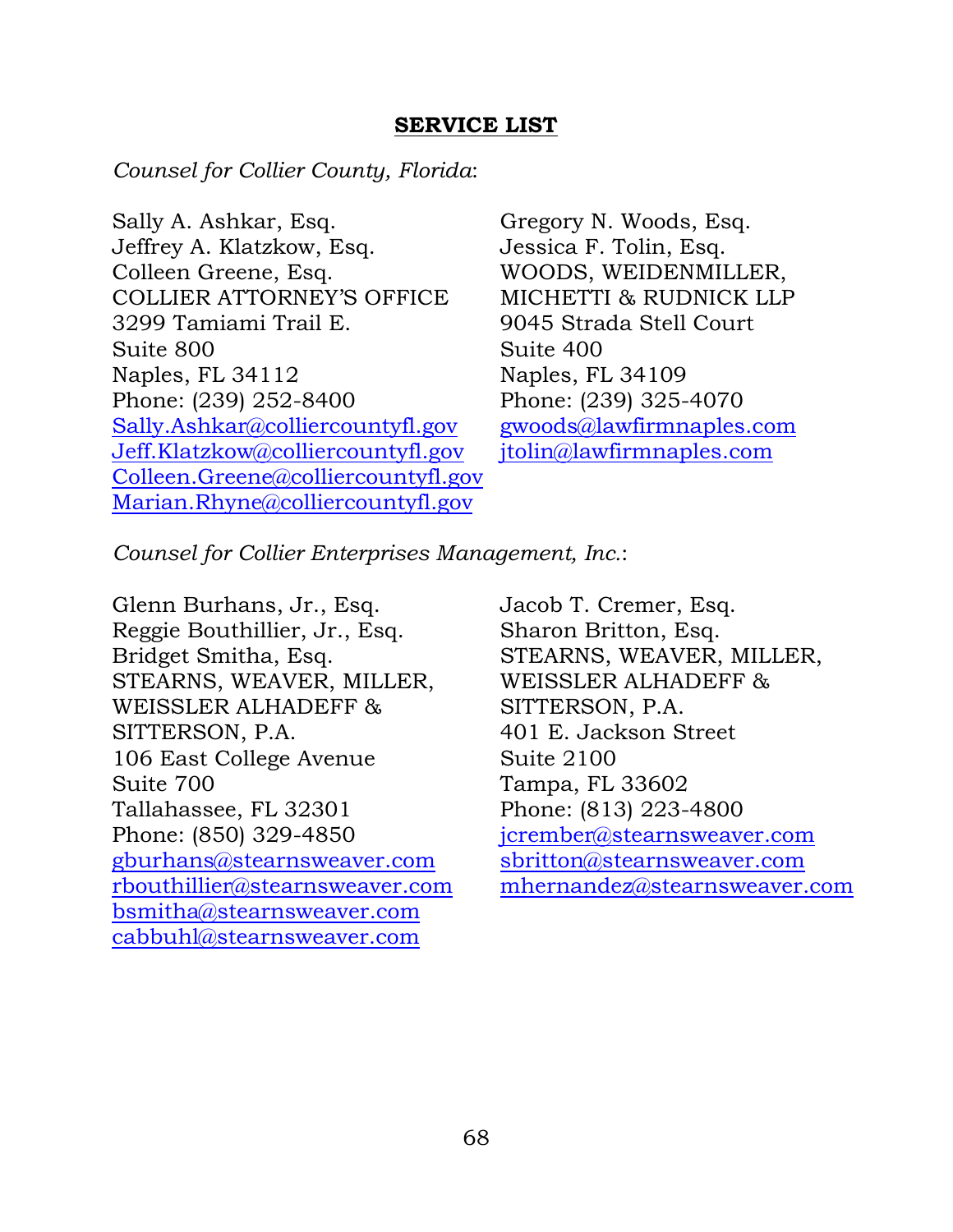Richard D. Yovanovich, Esq. COLEMAN, YOVANOVICH & KOESTER, P.A. 4001 Tamiami Trail North Suite 300 Naples, FL 34103 Phone: (239) 435-3535 ryovanovich@cyklawfirm.com dquintanilla@cyklawfirm.com